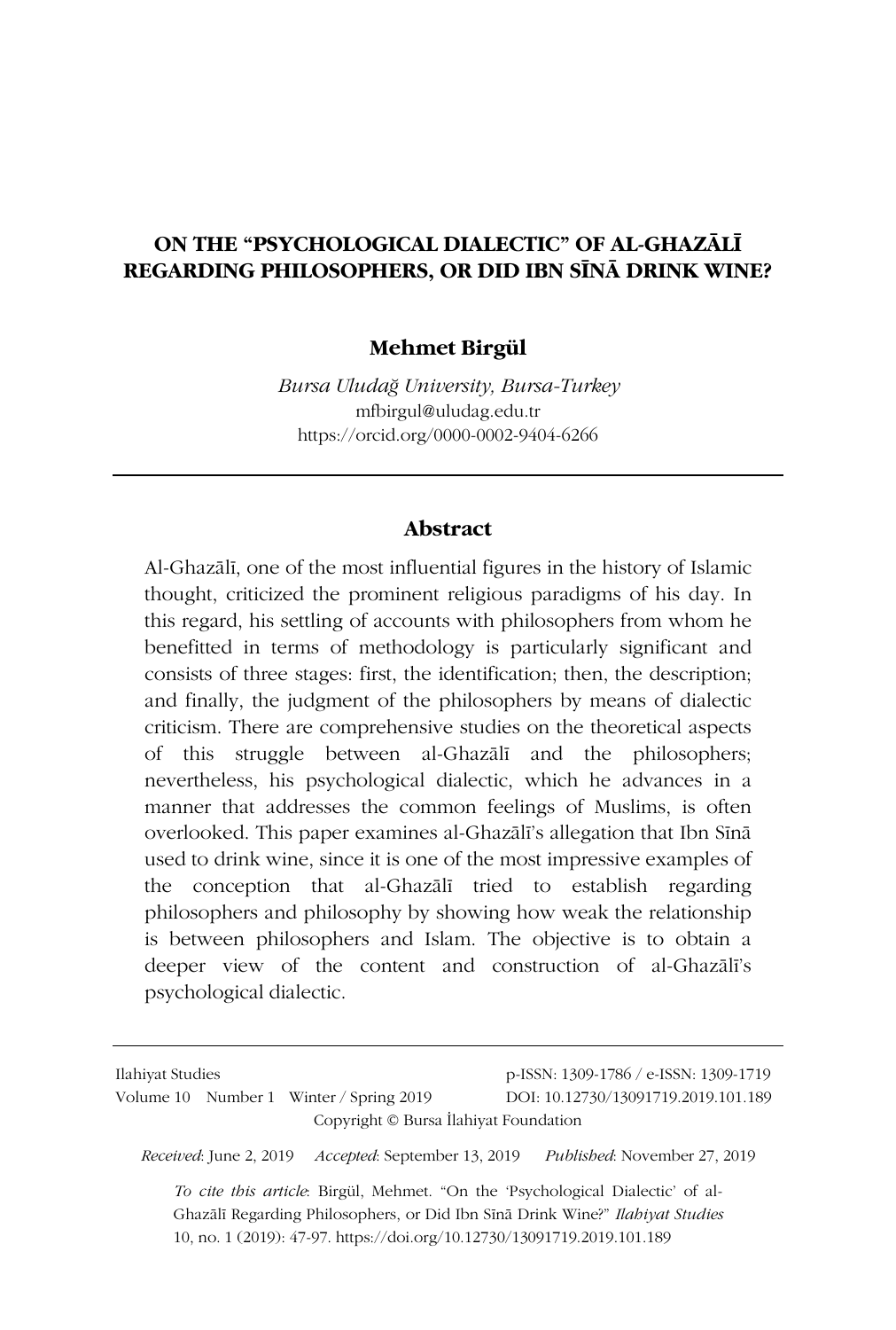*Key Words* : Islamic philosophy, tradition of incoherence (*tahāfut*), al-Ghazālī, Ibn Sīnā, Avicenna.

### **Introduction**

Al-Ghazālī (b. 448/1053, d. 505/1111) has been one of the most competent authorities in the Sunnī tradition since his lifetime and particularly during the Seljukian and Ottoman eras. Even today, al-Ghazālī is the principal reference for the ranks of preachers and religious scholars who are influential with the public, especially in relation to Sufism.

When the world of Islam underwent the process of colonization in the  $19<sup>th</sup>$  century, it truly confronted the modern West, and this confrontation brought along intellectual depression and inquiries; due to his abovementioned characteristics, al-Ghazālī was, not surprisingly, one of the central figures in this period. The issue became even more prominent since "technology," "science," and, evidently, "philosophy" were the most important problems in the modern era with regard to religious essences and the inseminated values of Islam. Indeed, in terms of the relationship between intellect and revelation (*al-*ʿ*aql* and *al-waḥy*), al-Ghazālī advanced a severe and profound criticism of the philosophical and scientific tradition of his time; his critical perspective, which takes shape particularly in *Tahāfut al-falāsifah* (*The Incoherence of the Philosophers*), created a strong tradition that has extended from his time to our day. As indicated above, al-Ghazālī is still the main reference for current responses generated by today's scholars and preachers, who form the conception of Islam among the public and who often represent the conventional Sunnī paradigm with regard to "philosophical thought" or the "position of scientific knowledge."

On the other hand, the authority of al-Ghazālī does not merely consist in his scientific competence. His struggle with the philosophers is not limited to theoretical aspects. Indeed, he opted to show his foes as sinners and even hypocrites who are not at all pious and who do not abide by the commandments and prohibitions of Islam in the eyes of devout Muslim consciousness. We will call this attitude the "psychological dialectic."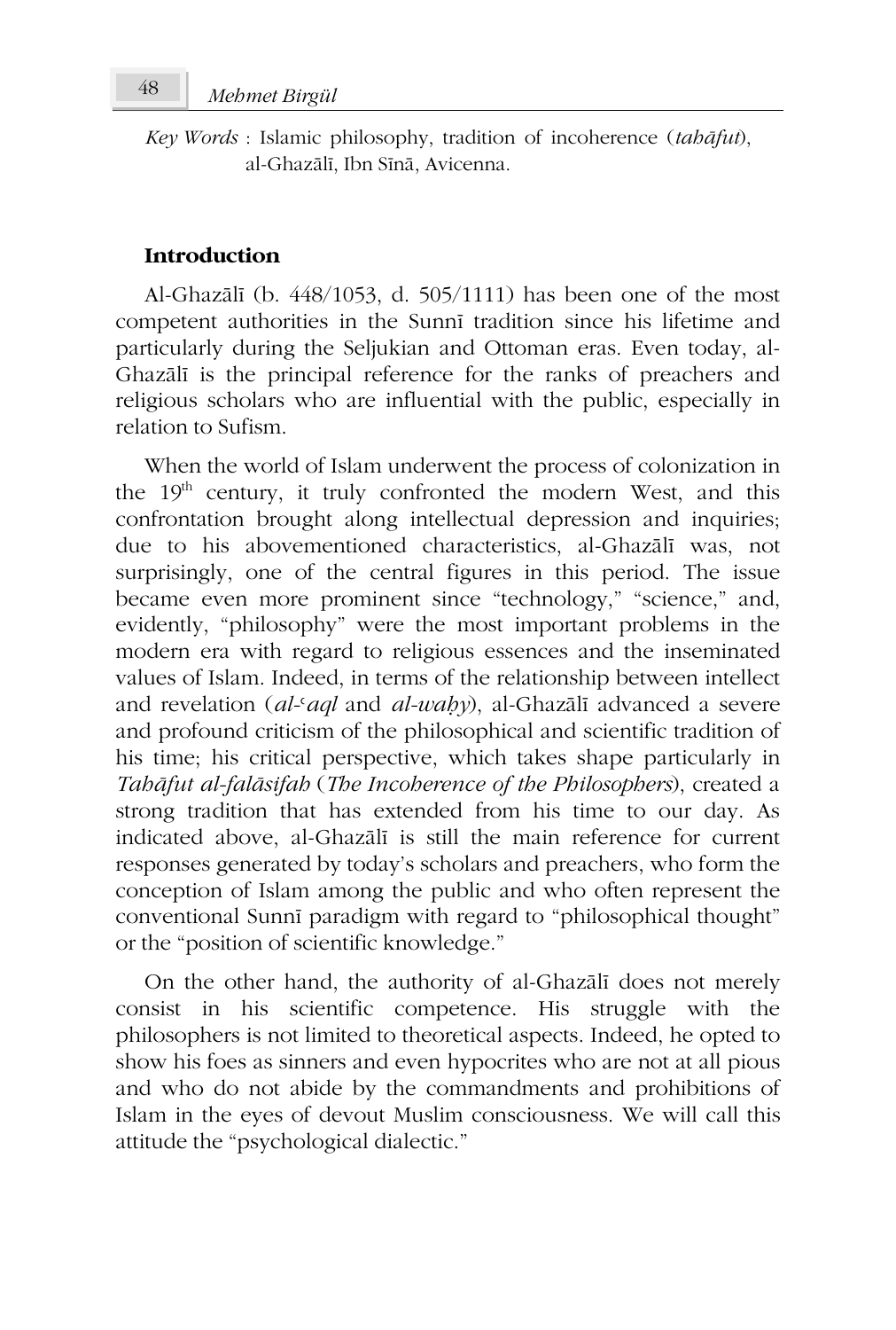The theoretical criticisms of al-Ghazālī have been influential in intellectual circles; *Tahāfut al-falāsifah* became one of the essential references that nourished Sunnī kalām against the Mashshā<sup>3</sup>ī philosophy for centuries. Nevertheless, the physics and metaphysics discussed in *Tahāfut al-falāsifah* have evidently become rather meaningless in the Muslim world, which has been confronted by the modern West. However, the primarily negative core of al-Ghazālī's comments about "philosophy" and "philosophers" survives in a strong manner, particularly among conservative Muslims.

This paper analyzes the "psychological dialectic" with the case of Ibn Sīnā, since we think that the example is capable of explaining how al-Ghazālī still influences assessments of "philosophical thought" and "philosopher" among the average scholars and the public.

## **I.**

*Al-Munqidh min al-ḍalāl* (*Deliverance from Error*) deserves closer attention with regard to this theme, since it is one of the last works by al-Ghazālī and includes extensive autobiographical information. *Deliverance* shows that there are two aspects of the struggle between al-Ghazālī and the philosophers. The first one is a theoretical dialectic and consists of two stages: recognition and cognition, and al-Ghazālī's *Maqāṣid al-falāsifah* (*Aims of the Philosophers*) corresponds to the first aspect. The second aspect is advanced in *Tahāfut al-falāsifah*, where the theoretical criticism actually becomes apparent. The methodological similarity between al-Ghazālī and modern orientalism is striking, as it functions in recognition, definition, and transformation, although this similarity is irrelevant for the subject of this paper; indeed, such a similarity deserves a separate, comprehensive analysis.

In any case, a closer look at the introduction of *al-Munqidh* reveals certain problems. For example, *Maqāṣid al-falāsifah*, which belongs to the stage of recognition, is an almost literal Arabic translation of *Dānishnāma-ʾi ʿAlāʾī* written by Ibn Sīnā in Persian; nonetheless, al-Ghazālī tries to present this work as if it belongs entirely to him. Therefore, another significant problem appears. In fact, al-Ghazālī explains his purpose in writing the *Maqāṣid* as an ordered and concise introduction to the sciences of the philosophers. However, there is a mystery in need of clarification as to why al-Ghazālī – at the cost of a kind of plagiarism of Ibn Sīnā – took the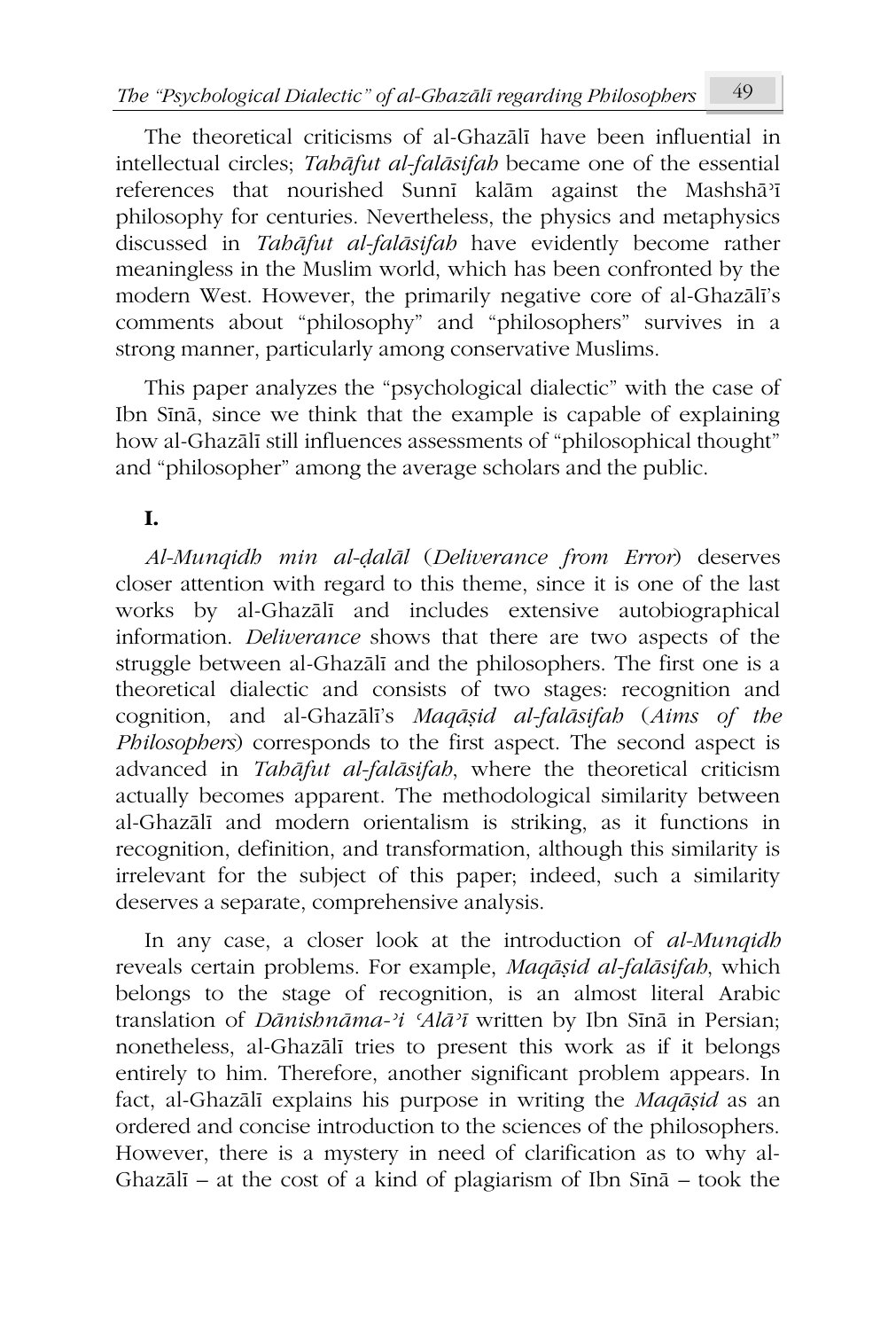pain of writing a work to explain the knowledge/sciences of the philosophers, instead of the clear, comprehensible, systematic, and even popular texts such as *al-Najāt* or *ʿUyūn al-ḥikmah* of Ibn Sīnā.

*Maqāṣid al-falāsifah* of al-Ghazālī was probably grounded in his notes on the *Dānishnāma-ʾi ʿAlāʾī* of Ibn Sīnā and the work was therefore not original; nevertheless, the originality of *Tahāfut alfalāsifah*, which corresponds to the second stage and which is constructed with a systematic dialectic, is unquestionable. Indeed, al-Ghazālī evidently attained a certain success by demonstrating that certain essential judgments of Mashshāʾī metaphysics, which he considers controversial in Islamic faith, are not apodeictical; in other words, the judgements are not based on conclusive evidence or, at least, al-Ghazālī obtained such a status in the history of Islamic thought. By means of this work, the point of view that positions religion in terms of philosophy, an approach often observed in al-Fārābī and Ibn Sīnā, was damaged, and al-Ghazālī paved the way for the possibility of positioning philosophy according to religion in a persuasive manner. However, despite all its glory, is this powerful theoretical dialectic sufficient on its own to explain the profound influence of al-Ghazālī's criticism of the philosophers for centuries?

Certainly, a serious philosophical education is required to read and comprehend *Tahāfut al-falāsifah*. Consequently, it is highly difficult to assert that even the medium and lower group of preachers, who are particularly influential with the common people, let alone the common people, evaluated and eventually refused the content of Mashshāʾī metaphysics and its position in relation to Islam after duly analyzing and understanding *Tahāfut al-falāsifah*.

Nevertheless, al-Ghazālī seems to be very successful in ensuring that the words "philosophy" and particularly "philosopher" are understood as almost non-Islamic or even anti-Islamic among average Sunnī scholars, preachers, and the public. If his theoretical dialectic is not sufficient to explain the secret of this achievement, where else should we look for the correct answer?

To answer the above question, it is necessary to pay attention to the third stage that is inherent in the introduction by al-Ghazālī, although it is not directly mentioned: first, recognition and comprehension; second, criticism through the theoretical dialectic; and finally, definition and introduction. The first two stages, as indicated above, require a certain level of philosophical knowledge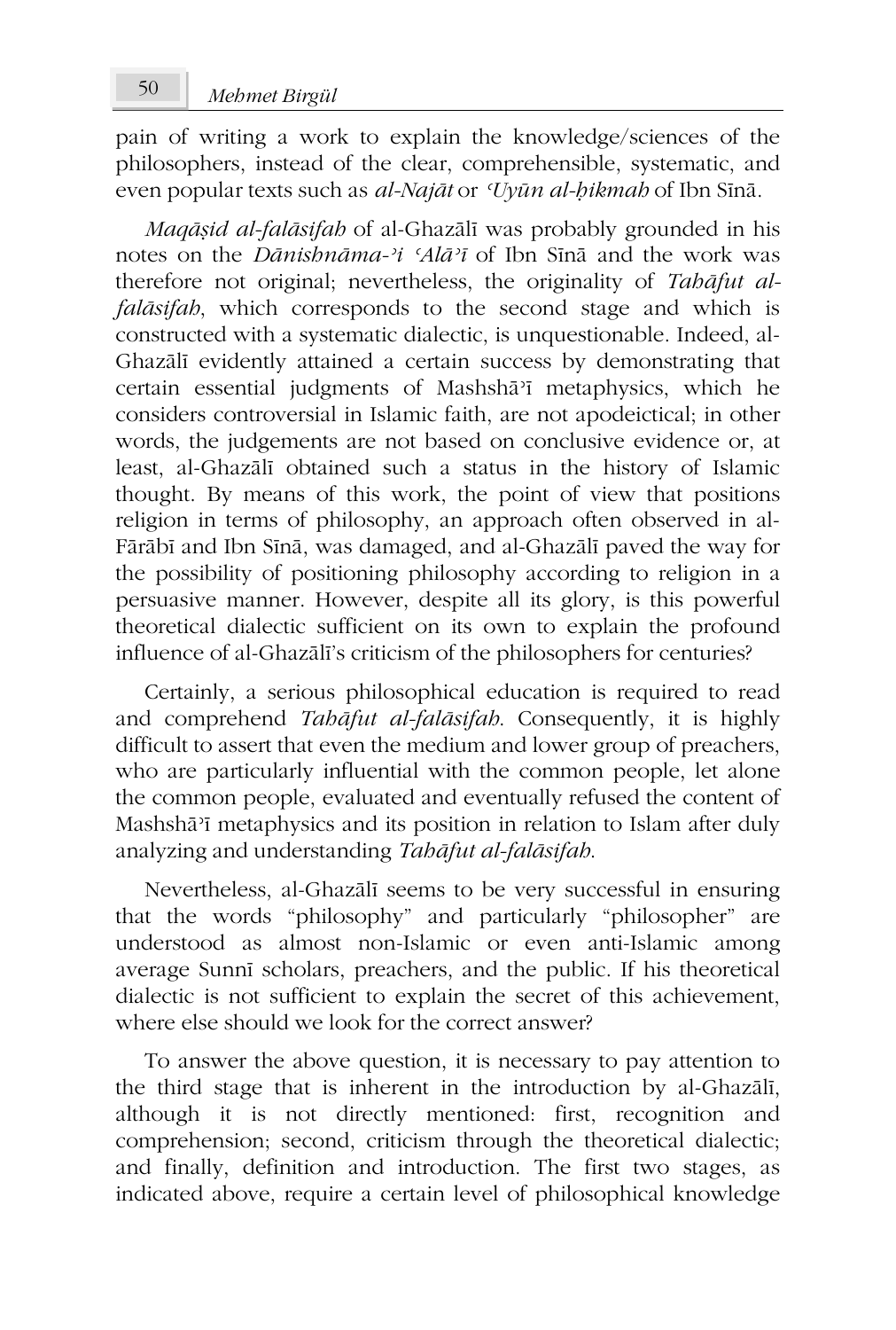and accordingly address the upper intellectual classes. The final stage in turn particularly addresses the common people with weak theoretical thinking and education.

The style of struggle referred to here as a "psychological dialectic" comes to light at the stage of "definition and introduction." In *Tahāfut al-falāsifah*, al-Ghazālī examines a total of twenty carefully chosen problems: he shows the refutability of the philosophers' assertions through his theoretical dialectic and puts them into a dismissible position due to their lack of reasonable certitude. In the end, al-Ghazālī demonstrates that the arguments of the philosophers that contradict the explicit statements in revelation – such as the issue of *istiwāʾ –* definitely lack the capacity to lead to an elucidation (*taʾwīl*) of the dogmas. Thus, al-Ghazālī locates himself in a position from which he definitely determines the position of the philosophers with regard to Islam and considers the philosophers to be outside of Islam by declaring them unbelievers (*takfīr*) regarding three metaphysical issues.

At this point, it is worth noting that the excommunication or *takfīr* of philosophers by al-Ghazālī consists of two layers: faith-related excommunication, which becomes possible by means of theoretical dialectic, essentially comprises the quality of an explanation and legitimization with regard to the intellectual class. On the other hand, al-Ghazālī is not content with a faith-related excommunication of philosophers: he also sees and shows them as being outside of Islam in terms of their acts and deeds.

The "psychological dialectic" appears in this second layer. Whenever al-Ghazālī mentions philosophers, he repeats that the philosophers do not abide by the commandments and prohibitions of sharīʿah; according to him, this indifference is due to their peculiar conception of "religion" and "prophethood" in light of their metaphysics. This description, which will be discussed below in a more comprehensive manner and which is repeated on numerous occasions, can be summarized as follows: The philosophers believe that they attain "wisdom" not through imitation but through their own reason. Their sciences and disciplines, such as mathematics, physics, and metaphysics, and above all logic, both lead to and nourish this misleading self-confidence of the philosophers. Indeed, sciences that are methodological, such as logic, or that are based on exact argumentation, such as mathematics, steer the philosophers towards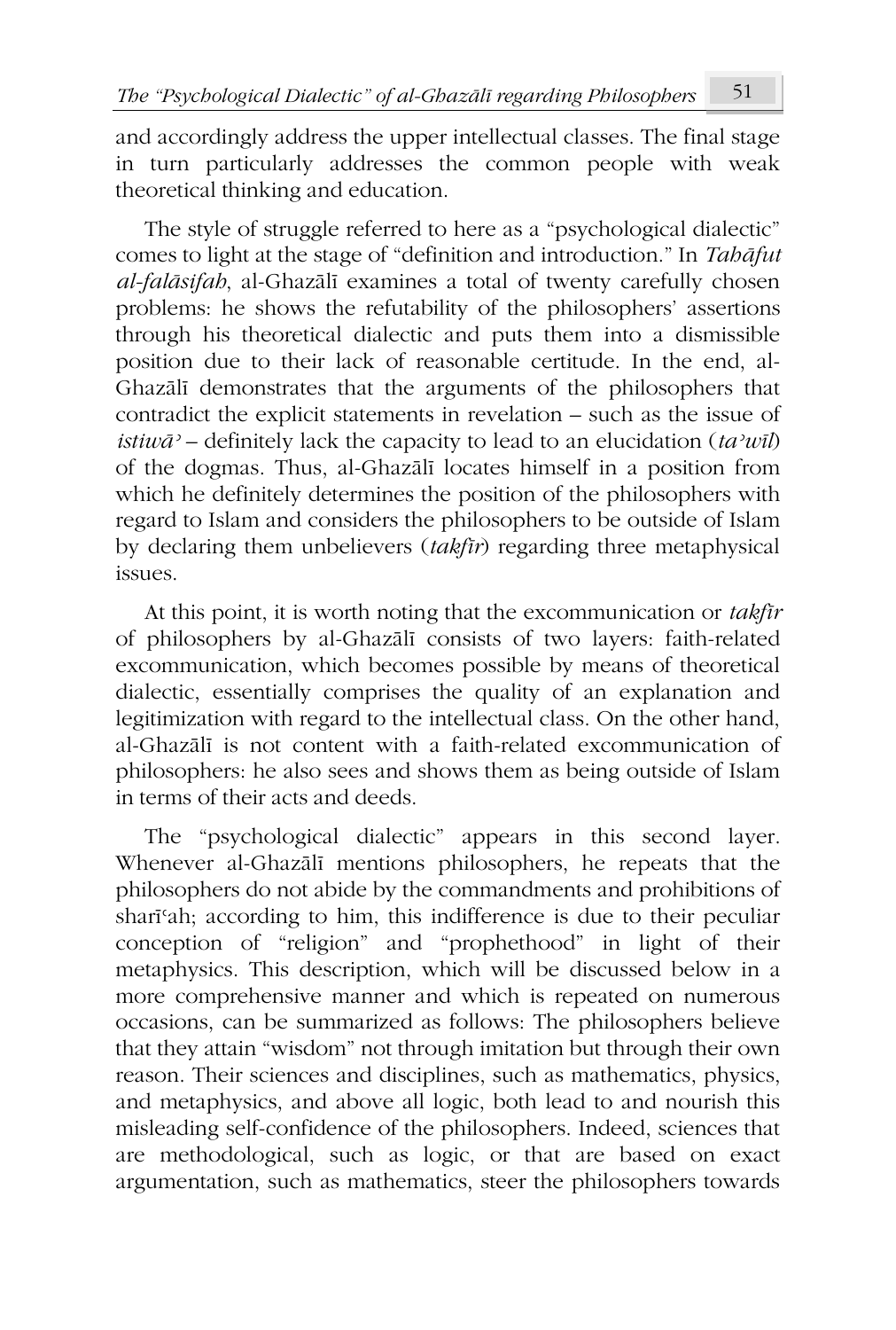the misconception that they also possess exact knowledge in metaphysics. Accordingly, philosophers are convinced that sharīʿah, which is postulated by the prophets to restrain the common people and to prevent people from engaging in conflicts and murders because ambitions and desires are the origin of evil, are not binding on the philosophers. Indeed, philosophers think that they attain truth in apodeictical terms, beyond the addresses of the prophets to the common people. Therefore, even if an expert in philosophy appears to be Muslim to the outer world, in other words, even if he worships, reads the Qurʾān and praises the sharīʿah, he cannot refrain from committing major sins (*fisq*). Indeed, a man of philosophy has not internalized the commandments and prohibitions of sharīʿah, and he appears to be Muslim only for the sake of his social status and safety.

However, it is easy to determine that the above arguments by al-Ghazālī are not based on theoretical thinking. In fact, the theoretical dialectic, which demonstrates the theoretical incoherence or contradictions with Islam in the metaphysics of al-Fārābī or Ibn Sīnā, is evidently related to a field that is entirely different from issues such as abandoning *ṣalāh* or drinking wine. Nevertheless, the "psychological dialectic" of al-Ghazālī is a process of "introduction" that merely consists of the generalization of – uncertain – individual examples and an eloquent account of a judgment that is grounded (or that is allegedly grounded) on al-Ghazālī's observations and that is therefore taken for granted by the addressee. In fact, the manner of the introduction, which is based on an abandonment of worship, drinking or adultery, can be easily adapted to any group or class, unlike theoretical criticism.

Nonetheless, this utterly confident description by al-Ghazālī has a weak point: How many philosophers had al-Ghazālī actually met and known so intimately that he witnessed their major sins? Moreover, when he asked about their attitude, who among them responded that sharīʿah is not binding for the philosophers but only for the common people? Who are these so-called "philosophers" that take the pain of caring about rituals and praising Islam to maintain their individual safety and status but who dare make such risky confessions to the renowned master of Niẓāmiyyah Madrasah of Baghdād? Moreover, what is the proportion of such philosophers who confess their hypocrisy and which school are they from?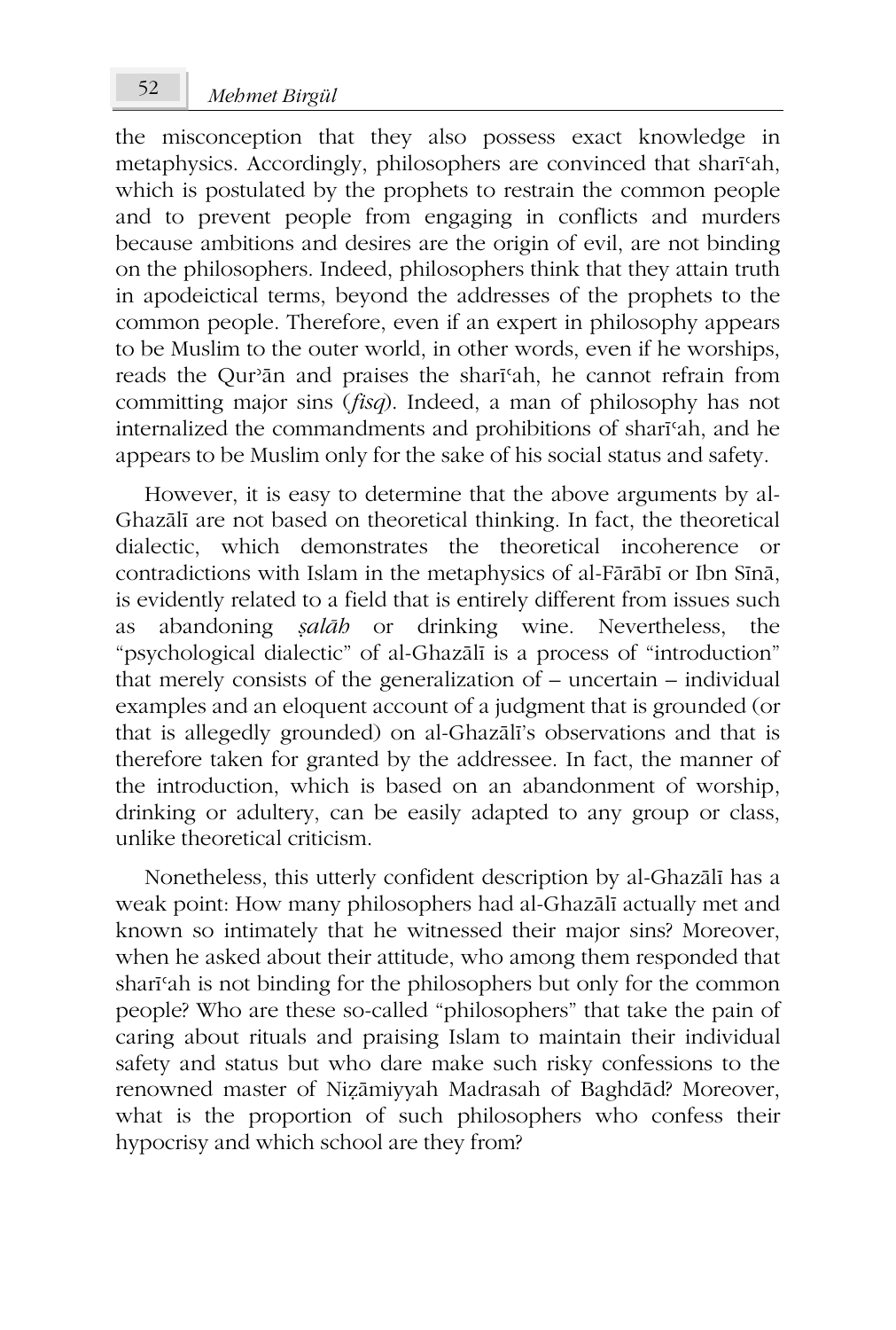Consequently, the value of al-Ghazālī's demonstration of the philosophers' hidden blasphemy is equal to the confidence in his honesty: in the Muslim world, these demonstrations became widespread to the extent of al-Ghazālī's reputation. However, al-Ghazālī is evidently not the inventor of such a demonstration. In fact, the accusing of opponents of underestimating the commandments of the sharīʿah and committing major sins (*fisq*) has been a common method since the early period of Ahl al-ḥadīth and, above all, since the Ḥanbalīs. As is well known, the victims of criticism and accreditation (*al-jarḥ wa-l-taʿdīl*) books and individual refutations vary greatly and include al-Imām Abū Ḥanīfah or even the Muʿtazilī leaders, who are charged with alcoholism.<sup>1</sup> The Ḥanbalī records about how al-Ashʿarī did not perform the *ṣalāh* or how he performed it without ablution are one of the most significant examples of how to discredit opponents through the disclosure of their alleged sins.<sup>2</sup>

<sup>1</sup> For a good example of a defamation of al-Imām Abū Ḥanīfah through *qīl wa-qāl* (gossip), see Abū Muḥammad ʿAbd Allāh ibn Muslim Ibn Qutaybah al-Dīnawarī, *Taʾwīl mukhtalif al-ḥādīth*, ed. Muḥammad Muḥyī al-Dīn al-Aṣfar (Beirut: al-Maktab al-Islāmī, 1999), 62-65.

<sup>2</sup> In his work on al-Ashʿarī, Abū ʿAlī al-Ḥasan ibn ʿAlī ibn Ibrāhīm ibn Yazdād al-Ahwāzī (d. 446/1055) writes the following: "I heard about Abū Sahl ibn al-Ṣābūnī al-Nīsābūrī – in Damascus in 393; (besides) I heard about Abū Usāmah Muḥammad ibn Aḥmad al-Harawī al-Muqrī (narrating) through him (Abū Sahl) – in 395; they said: 'I heard al-Imām al-Faqīh Ibn Abī Sahl al-Suʿlūkī saying thus in Nishapur: 'Sometimes I used to meet al-Ashʿarī and write something from him. I came to him (again) on a Friday; we'd just performed afternoon *ṣalāh* [*ṣallaynā l-ʿaṣr*]. I saw him urinating through a door ajar. Once he was done, he came near us and asked, 'Did you perform afternoon *ṣalāh*?' 'Yes,' I replied. Then he stood up and performed ṣ*alāh* without prior ablution. Thereupon I left his place and burnt all I had written of him. I never returned to him (ever again)." Abū ʿAlī al-Ḥasan ibn ʿAlī ibn Ibrāhīm ibn Yazdād al-Ahwāzī, "Mathālib Ibn Abī Bishr," in Michel Allard, ed., "Un Pamphlet Contre al-Ašʿarī," *Bulletin d'études orientales* 23 (1970), 161. In the same work, Abū l-Faḍl ibn al-Baqqāl cites Abū ʿAlī ibn Jāmīʿ as follows: "I was a friend of al-Ashʿarī for about twenty years, but I never saw him performing *ṣalāh*. On a day of Eid, I accompanied him until the *ṣalāh* area in Baṣrah; (on our way) we were passing by a derelict when he went in and urinated. He came out without touching his hand [he didn't clean]. I said, 'What will you use for ablution? On the way, there is nobody with water or anything cool (for ablution).' 'No,' he replied, 'you cannot spoil a feast day with mere urination (I don't need ablution).' When we arrived at the place *of ṣalāh*, he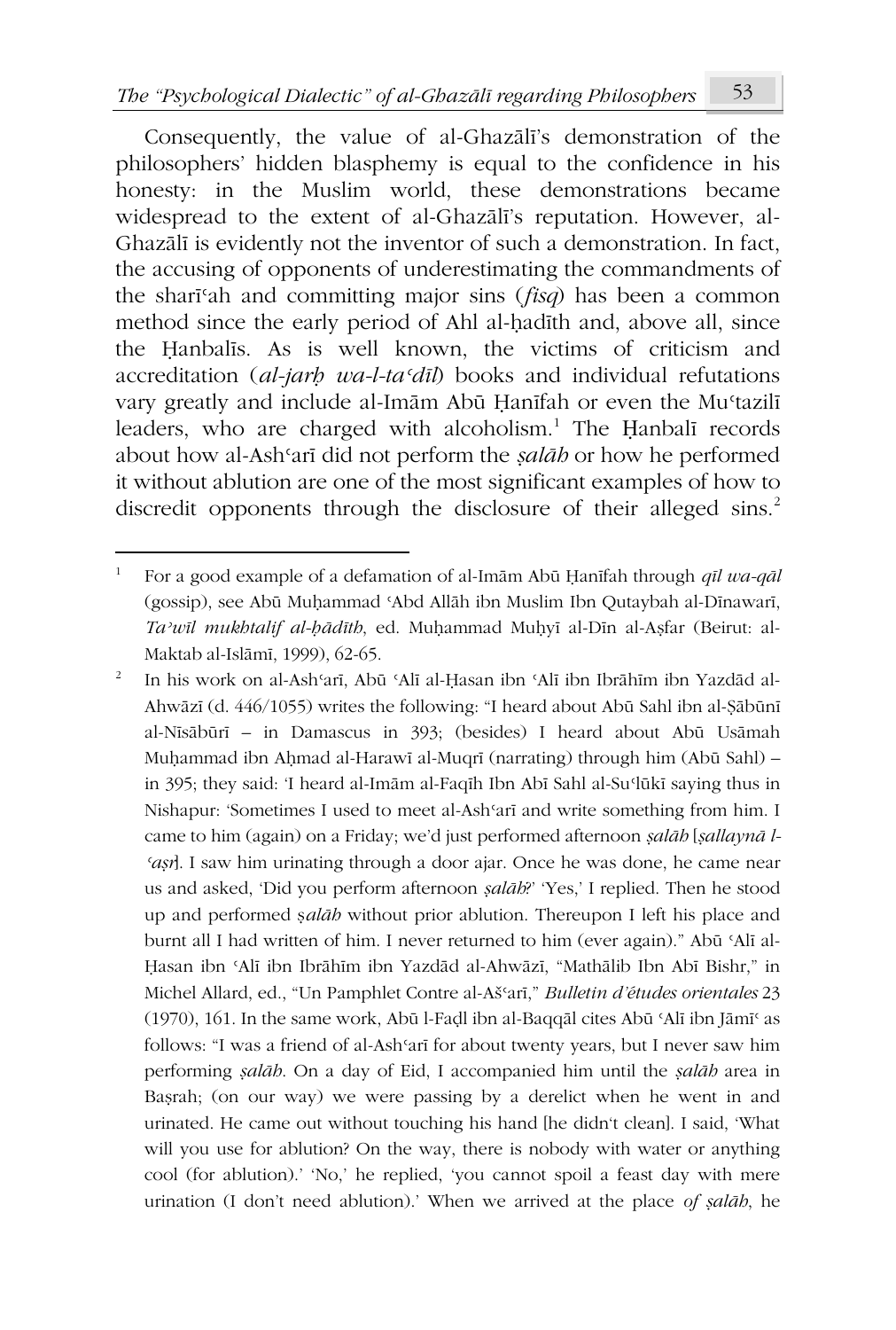Therefore, the "psychological dialectic" of al-Ghazālī, originally an Ashʿarī, cannot be considered a genuine form of demonstration; nevertheless, it is impossible to deny the profound influence of such a discourse among the common people. In addition, according to available records, young al-Ghazālī was familiar with this kind of a struggle and combat. $3$ 

performed his prayer without ablution. Abū ʿAlī ibn Jāmiʿ said, 'As we came back, I left him and burnt whatever I had written of him; I never returned to him and entered the service of someone else.' This Abū 'Alī ibn Jāmi' was among the virtuous men of Basrah." Ibid., 159. Therefore, the *gossip* by al-Ahwāzī – in the form of authentic reports – attains the status of clear evidence. Nevertheless, any reader may note how much the accuracy of the narrative is affected by the contradiction that one continues to be a disciple of someone for twenty years even though one never sees him performing the *ṣalāh* and that one abandons his master upon witnessing al-Ashʿarī performing the *ṣalāh* without ablution on the morning of an Eid.

3 In his early work, *al-Mankhūl*, al-Ghazālī writes the following about al-Imām Abū Ḥanīfah in a chapter called "Evaluation on *mujtahid*s by Companions, Followers, and others:" "As for Abū Ḥanifah, he was not a *mujtahid* since he could not speak Arabic. His words, 'Even if he threw (the Mount) Abū Qubays' are the proof of this. He did not know ḥadīths either; this is why he tended to accept weaker ḥadīths and refuse authentic ones. He was not a *faqīh* either; he probably and inappropriately pretended to be clever, as his references of style (demonstrate). Hereby (determination) becomes apparent through abuse of his views, about which we will provide a chapter at the end of the book;" Abū Ḥāmid Muḥammad ibn Muḥammad ibn Muḥammad al-Ghazālī, *al-Mankhūl min taʿlīqāt al-uṣūl*, ed. Muḥammad Ḥasan Haytū, 3rd ed. (Damascus: Dār al-Fikr, 1998), 471. The Abū Qubays issue, which al-Ghazālī mentions, is actually as follows: al-Imām Abū Ḥanīfah was asked to give his opinion on a person who threw a piece of a rock at the head of another person and killed him; thereupon, he indicated that no retaliation was applicable, adding, "Even if he threw Abū Qubays." In this phrase attributed to al-Imām al-Aʿẓam, there is "bāʾ" as *ḥarf aljarr* before the word "Abū," and therefore the word should be "Abī" instead of "Abū." Allegedly, al-Imām made this mistake due to his incompetence in Arabic. Ahl al-ḥadīth harped on this ambiguous report and has often quoted this anecdotal story to humiliate al-Imām Abū Ḥanīfah. Accordingly, Ibn Qutaybah quotes the same incident when he attacks al-Imām Abū Ḥanīfah; see Ibn Qutaybah, *Taʾwīl mukhtalif al-ḥādīth*, 134. The passage where al-Ghazālī, at the end of his book, tries to demonstrate that al-Imām Abū Ḥanīfah "violated, was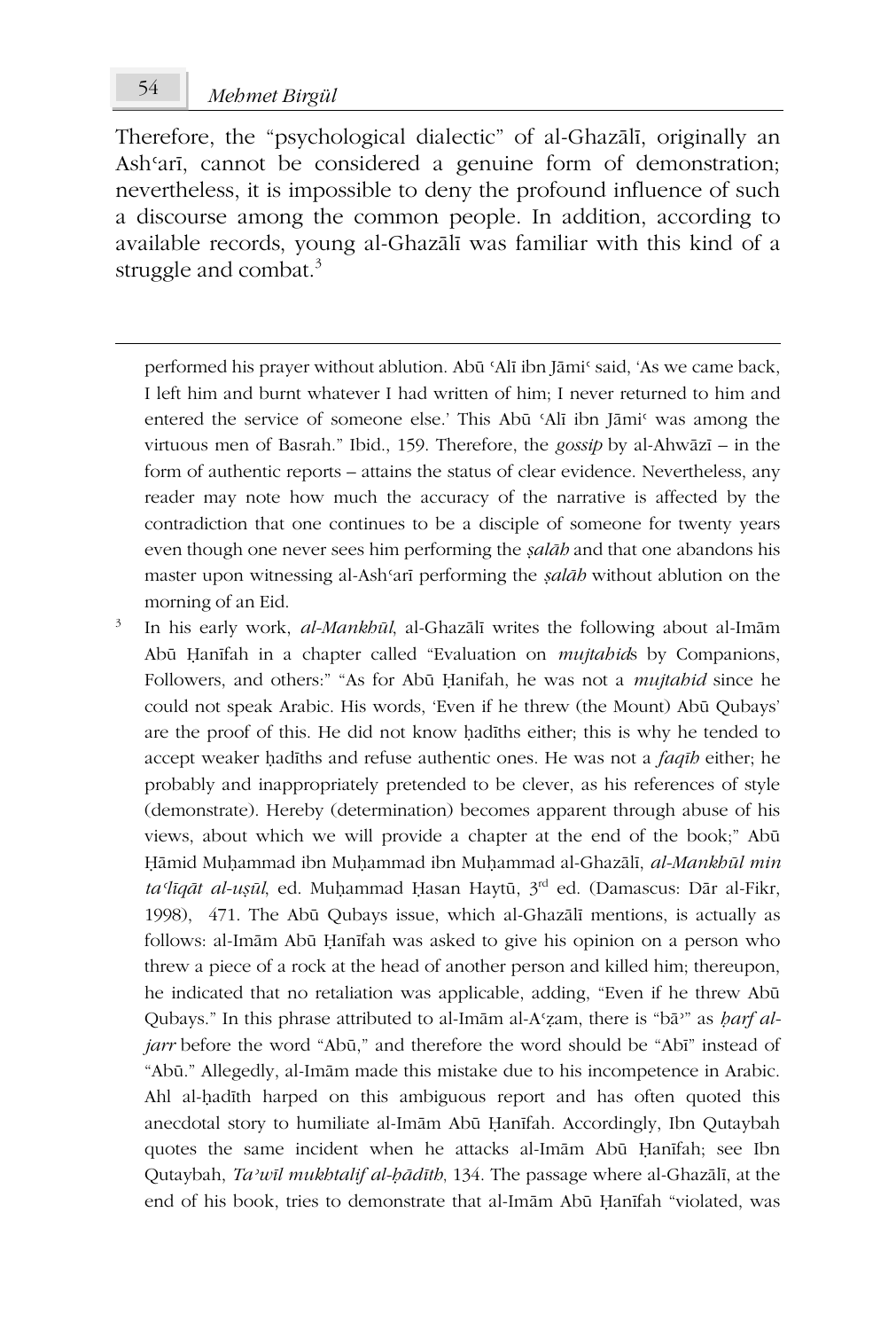Certainly, this dialectic is not logical but literally "psychological." Moreover, this "psychological dialectic" is presented in every work of al-Ghazālī whenever he mentions philosophers: it is presented so ingeniously and repeated so implicitly that it has attained an influence that is still extant today. In fact, the general influence of this "psychological dialectic" has been much stronger than the influence of *Tahāfut al-falāsifah,* which is a truly first-class philosophical work.

## **II.**

Now, we can start a comprehensive examination of the passage in *al-Munqidh* by al-Ghazālī, since we consider this passage to be the best example of the mentioned "psychological dialectic" of al-Ghazālī.

In the beginning of the text that is cited below, al-Ghazālī narrates that he resumed teaching after a decade of seclusion because he observed the corruption and distortion of faith with regard to the essence and truth of prophethood and the deeds postulated by the same. Having returned from seclusion as an enlightened man, al-Ghazālī analyzes the reasons for the distortion of faith and the weakness in reasoned faith among the public and associates this degradation with four fundamental reasons. The distortion of faith is caused by:

(1) Those who are lost in the science of philosophy

(2) Those who are lost on the path of Sufism

(3) Those who are members of *Taʿlīmiyyah*

(4) Behaviors of the so-called *ʿulamāʾ* among the public

Al-Ghazālī assures us that the above determinations are not theoretical but that they are the results of his observations and experiences regarding people. He actually emphasizes that if one does not fulfil the requirements of his faith, then he, in fact, has no faith. Accordingly, al-Ghazālī quotes certain conversations with persons who are allegedly lost in earthly matters despite their claim to having faith in the afterlife:

confused, and distorted sharīʿah" (pp. 500-504) is not included here since it is too long.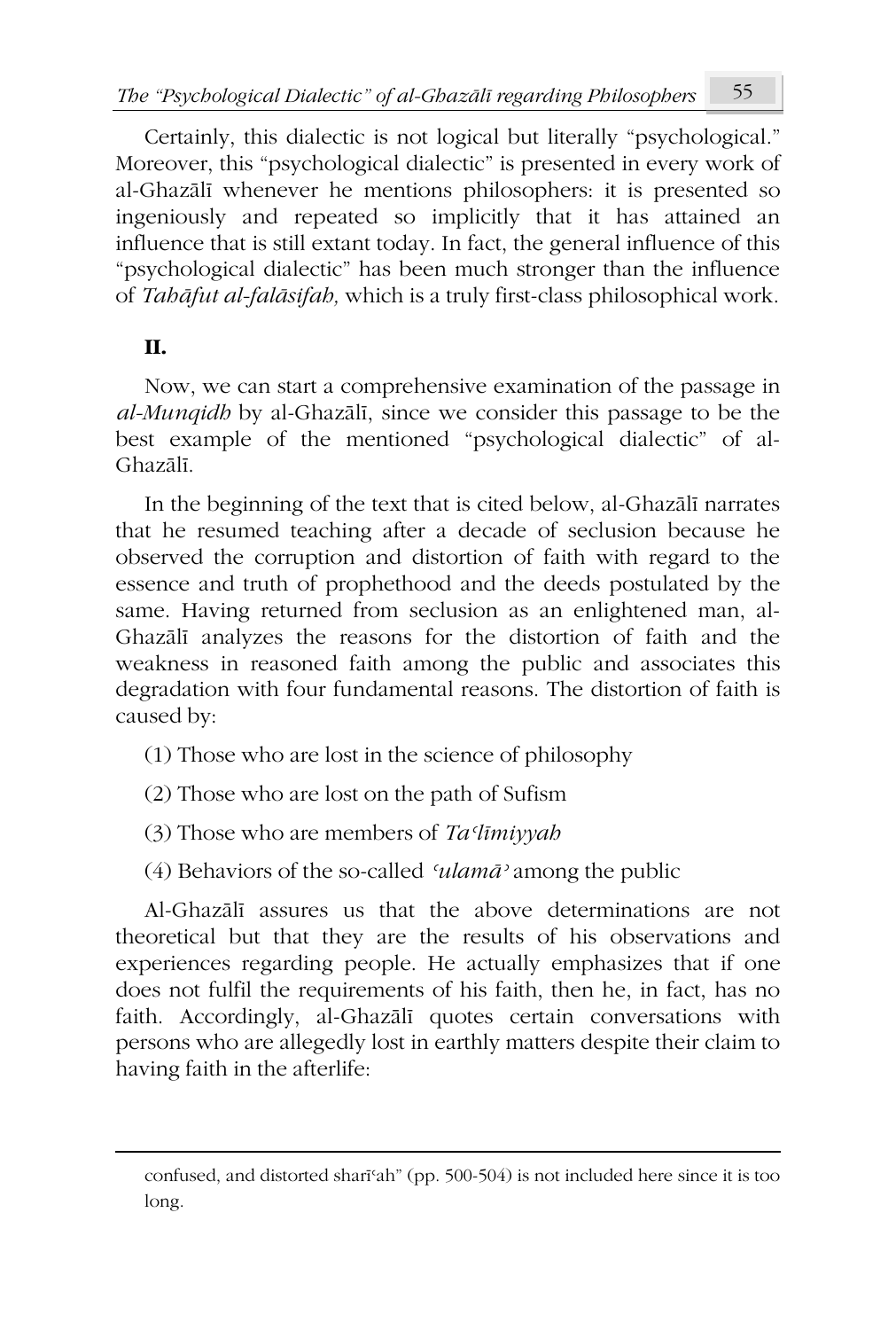# *Mehmet Birgül* 56

Later on, I examined people one by one, asking them about their doubts about those who err in obedience to sharīʿah and analyzing their creed and secret. I asked one, "Why do you err against sharīʿah? If you do not prepare for the afterlife and enjoy this world at the expense of the afterlife even though you believe in the latter, this is mere foolishness! Indeed, you cannot spend one at the expense of two; why do you waste endless days for the sake of numbered ones? If you don't believe, then you are an unbeliever! You don't disclose in order to look fine and seem honorable by mentioning faith and sharīʿah; think, however, about the reason for your secret blasphemy behind your apparent or inapparent daring by asking yourself."<sup>4</sup>

Thus, the investigation by al-Ghazālī is significantly important. On what grounds do allegedly Muslim persons cover and even legitimize their insincerities? At this stage, al-Ghazālī picks five persons among those who he talks to in person to represent the classes that point to the essential reasons behind the secret blasphemy, in line with the four reasons indicated above.

(1) For some of the people, it is not necessary to abide by religious commandments and prohibitions since they observe the scholars who know the religion as well as anyone; they drink wine, do not perform the *ṣalāh* and sink into *ḥarām*.

(2) Some of the people assert that they have a good grasp of Sufism and that they have attained a position where worship is no longer necessary.

(3) Some of the people who deviated from the path of Sufism have begun to claim that all is nonobligatory [*ibāḥah*].

(4) Ismāʿīlīs, in turn, are *Taʿlīmiyyah* or *Aṣḥāb al-taʿlīm*, and they imitate their leader; they fulfil the commandments and prohibitions of the innocent Imām.

(5) Some other people consider themselves free of the restrictions of sharīʿah on the grounds that they are familiar with philosophical knowledge and do not need to imitate others.<sup>5</sup>

<sup>4</sup> Al-Ghazālī, *al-Munqidh min al-ḍalāl wa-l-mūṣil ilá dhī l-ʿizzah wa-l-jalāl*, ed. Jamīl Ṣalībā and Kāmil ʿAyyād (Beirut: Dār al-Andalus, 1967), 118.

<sup>5</sup> *Ibid.*, 118-119.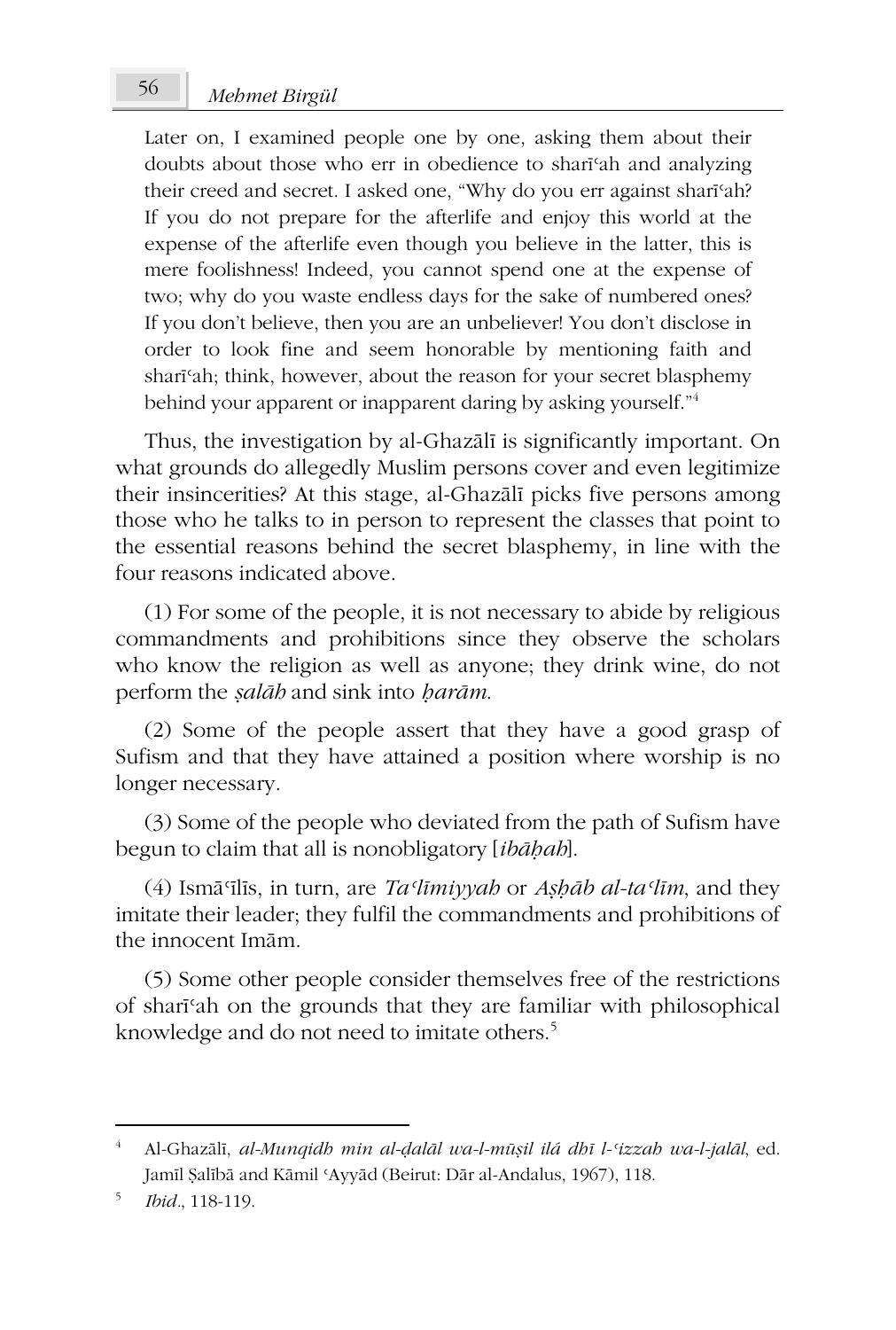As stated above, al-Ghazālī mentions five persons who correspond to the four groups that, for him, are the sources of weakness in faith. Indeed, the third and fourth persons above have opted for Sufism; accordingly, they represent the deviation caused by the second source, namely, those people involved in Sufism.

Another significant issue is that al-Ghazālī reverses the order of reasons behind the weakness in faith when he talks about the persons that he met. In advance, we see the person who corresponds to the fourth and last group, namely, the person who does not refrain from *ḥarām* since scholars commit sins as well; then, we meet two men who abandon the commandments of sharīʿah under the pretext of Sufism; later on, al-Ghazālī observes an Ismāʿīlī (Bāṭinī) and finally those persons who are sunk in sin because of philosophy.

Following the response by the Ismāʿīlī, the last person is the one who is subject to weakness in faith due to his occupation with philosophy and who does not obey the commandments and prohibitions of sharīʿah. Interestingly, al-Ghazālī does not show the words of (1) the person who asserts that he attained a position in Sufism where worship is no longer necessary and (2) the person who deviates from the path of Sufism and sinks into *ibāḥah*, even though he mentions them as examples of the reasons for weakness in faith due to Sufism. Instead, al-Ghazālī contents himself with one phrase each to describe their situation. The words of the witless, who is lax in the fulfilment of religious commandments following the pertness of *ʿulamāʾ*, and those of the Bāṭinī, each constitute one concise sentence. However, al-Ghazālī allows the anonymous philosopher to talk for much longer and in a much more detailed manner than the others and comprehensively comments on the philosopher. Presumably, al-Ghazālī reversed the order and let the philosopher talk as the last person to make way for his long explanation of the philosopher.

Al-Ghazālī asks how a person who does not refrain from sins despite his alleged faith in Islam, in other words, a person who does not practice his belief, can continue sinning even though he believes in a painful punishment for such sins. In his response, the philosopher says:

I am not practicing this (religion) through imitation. I studied the science of philosophy and comprehended the truth of prophethood. The essence (of prophethood) originates from wisdom and interest;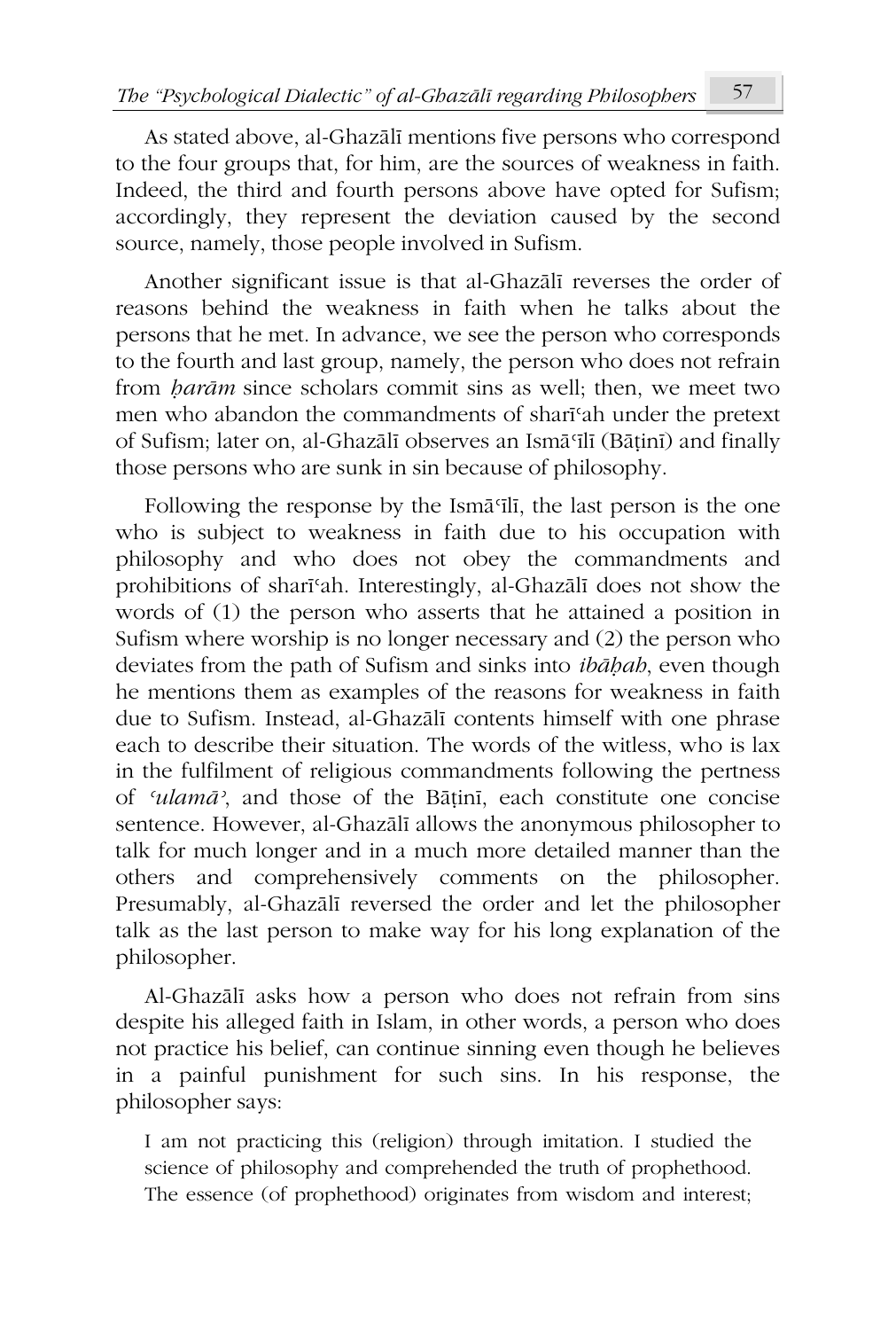# *Mehmet Birgül* 58

the purpose of worship (commanded by him) is to prevent and restrict common people from conflict, combat, and lust. However, I am not among the common people to be included under the obligations (of sharīʿah). I am among the people of wisdom; therefore, I am subject to wisdom. I have a good grasp of wisdom and do not need imitation in this respect!<sup>6</sup>

Al-Ghazālī transforms the foregoing into perfect grounds for disclosing the hypocrisy of the inner world philosophers and advances his argument through the even more allegedly interesting conversations between the two:

(Now) this is the final destination of the faith of those who study the philosophy of *ilāhiyyūn* [Mashshāʾīs]; this he learns from the books of Ibn Sīnā and Abū Naṣr al-Fārābī. They are among those who use Islam only for appearances. Sometimes you may see one of them reading Qurʾān, present among the congregation for *ṣalāh*, or praising sharīʿah. Nonetheless, he does not abandon drinking wine (*khamr*) and various major sins (*fisq*)! When he is asked, "Why do you perform *ṣalāh* if prophethood is not precise (*saḥīḥ*)?" he replies, "In order to train the body, respect the tradition of our public, and protect my family!" Sometimes, he says, "Sharīʿah is precise and correct, and prophethood is true!" Then, when asked, "Why then do you drink wine (*khamr*)?" he replied, "(The Prophet) forbade drinking wine (*khamr*) because it leads to hostility and enmity. Thanks to (my) wisdom, I am protected from this; my aim (in drinking) is to sharpen my intelligence." In fact, Ibn Sīnā mentioned (this) in his will and wrote that he made an agreement with Allāh on this and that in order to honor the provisions of sharīʿah, not to be at fault in religious worship and "to drink (*shurb*) for treatment and recovery and not for pleasure." His final destination with regard to purity of faith and commitment to worship is the exception of drinking wine (*khamr*) for health purposes. Here is the faith of those from whom some claim faith. A community is misled because of them; the weakness of objections against them increased the deception (among the deceived). Indeed – as we explained before – (their opponents) objected to them through combat against the

<sup>6</sup> *Ibid.*, 119.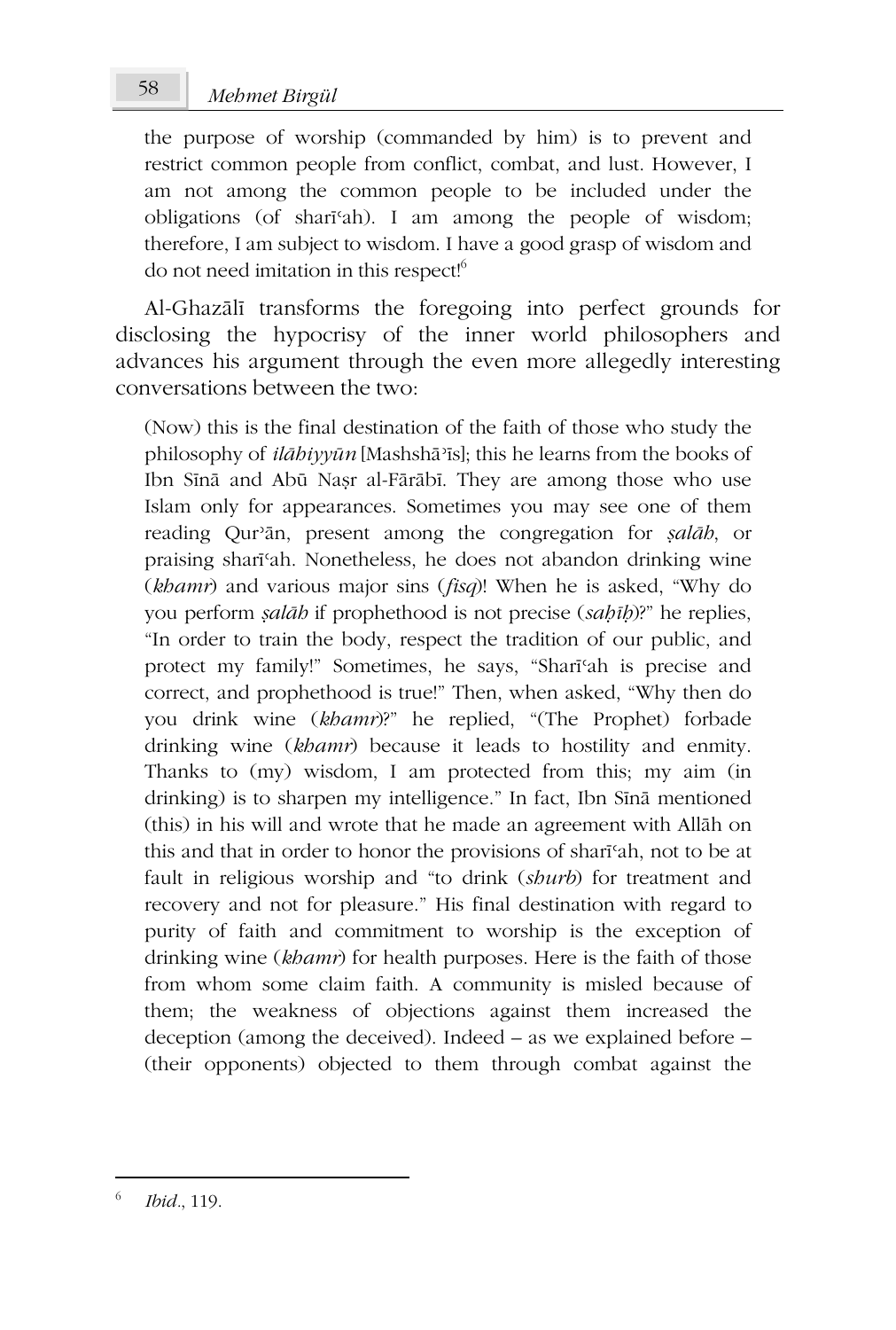sciences under their possession (sciences that provide exact knowledge), such as geometry, logic, and others.<sup>7</sup>

A perfect example of the "psychological dialectic" by al-Ghazālī against philosophy is clearly observed in the above passage. The consequences of this conversation are easy enough for everyone to comprehend; the passage is a disclosure of the hypocrisy of the philosophers who do not actually have faith in God and who consider themselves superior to and free from sharīʿah. Certainly, it is impossible to assert the complete absence of such persons among philosophers in those days. Nevertheless, if we generalize the test of "sincerity" that is – righteously – applied by al-Ghazālī to philosophers, it becomes inevitable to question whether the "hidden blasphemy" and "hypocrisy" that al-Ghazālī observes among philosophers arises from the nature of philosophy – and therefore, philosophical thought – particularly in consideration of the fact that Sufism, as al-Ghazālī indicates in person, can yield similar consequences.

### **III.**

The first question to answer at this point is exactly when did the conversation with the philosopher take place? According to the introduction by al-Ghazālī in *al-Munqidh*, the conversation must have taken place during the time when he observed faith-related laxness among people and when he identified the four reasons behind the weakness in faith, following almost a decade of seclusion after he left his post as the Madrasah scholar in Baghdād.<sup>8</sup>

However, this introduction actually includes certain strange contradictions. In a chapter that addresses philosophy in *al-Munqidh*, al-Ghazālī clearly indicates that he began to study philosophy when he was a scholar at the Niẓāmiyyah Madrasah in Baghdād where he lectured three hundred disciples. Displaying a significant effort, al-Ghazālī set about learning the philosophical sciences through books: he learned the sciences of the philosophers in a most comprehensive manner without any teacher or master in less than two years and only when he was not writing or lecturing; then, he contemplated these

<sup>7</sup> *Ibid.*, 119-120.

<sup>8</sup> *Ibid.*, 118-119.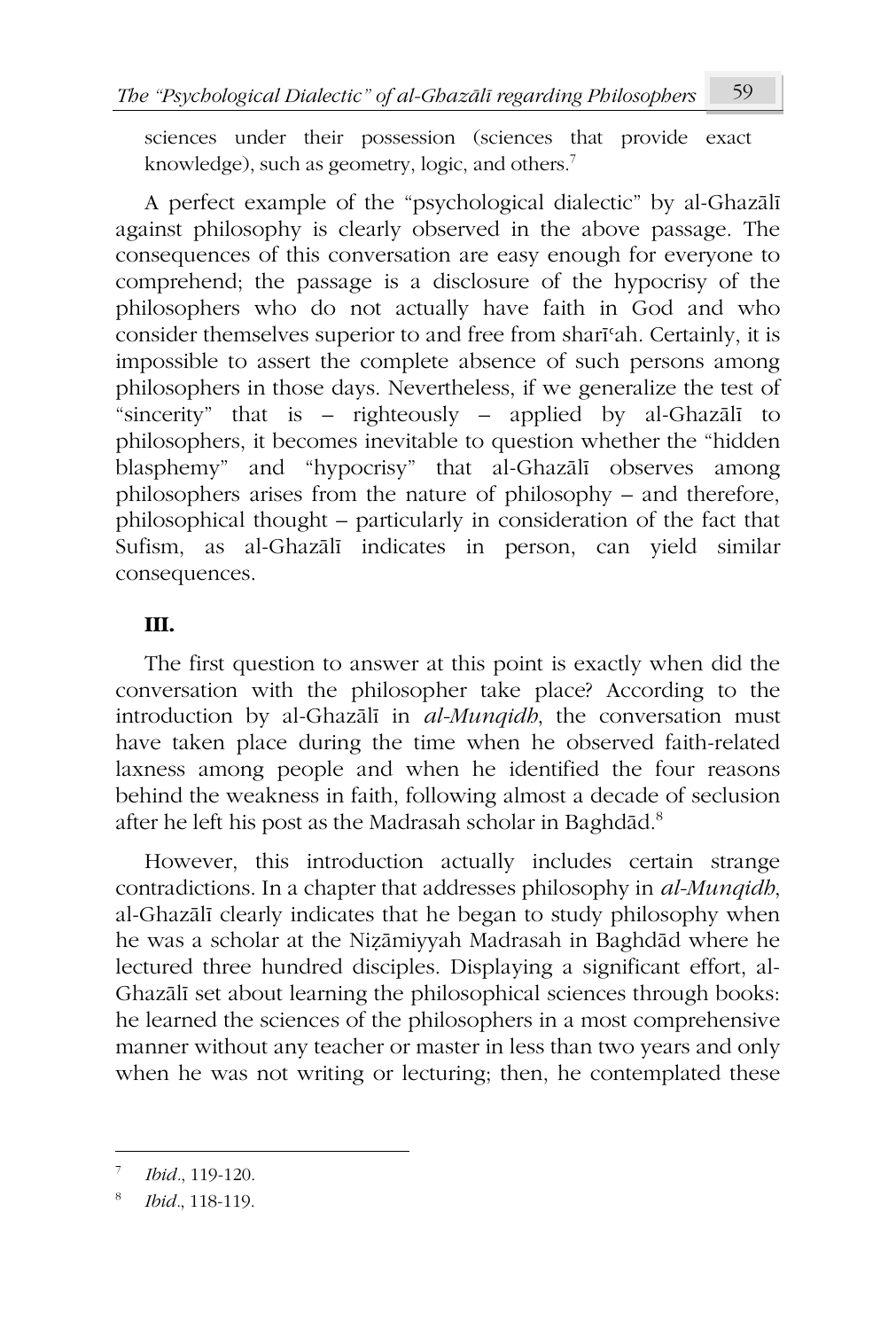disciplines for about a year.<sup>9</sup> Since it is impossible to criticize philosophers without knowledge about the disciplines of philosophy, he must have written *Tahāfut al-falāsifah* following this busy schedule of study. In such a case, however, the passage about the hidden blasphemy of the philosophers in the very beginning of *Tahāfut*, which is almost identical to that in *al-Munqidh*, as well as the relevant conversations and determinations,<sup>10</sup> must have been written or carried out before al-Ghazālī left Baghdād for seclusion: in other words, almost a decade before the date that is indicated in *al-Munqidh*.

This contradiction in terms of dates can be explained by the assumption that al-Ghazālī may have had conversations with other philosophers and in the same context during his time in Baghdād. However, such a well-intentioned estimate is also subject to the same question: Why would a philosopher who takes such great pains to perform *ṣalāh* together with the congregation, reading the Qurʾān, and praising Islam and the Prophet for the safety of life and property, disclose and narrate the secret blasphemy in his heart to the head scholar of Niẓāmiyyah in Baghdād, the stronghold of Ahl al-sunnah?

All aside, the inconsistency in the dates in the presentation of al-Ghazālī is unfortunately too evident to be explained through such reasoning. From the *Jawāhir al-Qurʾān*, one of the latest works of al-Ghazālī, we get the impression that he was very close to "philosophers" in his youth, long before writing *Tahāfut al-falāsifah*, and we can see that he had a similar insight about them in a very early period and in a manner very different from his introduction in *al-Munqidh*:

As we have observed on several occasions, the groups who consider themselves very (clever and) competent – even though they aren't – are confused by the wordings (of Qurʾānic verses) and have certain sparks of objection (in their mind) about them, and they imagined

<sup>9</sup> *Ibid.*, 74-75.

 $10$  "Then again, I saw a group who considered themselves superior to their peers and equals through quicker comprehension and stronger intelligence. They abandon duties imposed by Islam about worshipping and insulted religious maxims such as the obligation of *ṣalāh* and avoidance of the forbidden; they disdain the deeds of subjects and restrictions ordered by sharīʿah ..." Al-Ghazālī, *Tahāfut al-falāsifah*, ed. Sulaymān Dunyā (Egypt: Dār al-Maʿārif, 1966), 59.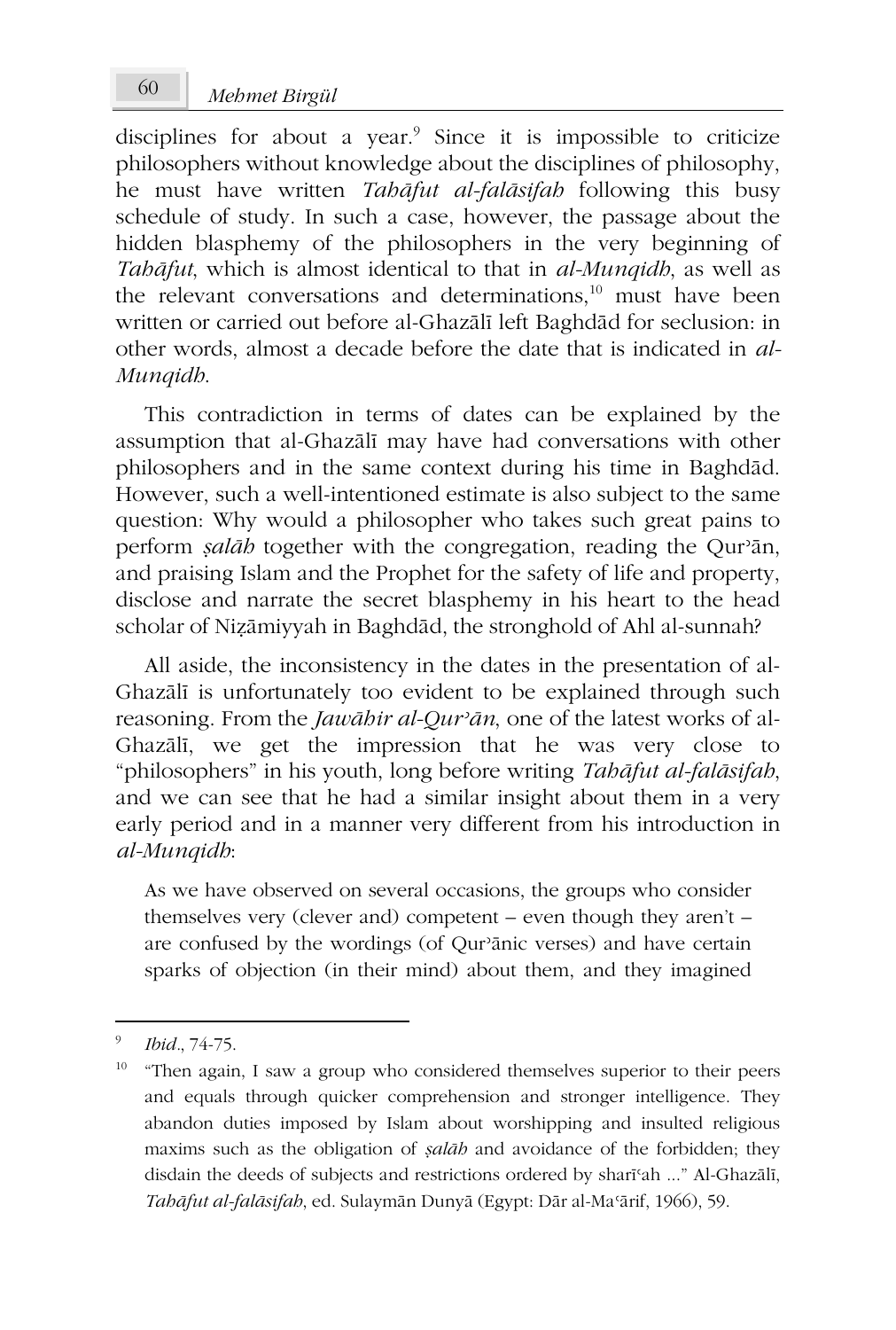things that contradict (apparent aspects of) Qurʾānic verses. As a result, their faith with regard to religion became corrupted. This (fact) led them to secretly deny resurrection, heaven and hell, and return to Allāh after death. They disclosed this denial only in the depths of their selves, and their bridles and bonds of piety were loosened and lost. They continued to seek earthly things, sink into *ḥarām*, and adopt lust; they focused on seats and assets as well as earthly pleasures. They undervalued pious people and considered them ignorant ... All this was because the gaze of their mind was stuck on the forms and phenomena of things and could not grasp the spirit and truth of things. Consequently, since they could not comprehend the equilibrium between the phenomenal world and the divine world, the apparent aspects of problems (about wordings of Qurʾānic verses) looked contradictory to them; thus, they went astray and led others astray. They neither understood anything of the world of souls as elites nor could have faith in the invisible, like common people. In the end, their acute mind exhausted them. Indeed, an innocent is closer to salvation than a trimmed mind and incomplete reason (like theirs). We were not far from this (position). We had practiced such heresies for a while because of evil friends and our relationship with them until Allāh, in the end, drew us away from their outcry and protected us against their mistakes  $\dots$ <sup>11</sup>

A careful examination of the above text shows that the only difference between the description above and al-Ghazālī's descriptions of the philosophers in *al-Munqidh* and *Tahāfut alfalāsifah* is the word "philosophers." Therefore, the determinations of al-Ghazālī regarding the philosophers, that is, that they abide by Islam only in appearance and that they consider themselves free from the bonds of sharīʿah thanks to their alleged wisdom through their superior minds, are most likely associated with the relationships that young al-Ghazālī had with philosophers, who he eventually described as evil friends, even though the content of such relationships is completely unknown.<sup>12</sup>

<sup>11</sup> Al-Ghazālī, *Jawāhir al-Qurʾān*, ed. Muḥammad Rashīd Riḍā al-Qabbānī, 3rd ed. (Beirut: Dār Iḥyāʾ al-ʿUlūm, 1990), 60-61.

<sup>&</sup>lt;sup>12</sup> For an elaborate analysis of the relationship of al-Ghazālī with philosophy circles in his youth, see Frank Griffel, *al-Ghazālī's Philosophical Theology* (Oxford & New York: Oxford University Press, 2009), 25-31, https://doi.org/10.1093/acprof:oso/9780195331622.001.0001.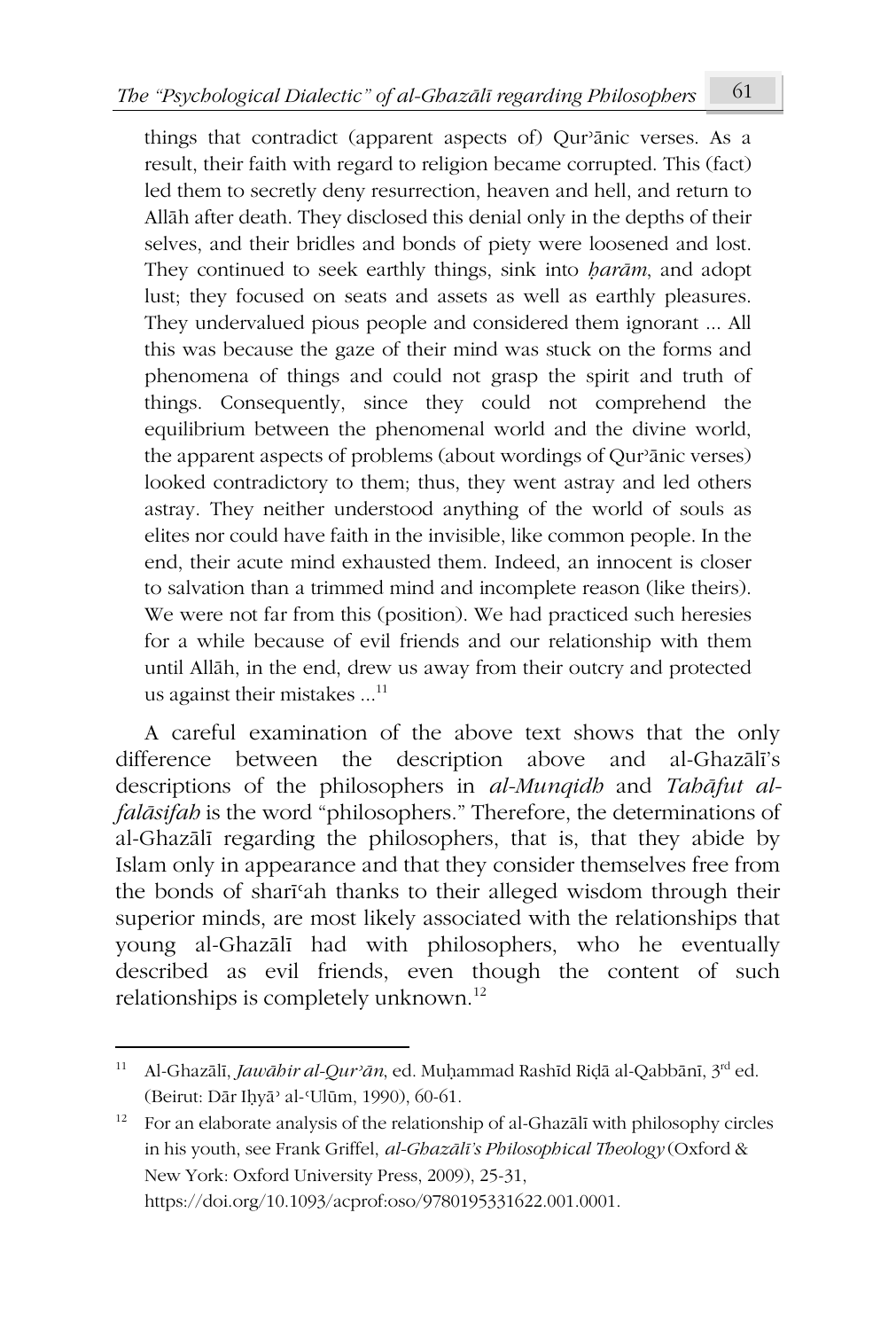In the end, the following question springs to mind: Why does al-Ghazālī date his meeting with and contemplation on philosophy to a much later period, namely, during his post as the head scholar at Niẓāmiyyah Madrasah in Baghdād? A reasonable explanation is that al-Ghazālī wanted to demonstrate his relationship with the philosophers as being shorter and more recent than they actually were for the fear of reactions from the conservative circles. Nevertheless, this view means accusing al-Ghazālī of concealing the truth to maintain his position.

In any case, al-Ghazālī's negative approach to the philosophers' conception of religion seems to have begun after he met certain anonymous philosophers in person, became friends with them and was influenced by them. Even though the identity of these persons is completely unknown, they were definitely not al-Fārābī and Ibn Sīnā, considering the time and date. Therefore, al-Ghazālī's firm conviction regarding the "hidden blasphemy" of philosophers cannot be the sins that he observed in person in the religious life of Ibn Sīnā or al-Fārābī. On the contrary, his friendship with some anonymous persons, who apparently read and studied the works of these two philosophers, led al-Ghazālī to determine certain faults in their religious practices and finally convinced him about their "hidden blasphemy of philosophers" in an irrevocable manner.

The problem, however, has yet to be eliminated. Indeed, there is a difference between the analyses of Ibn Sīnā and al-Fārābī on "religion" and "prophethood" and the interpretations of these analyses – which may evidently contradict each other. Therefore, in the eyes of al-Ghazālī, the point is not the "hidden blasphemy of philosophers" in general but the hypocrisy of some anonymous philosophers who were known to him. It is worth noting that similar contradictions also apply regarding mystic or rational disciplines such as Sufism and Kalām, respectively, and the ideas of a Sufi or a Kalām scholar may be taken as extreme by eventual interpreters. The same applies to religious practices as well: various sinners may emerge among the followers of a Sufi or Kalām master after one or more generations. Therefore, serious study is required to determine who should be accused based on which circumstances and what evidence. Nevertheless, the "psychological dialectic" of al-Ghazālī does not allow for such objections and opts for a general accusation.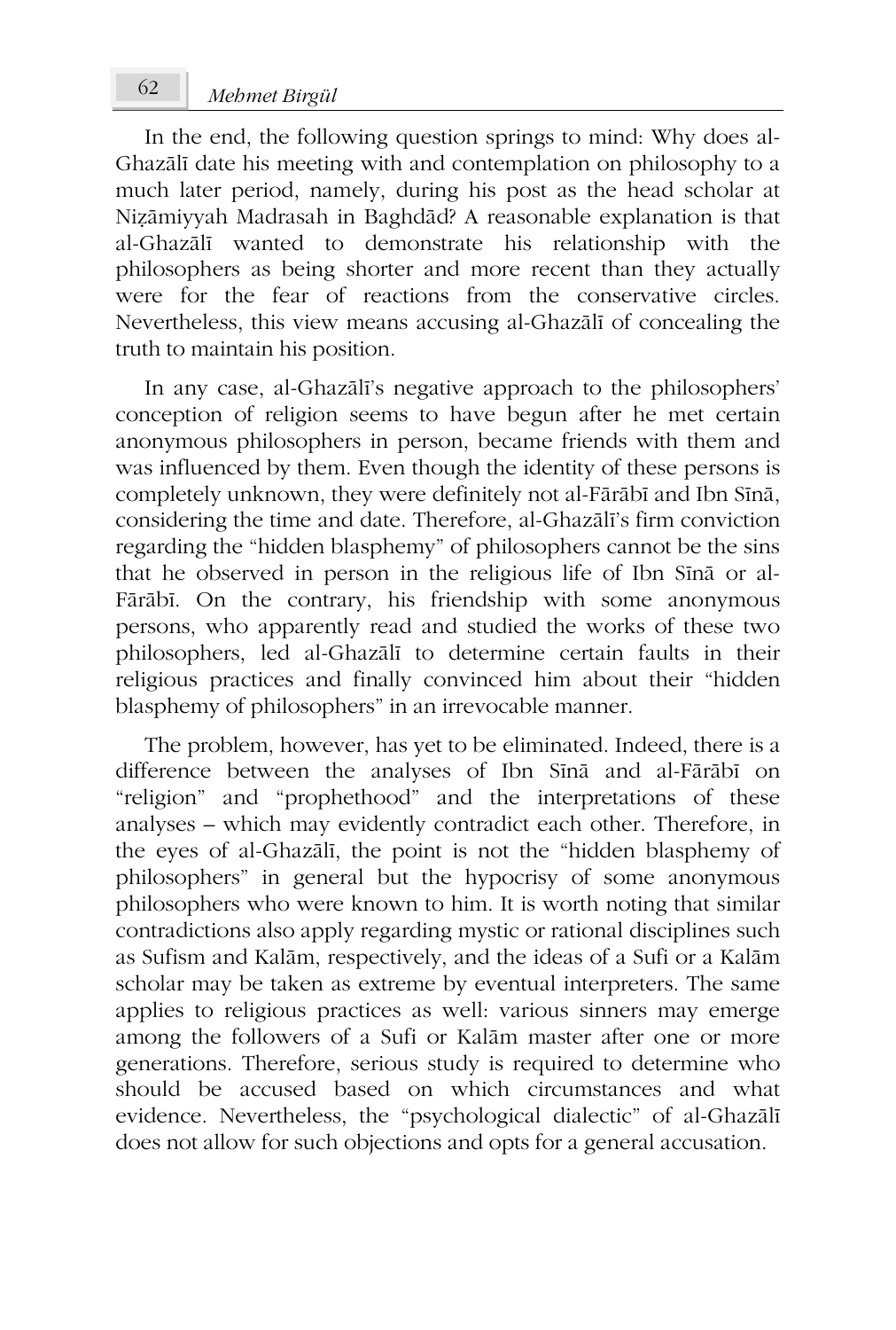### **IV.**

The above-cited text in *al-Munqidh* by al-Ghazālī is a perfect example of his "psychological dialectic." He presents the context so ingeniously that when the reasoning, which comprises the conversation within the passage and which is blended with wonderful equilibrium, is considered as a whole without being broken into its elements, the "hidden blasphemy" of the philosophers actually seems to be proven.

To attain a complete understanding of what al-Ghazālī does here, it is necessary to pay attention to how disturbing is the reply of the addressed philosopher for a sincere Muslim. Indeed, al-Ghazālī's presentation comprises three abhorrent aspects blended into one another:

(1) First, we have a person who does not have faith because he thinks himself superior to the Prophet; certainly, no one likes to see his faith and the Prophet, to whom he adheres, undervalued, and refused.

(2) On the other hand, this man of philosophy is a hypocrite who present himself as a Muslim – for the sake of interests such as social status and the safety of his life and property – even though he actually has no faith at all; evidently, no one likes to be deceived.

(3) Finally, the essential reason for the hypocrisy would truly hurt a Muslim heart: The philosopher does not take the commandments of Islam into account on the grounds that such commandments are for the common people, whereas he is "smart" and superior; indeed, no one likes to be considered weak-minded and defamed.

As we can see, al-Ghazālī appears to speak thus on purpose to attract the reactions of Muslims – particularly the common people – against the philosophers, just as al-Ahwāzī (d. 446/1055) did against al-Ashʿarī. However, al-Ghazālī is distinguished from the rude style of al-Ahwāzī through his eloquence, as he ascribes the words that reveal the truth about philosophers by an anonymous philosopher to a great philosopher, namely, Ibn Sīnā – who al-Ghazālī identifies as his archenemy. Thus, al-Ghazālī creates the illusion that the statements by the anonymous philosopher that arouse the rightful hatred of believers are synonymous with the words of Ibn Sīnā. Consequently, the feeling of hatred that arises from the quoted conversation with the hypocrite philosopher is directly transferred to Ibn Sīnā and made his.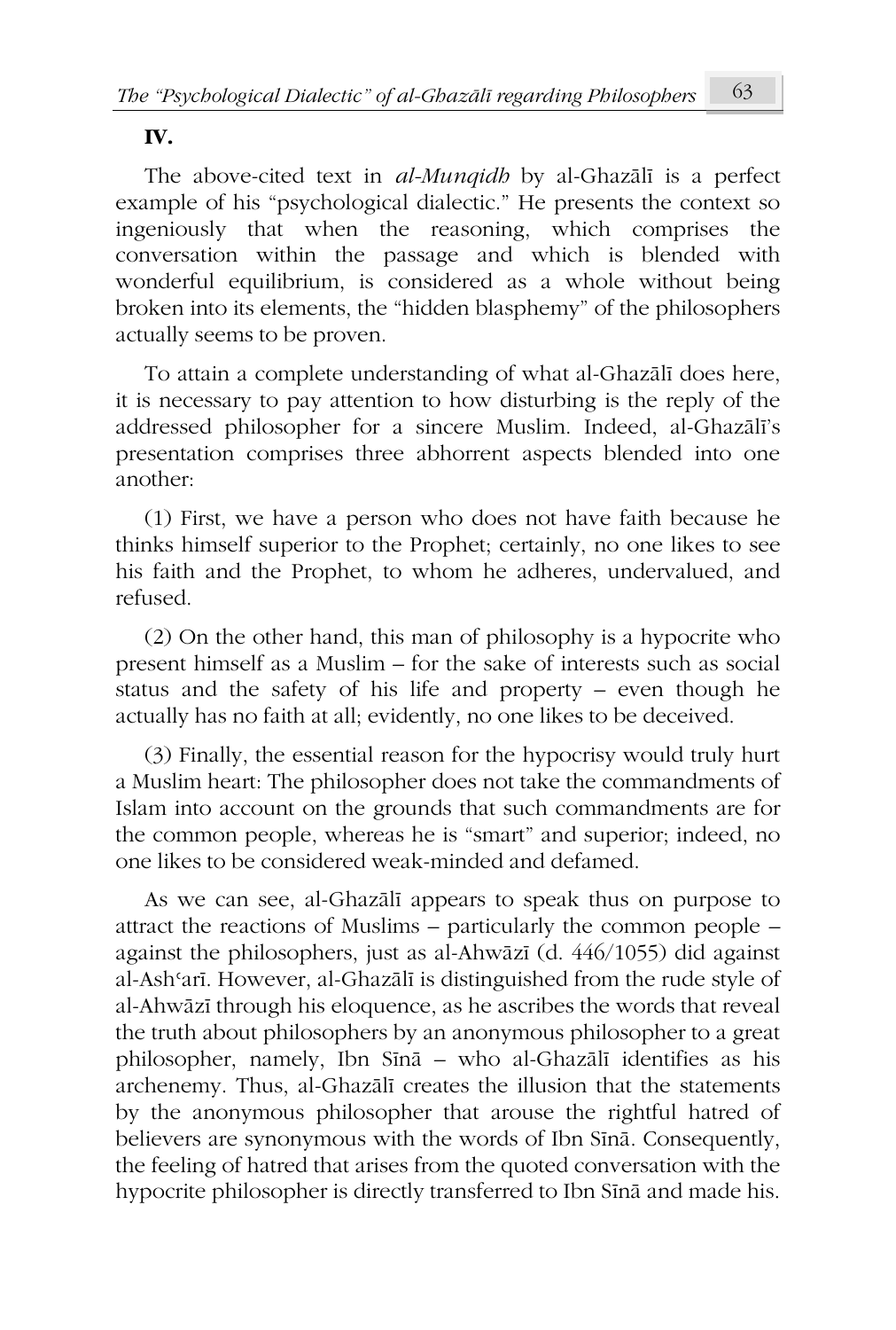The power of al-Ghazālī's "psychological dialectic" lies in the construction of this connection, which requires a very careful examination.

The account of al-Ghazālī flows in four stages that are truly combined with one another in a perfect manner.

(1) First, the "truth about philosophers," which al-Ghazālī already knows in an exact manner, is expressed through the words of a philosopher in person. In a sense, we see the projection of the way of thinking which, according to al-Ghazālī, previously stirred him to write the *Aims of the Philosophers*: Above all, it is necessary to understand and advance the perspective and thesis of the opponents in a correct and explicit manner. Accordingly, al-Ghazālī does not present his personal observations or evaluations; instead, he transmits the viewpoint of the philosophers through one of them. The point to consider here is that al-Ghazālī is a completely passive questioner: He asks a philosopher why he does not act in line with what he says he believes and listens to his essential judgment. The explanation of the inner world of the philosopher is transmitted without any addition or deletion, and al-Ghazālī expects us to believe this exactitude.

Nonetheless, al-Ghazālī prevents us from inquiring into the accuracy of this quote, since he cites the words of an anonymous philosopher. Evidently, al-Ghazālī knows that according to logic, a nonquestionable judgment, except an axiom, means nothing but a presumption if it is accepted as true in advance. Since a man is an imperfect being, we should understand how or to what extent the anonymous philosopher, who provides al-Ghazālī with answers to confess his hypocrisy, understood or followed al-Fārābī and Ibn Sīnā, the two philosophers who – reasonably enough – we do not come across in the works of al-Ghazālī. Is it not truly possible that this anonymous philosopher possibly misunderstood or misinterpreted al-Fārābī and Ibn Sīnā in line with his personal desires or interests? As a result, how are we expected not to have any doubts about the extent to which this anonymous philosopher represents the philosophers?

Al-Ghazālī seems to say, "I know the inner truth about the philosophers, for I came together with them, asked them questions, and here are their answers." Accordingly, as indicated above, the accuracy of this demonstration equals confidence in al-Ghazālī as a person. Nevertheless, al-Ghazālī is, after all, just another human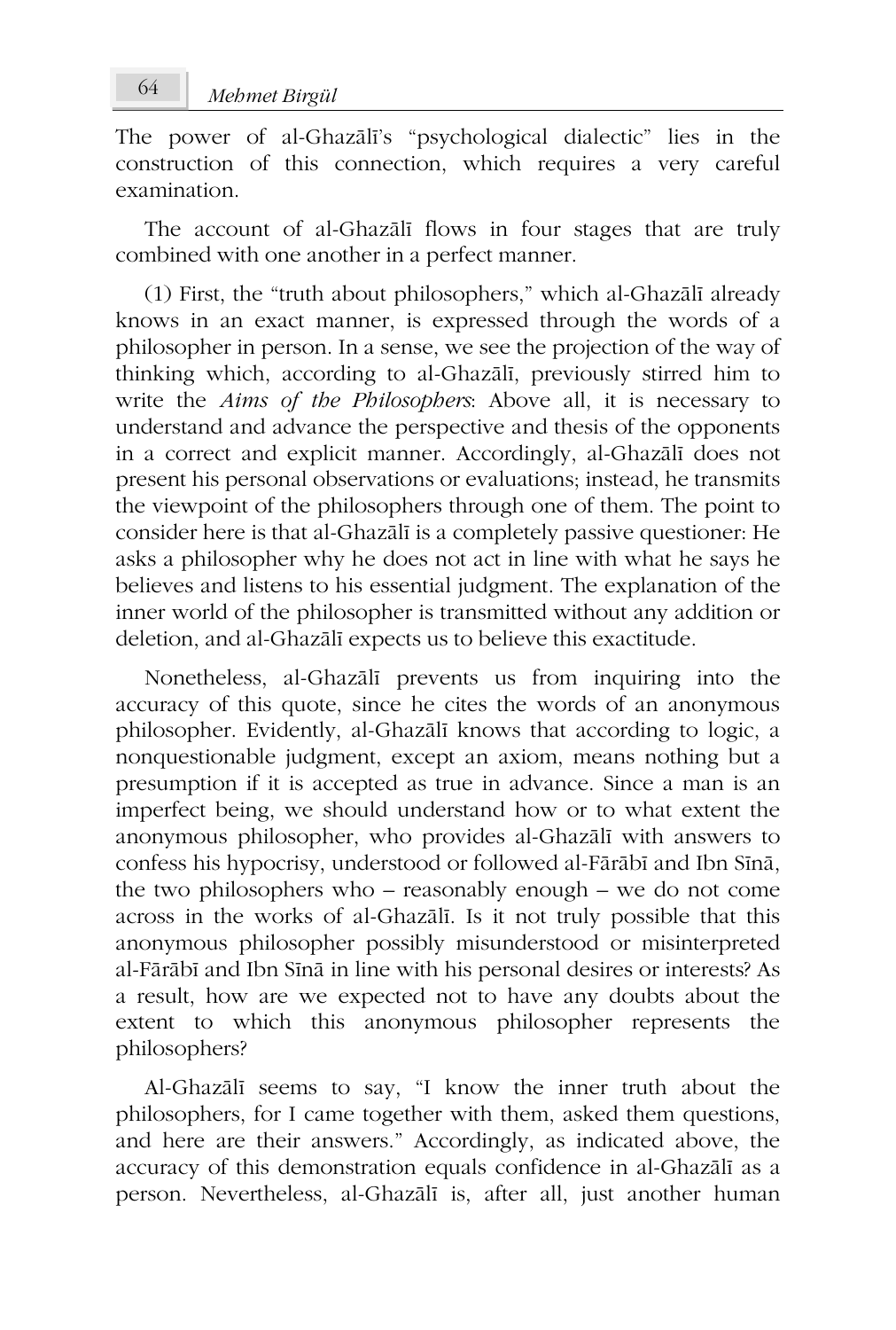being who may react in an emotional way, and he may have exaggerated, overlooked or misunderstood something, or his memory may have even been misled.

(2) Right after the response by the anonymous philosopher, al-Ghazālī leaves his passive position and begins speaking. He proceeds from the stage of recognition to the stage of introduction. His first sentence about the response is very important in this regard: "*(Now) this is the final destination of the faith of those who study the philosophy of ilāhiyyūn* [*Mashshāʾīs*]*; this he learns from the books of Ibn Sīnā and Abū Naṣr al-Fārābī.*"

Thus, the original connection between the anonymous philosopher and Ibn Sīnā and al-Fārābī is expressed in the second stage; this is an implicit statement about the doubt that occurs in the mind of the reader regarding the demonstration in the first stage. In other words, there is some information, albeit uncertain, about the identity of the philosopher who is only known by al-Ghazālī and who is completely unknown to us. This philosopher is a person who learns from the books of Ibn Sīnā and al-Fārābī that he is superior to sharīʿah, which is for common people. In this case, the anonymous philosopher relates not his opinion but the view of the two great Mashshāʾī philosophers. Thus, as the anonymous interviewee of al-Ghazālī retreats into background and is thrown out of focus, al-Fārābī and Ibn Sīnā, the two renowned philosophers whose ideas are available in their respective books, come to the forefront.

We can, however, address another question to al-Ghazālī at this stage. If the philosopher who believes that he is free from the sharīʿah imposed by the prophethood on the common people attained this conviction through the works of Ibn Sīnā and al-Fārābī, should not al-Ghazālī show us an exact quote? Which book of Ibn Sīnā or al-Fārābī includes the phrases cited by the anonymous philosopher or expressions in the same sense?

(3) Certainly, the speech of al-Ghazālī never contemplates this question. He makes a very smart turn and instead of pointing out the exact references from Ibn Sīnā and al-Fārābī, he returns to the beginning and describes the response of the anonymous philosopher in an even sharper style. Nevertheless, the subject of this second description is not the anonymous philosopher known to al-Ghazālī, but "them," namely, the philosophers who refer to Ibn Sīnā and al-Fārābī. Thanks to this leap, there is no more distinction between the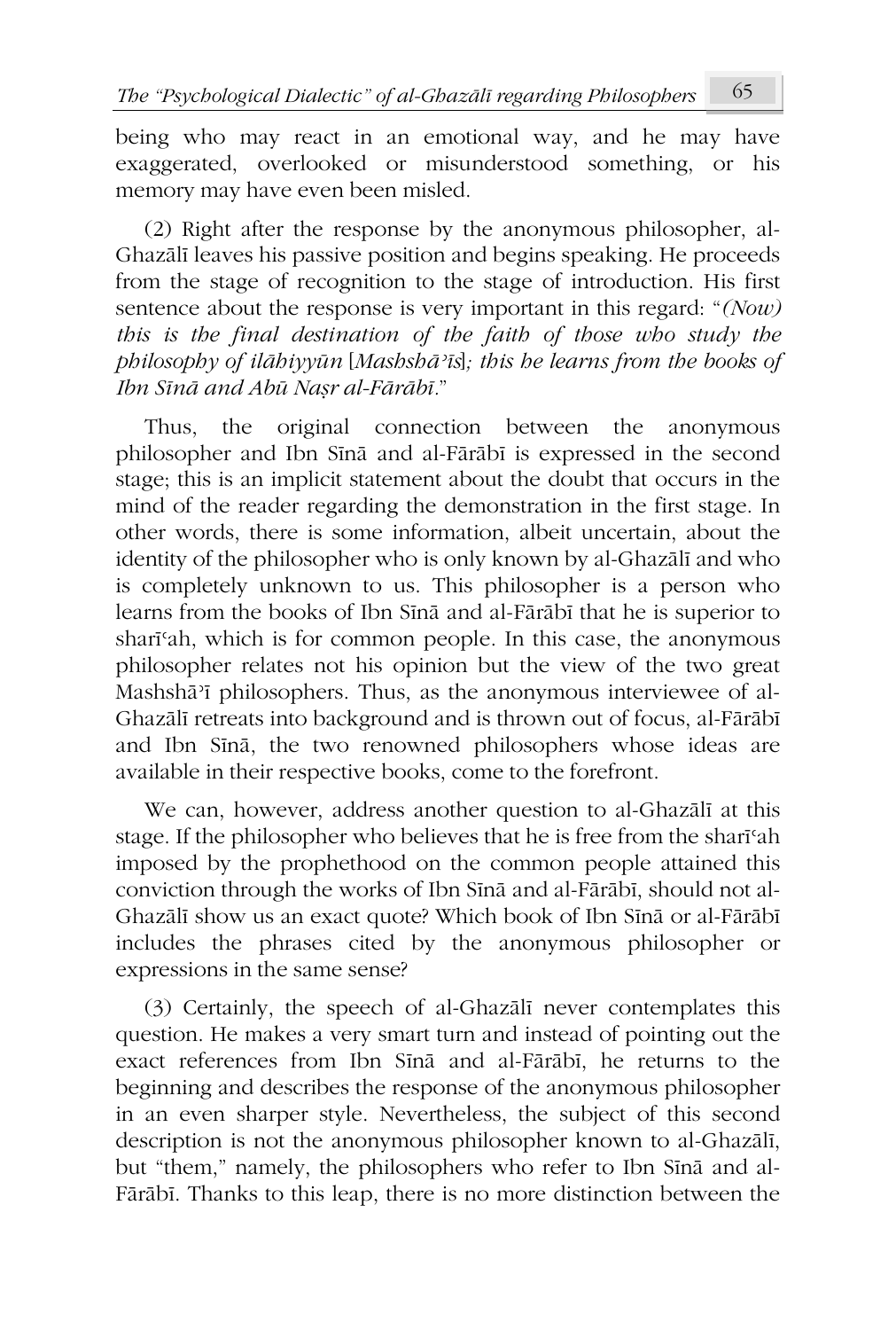anonymous philosopher and al-Fārābī and Ibn Sīnā; consequently, it becomes possible to ascribe the hidden blasphemy, confessed by the anonymous philosopher, to al-Fārābī and Ibn Sīnā.

Indeed, al-Ghazālī lays stress on a single point in his description: the philosophers do not actually believe in Islam; instead, they maintain their individual and social status by pretending to be Muslim and even attract sympathy. The voice of al-Ghazālī, which directly addresses the reader and deliberately uses the second-person singular for a higher impact, takes on a serious tone of warning: "They are among those who use Islam only for appearances. Sometimes you may see one of them reading Qurʾān, present among the congregation for *ṣalāh*, or praising sharīʿah. Nonetheless, he does not abandon drinking wine (*khamr*) and various major sins (*fisq*)!"

As indicated above, we return to the beginning. Now, the problem from the beginning is before us once again: How can we prove that a philosopher, who, despite not being actually a Muslim, manifests himself as Muslim, takes the pains to worship and even praise sharīʿah, is not a sincere Muslim – beyond his confessions to al-Ghazālī? More importantly, if a reader of al-Ghazālī occasionally sees one of these persons among the congregation for *ṣalāh* or sees them reading the Qurʾān and praising sharīʿah, what is the need for all these determinations and close examinations by al-Ghazālī?

Certainly, we have to intervene in al-Ghazālī's speech to be able to ask him these questions; however, he speaks so fast by means of the premise about the "hypocrisy of philosophers," which is reinforced through repetition and definitely accepted, that it is almost impossible to disrupt the reasoning in his text.

It is necessary to pay particular attention to why al-Ghazālī especially mentions "drinking wine (*khamr*)" to comprehend the key point. Why does not al-Ghazālī content himself with saying that "he wouldn't abandon various major sins" but primarily mentions "drinking wine (*khamr*)"? Indeed, drinking wine is one of the various major sins; thus, what is the use of mentioning this sin in a separate manner? If al-Ghazālī aims at narrating the situation of the philosophers, why does he mention the particular (drinking wine [*khamr*]) before the universal (*fisq*/major sin)? In addition, why does al-Ghazālī mention only drinking wine among all the other major sins such as adultery, homicide, theft, etc.?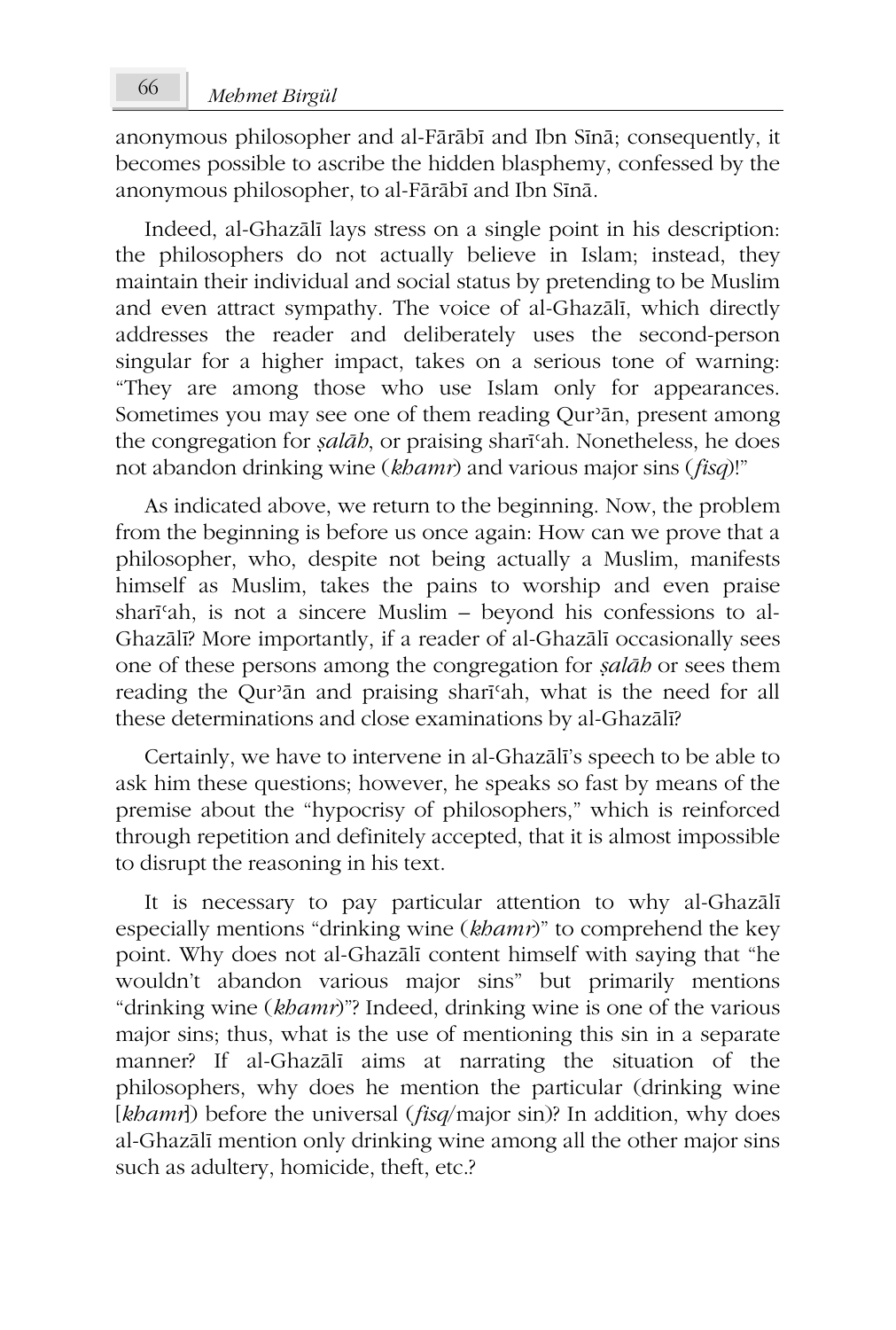Considering the text, it is easily observable that al-Ghazālī chose the example of "drinking wine (*khamr*)" on purpose; indeed, drinking wine (*khamr*) is the only linking element that constitutes the connection between the anonymous philosopher and Ibn Sīnā.

Nevertheless, al-Ghazālī ingeniously and surreptitiously builds a dialectic flow to complete his link with the persuasion about the hypocrisy of the philosophers. Before us is a philosopher who performs *ṣalāh* together with the congregation, reads Qurʾān, and praises sharīʿah. First comes question one: "Why do you perform *ṣalāh* if prophethood is not precise (*saḥīḥ*)?" This question makes sense only in case the prejudgment, which al-Ghazālī continuously repeats since the beginning, namely, the hypocrisy of the philosophers, is deemed correct. Otherwise, how can a person be asked why he performs *ṣalāh* even though he does not believe in prophethood, while he performs religious rituals and expresses his obedience to sharīʿah, if he is not a philosopher?

According to dialectic reasoning, which is based on a yes-no, two answers can be given to this question, namely, by accepting or refusing the precision/rightfulness of prophethood. The first response to this essential question is nothing but a confirmation of prejudgment: "In order to train the body, respect the tradition of our public, and protect my family!" In brief, the philosopher confesses that he actually refuses the authenticity of prophethood and that he continues worshipping and lauding sharīʿah for his social safety.

Our repeated question, however, is still unanswered. More precisely, why and how does a person who performs *ṣalāh* with the congregation and praises sharīʿah for the purposes of disguise confess his hypocrisy to al-Ghazālī? This is why the anonymous philosopher should express the opposite to his response when he confesses his secret blasphemy to answer the question in our minds as to why his hypocrisy should be exhibited once again. Thus, the situation of the philosopher, who does not directly confess his hypocrisy, is unearthed by means of another indirect question. Here, we hear the second response. Upon hearing the question, "Why do you perform *ṣalāh* if prophethood is not precise (*saḥīḥ*)?" the philosopher sometimes – when he wants to conceal himself – replies as follows: "Sharīʿah is precise and prophethood is true!" This response refuses the prejudgment of al-Ghazālī as the negative aspect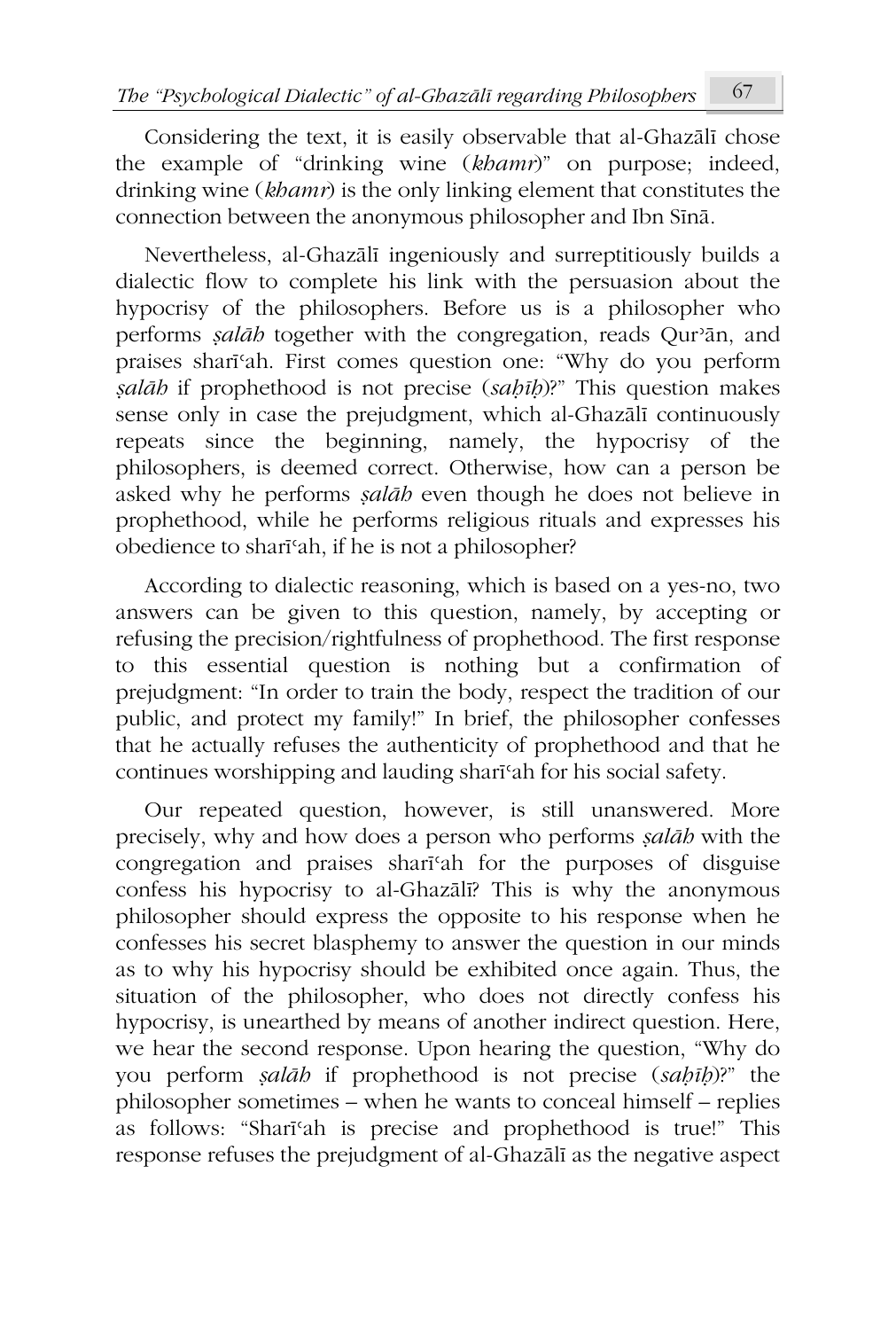of the dialectic setup, and the philosopher clearly pronounces his faith. Well, can such a clear admission save the philosopher?

Under normal circumstances, an interrogation should come to an end when the interrogee admits that he is a Muslim and that he performs worship; nevertheless, al-Ghazālī makes use of "drinking wine" to ask the crucial second question to disclose the hypocrisy, despite the apparent response of the philosopher. "If you believe in the certitude of sharīʿah and the truth of prophethood, why then do you drink wine (*khamr*)?" Al-Ghazālī does not ask, "Why do you commit major sins?;" instead, he exploits the particular element, namely, wine (*khamr*), which he highlights in his general demonstration through prioritization.

The philosopher's reply, once again, is nothing but an acknowledgement of the prejudgment of al-Ghazālī: "(The Prophet) forbade drinking wine (*khamr*) because it leads to hostility and enmity. Thanks to (my) wisdom, I am protected from this; my aim (in drinking) is to sharpen my intelligence."

As all roads lead to Rome, we are once again back to the beginning. Indeed, there is no difference between these statements and the first answer of the philosopher, except for the use of the particular concepts such as "drinking wine" and the general concepts such as "major sin." Consequently, it does not matter whether the philosophers perform rituals, declare their faith, or even praise or revile prophethood and sharīʿah. Al-Ghazālī is so convinced about the hidden blasphemy of the philosophers that his questioning of them always leads to the same conclusion.

(4) Now, we are at the final stage of the account. As the hidden blasphemy of philosophers is demonstrated through the anonymous philosopher, we are capable of passing a judgment on Ibn Sīnā and al-Fārābī, the two references of the anonymous philosopher. Nevertheless, this capability does not emerge in an expected way. Al-Ghazālī does not refer to any text where, having attained wisdom through their reason, Ibn Sīnā and al-Fārābī consider themselves superior to the sharish that is stipulated by the Prophet to restrain the common people. In fact, there is no such text. Neither al-Fārābī nor Ibn Sīnā ever uttered the words of the anonymous philosopher of al-Ghazālī. However, al-Ghazālī manifests the equivalence between the origin and the product by means of discovering a serious connection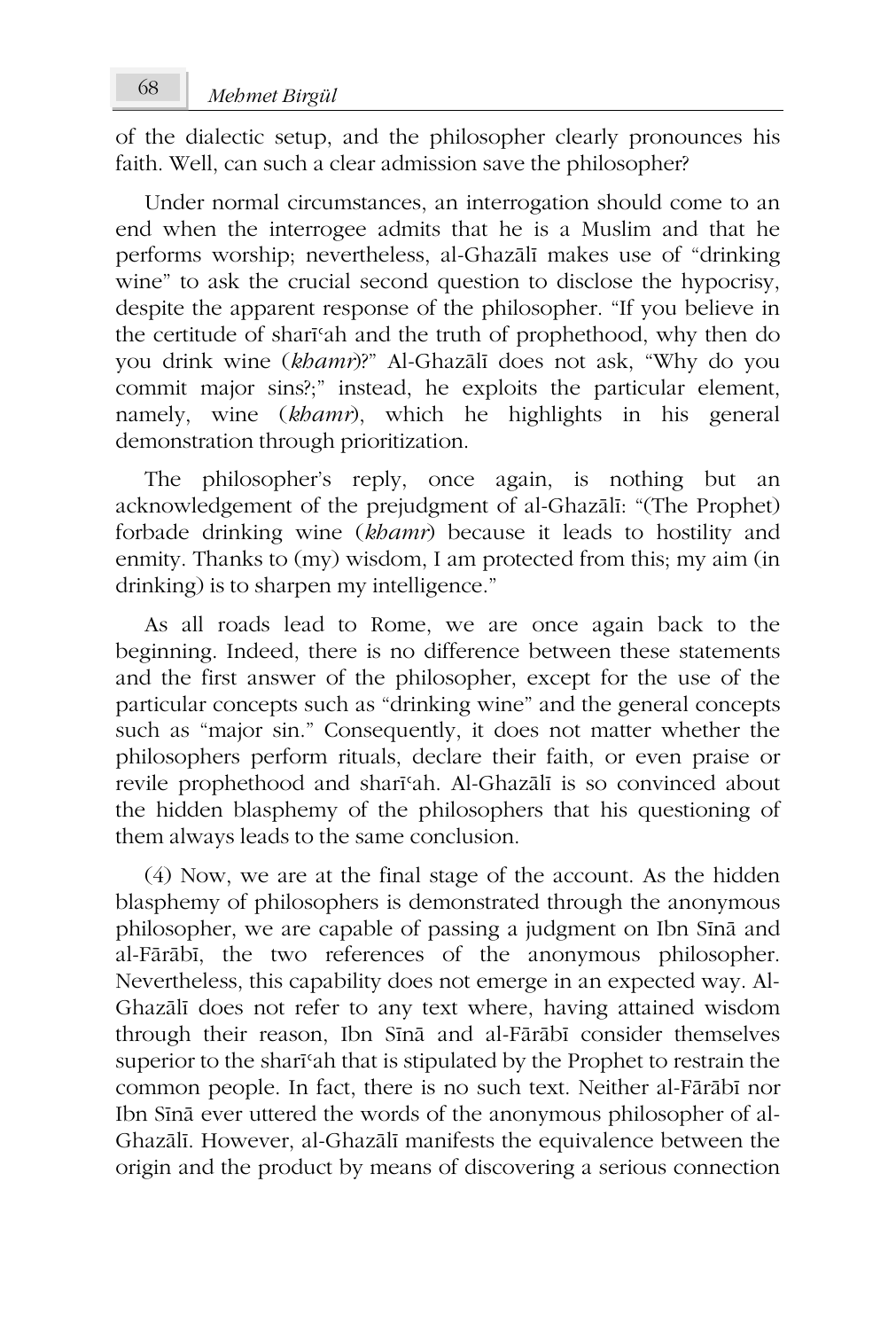between the statement of the anonymous philosopher about "drinking wine" and a phrase by Ibn Sīnā in his *Risālat al-ʿahd*:

When asked, "Why then do you drink wine (*khamr*)?" he replied, "(The Prophet) forbade drinking wine (*khamr*) because it leads to hostility and enmity. Thanks to (my) wisdom, I am protected from this; my aim (in drinking) is to sharpen my intelligence." In fact, Ibn Sīnā mentioned (this) in his will and wrote that he made an agreement with Allāh on this and that in order to honor the provisions of sharīʿah, not to be at fault in religious worship and "to drink (*shurb*) for treatment and recovery and not for pleasure." His final destination with regard to purity of faith and commitment to worship is the exception of drinking wine (*khamr*) for health purposes.<sup>13</sup>

Indeed, the foregoing narration includes a significant distortion. The question by al-Ghazālī and the reply by the anonymous philosopher include the word *khamr*, namely, "wine that leads to intoxication." Nevertheless, the sentence quoted by al-Ghazālī from Ibn Sīnā only includes the word بشرب V (*lā yashrab*), namely, "doesn't drink."

Al-Ghazālī, then, alters Ibn Sīnā's phrase in a peremptory but underhanded manner: "His final destination with regard to purity of faith and commitment to worship is the exception of drinking wine (*khamr*) for health purposes." Al-Ghazālī apparently repeats the phrase by Ibn Sīnā; nonetheless, the object of the word *shurb* in the text of Ibn Sīnā is altered by a direct intervention because al-Ghazālī fabricates that *khamr* is what "is drunk only for treatment and recovery."

Then, did Ibn Sīnā actually drink wine?

## **V.**

Before answering whether Ibn Sīnā actually drank wine, we have to clarify the following matter: Given our knowledge about the life and personality of al-Shaykh al-Raʾīs Abū ʿAlī Ibn Sīnā, we know that he enjoyed wealth and riches during his childhood and youth. Ibn Sīnā was raised in a wealthy family, educated by tutors, and obtained a post at the court at an early age, because he was a physician. Given such a lifestyle, Ibn Sīnā was clearly used to riches and even luxury.

<sup>13</sup> Al-Ghazālī, *al-Munqidh*, 119-120.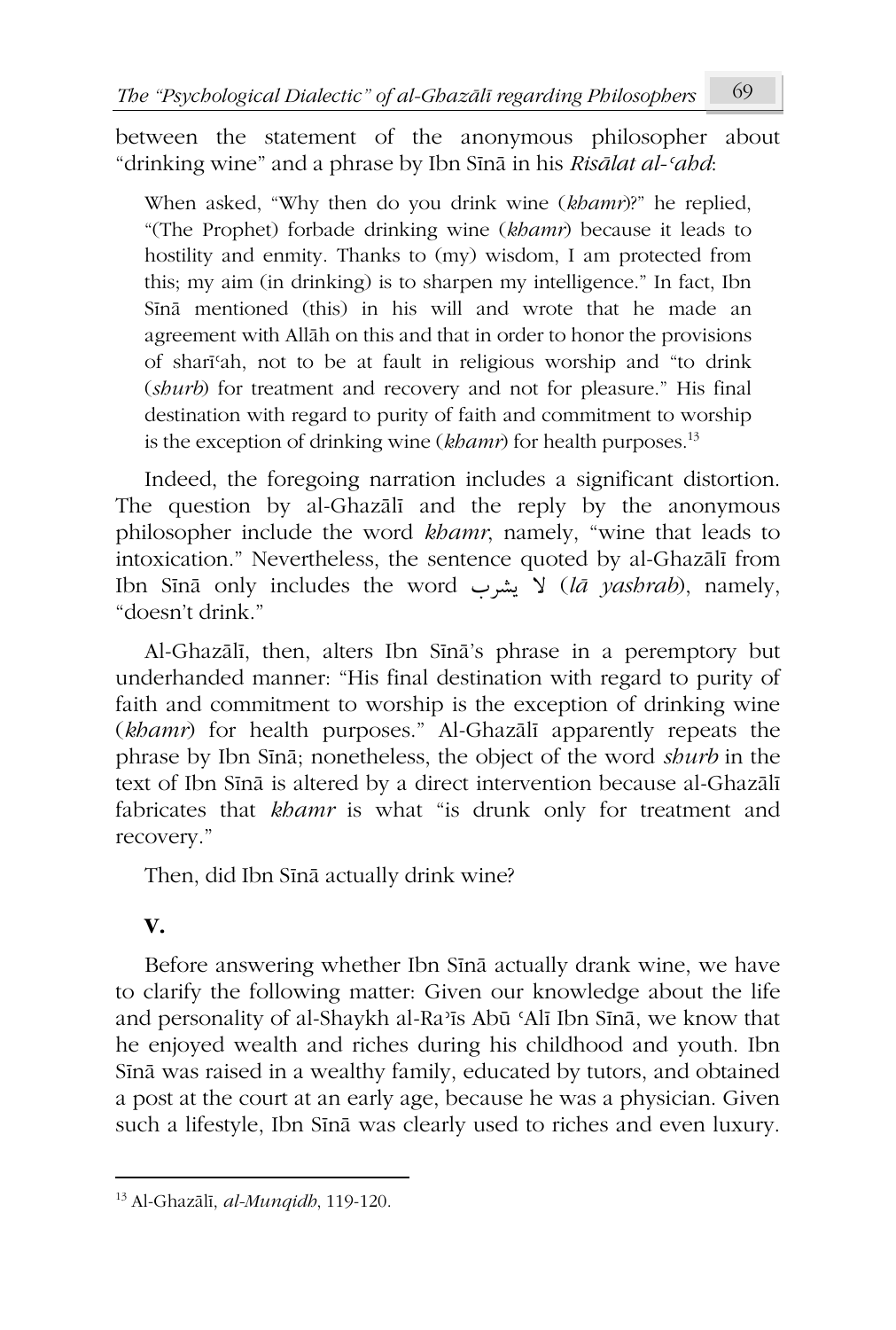The statements of witnesses to his life indicate that Ibn Sīnā had a habit of wearing good clothing and consuming high-quality food and drink; indeed, his disciple ʿAbd al-Wāḥid al-Jūzjānī indicates that al-Shaykh al-Raʾīs was keen on sexuality and took certain aphrodisiacs that eventually led to his terminal illness.<sup>14</sup>

Ibn Sīnā clearly did not lead an ascetic life like Abū Naṣr al-Fārābī, who lived on one dirham per day as a night watchman. Instead, the life of Ibn Sīnā is similar to the luxurious and pompous life of al-Ghazālī before his departure from Baghdād and his seclusion and orientation towards Sufism. However, the life standards and lifestyle of Ibn Sīnā are a problem regarding his ascetism and piety, and this problem has nothing to do with the claims that he drank wine (*khamr*) – and even the claims asserting that sharīʿah is for the common people and not for elite like him. This second problem is the point to concentrate on.

Al-Ghazālī claims that Ibn Sīnā drank wine (*khamr*) and that even when he repented and reconciled with Allāh, he made wine (*khamr*) an exception on the condition of "recovery and treatment." In the eyes of al-Ghazālī, such discourse means an underestimation of sharīʿah and a denial of the essence of prophethood and, therefore, a "hidden blasphemy." Certainly, al-Ghazālī may be considered rightful by a Muslim consciousness in this respect. In fact, the use of alcoholic beverages – only to the extent that the use is actually required and until recovery – because of the risk of dying of thirst or starving or even for treatment by certain expert and pious Muslim physicians in the absence of another available medication, has been debated among Muslim jurists. Nevertheless, if no such necessity is in question, a person who thinks that alcoholic drinks are permissible – even by considering himself above the commandments of the religion – is clearly subject to his sensual desire. In case a person who

<sup>&</sup>lt;sup>14</sup> Indeed, there is another significant allegation about this famous tendency of Ibn Sīnā towards sexuality. Accordingly, the records available at al-Jūzjānī that Ibn Sīnā did not quit sexual intercourse even during his terminal illness with a cramp are distorted in some ways. Therefore, the introduction of Ibn Sīnā as a lascivious man is a description that is made on purpose. For a convincing and illustrative article on the issue, see Joep Lameer, "İbn Sîna'nın Şehveti [Avicenna's Concupiscence]," trans. Serdar Cihan Güleç, *Kutadgubilig* 30 (2016), 1047-1059. I would like to express my gratitude to M. Cüneyt Kaya, a dear colleague who informed me about this paper.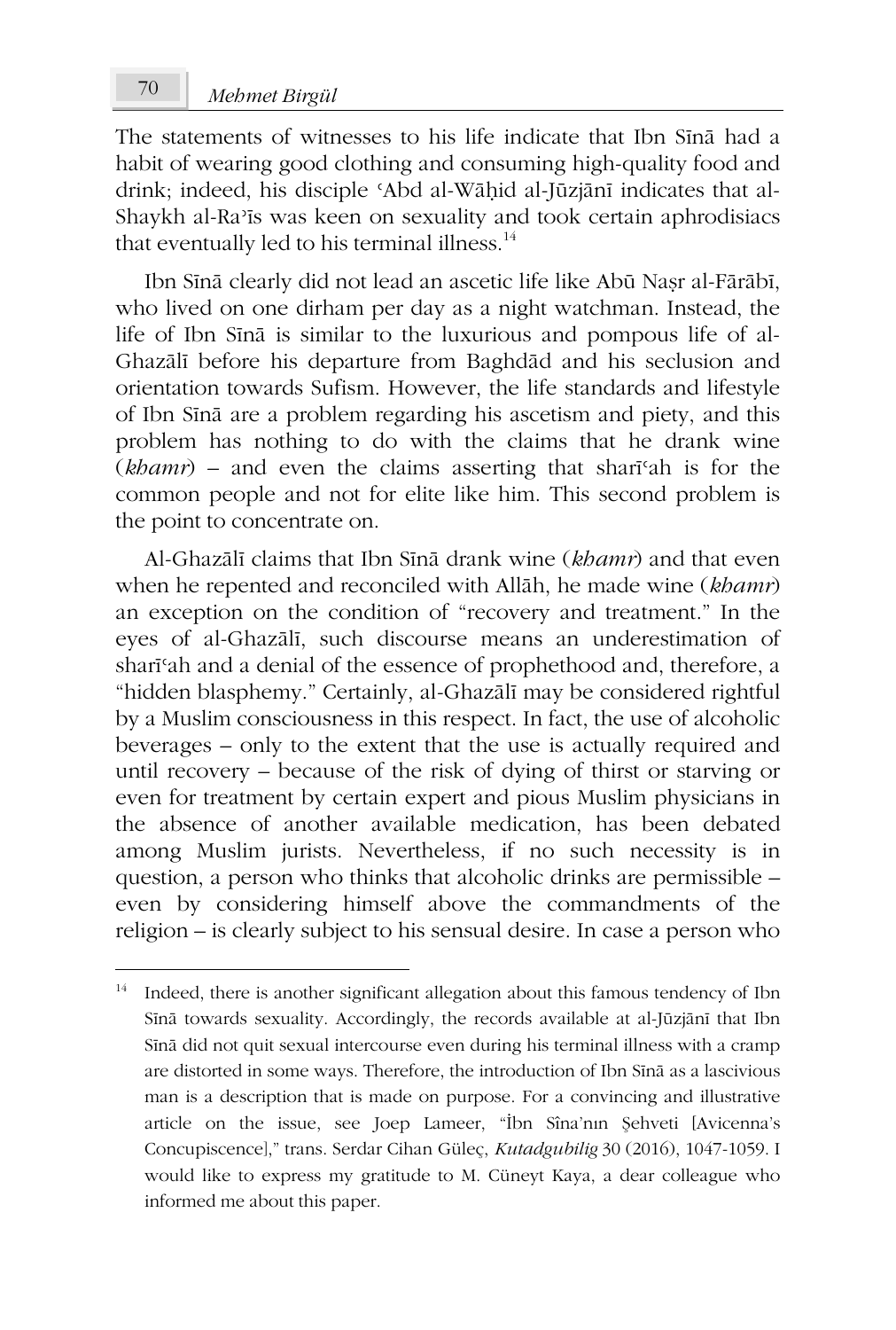says that he drinks wine (*khamr*) for the sake of health, treatment, and keeping his mind alive is asked why he does not seek a remedy and clarity of mind through *ḥalāl* drinks, it is easy to demonstrate that the point of the person is to actually abide by the lustful desires of the self.

Therefore, does Ibn Sīnā actually drink wine (*khamr*) and expressly confess this under certain pretexts? It is necessary to examine the only concrete evidence, namely, the short quotation by al-Ghazālī from Ibn Sīnā, to find an answer to this question.

Prior to an examination of this text, however, there is another problem to be underlined. Despite its presentation by al-Ghazālī, *Risālat al-ʿahd* is not a text of repentance that Ibn Sīnā wrote by himself. This is why *Risālat al-ʿahd*, which is a kind of philosophical oath or text of ratification or oath similar to Hippocratic oath, includes the pronoun معها, which means "those two;" indeed, they are the tutor who promises to Allāh and disciple of this tutor.<sup>15</sup> Therefore, it is worth noting that the account by al-Ghazālī where, knowingly or unknowingly, Ibn Sīnā is shown as a wine addict before eventually repenting for the drinking – except for the purposes of health and recovery – is untrue as well.

Nonetheless, if we examine the *Risālat al-ʿahd* by Ibn Sīnā, we can see that the phrase reported by al-Ghazālī is true. The link established by al-Ghazālī, however, turns out to be misleading, since it clearly includes perversion, given the entirety of the passage where this clause can be found. The exact passage by Ibn Sīnā reads as follows:

As for flavors, they will be used for the rehabilitation of nature (disposition), the sustainability of an individual or species – and reminding this is done on purpose – and the intelligible self to be the administrator – and administration. Indeed, the power of lust invites one to flavors; then, the intelligible self becomes subject to them, which creates nuisances (about the continuation of an individual and species) and excuses for it. However, the intelligible self must play a trick (about pleasures) to the extent that it does not make the status of

<sup>15</sup> Mahmut Kaya, "İbn Sînâ'nın Filozof Yemini: Ibn Sînâ and the Philosopher's Oath," in *Uluslararası İbn Sînâ Sempozyumu: Bildiriler II* [*International Ibn Sina Symposium Papers II*], ed. Mehmet Mazak and Nevzat Özkaya (Istanbul: İstanbul Büyükşehir Belediyesi Kültür A. Ş. Yayınları, 2008), 156.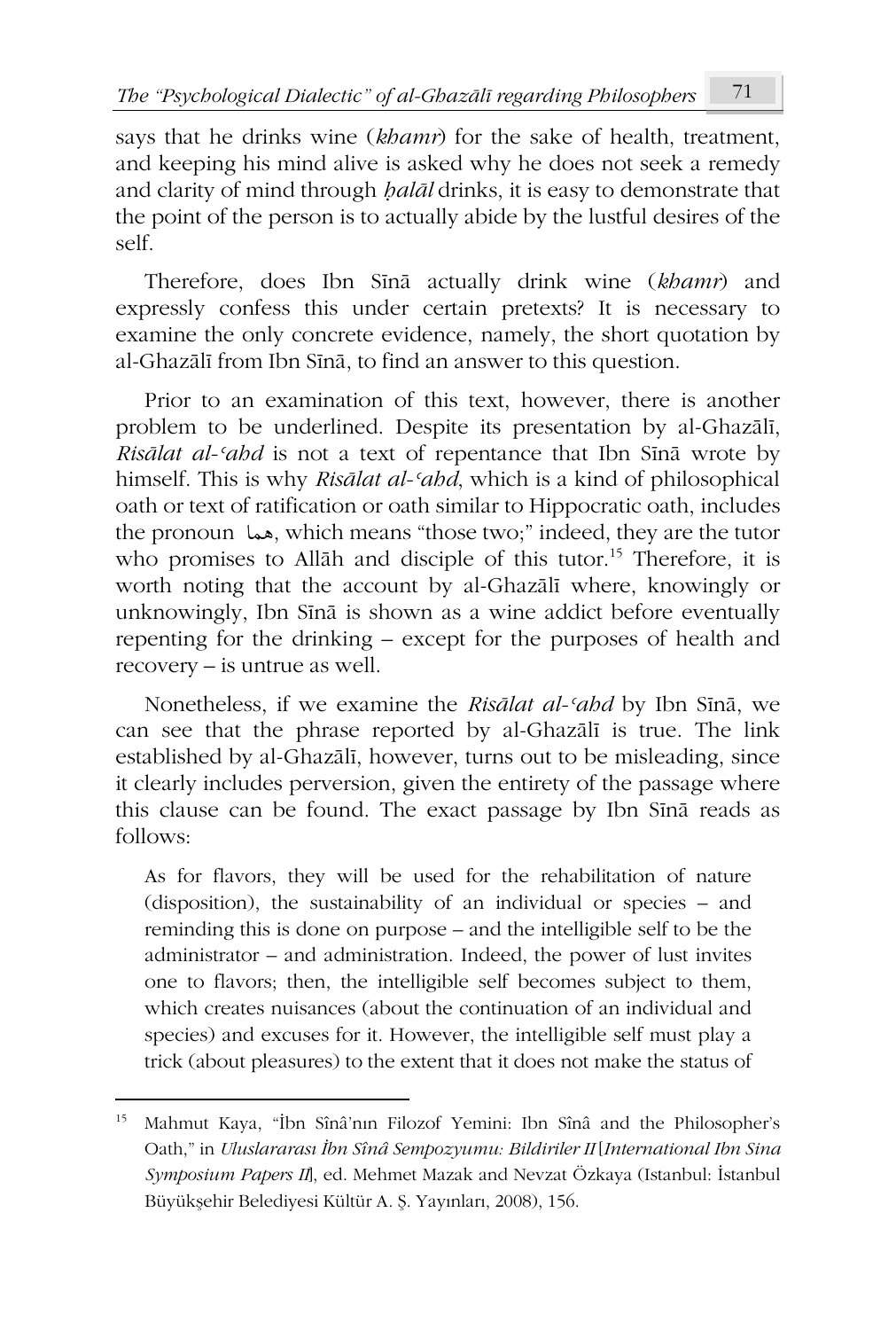# *Mehmet Birgül* 72

certain pleasure an ordinary thing about the self for its own personality. The same applies to affairs regarding prevailing and gaining reputation. As for drinks, he will forbid their consumption for fun and may drink them for recovery, treatment or reinforcement. As for the things heard ...<sup>16</sup>

As we can see, Ibn Sīnā does not talk about intoxicating wine but rather about a beverage without alcohol, which corresponds to *meşrubat* (i.e. drinks; *mashrūb* in Arabic) in modern Turkish. The word *al-mashrūb* (المشروب) in the text is in a singular form; nevertheless, the article that signifies the kind provides the general meaning to include the type of beverage.

In fact, upon reading the entire passage above, anyone familiar with Mashshāʾī terminology can easily understand that Ibn Sīnā is not talking about drinking wine but all beverages – in the broad sense – which have a taste, whether salty or sweet. Here, Ibn Sīnā means nourishment through the sustainability of the individual and sexuality through the sustainability of the species. These characteristics, which humans have in common with animals and plants, are necessary for direct, that is, individual, and indirect, namely, species continuation of the biological structure of human beings, who have an earthly existence.

According to Ibn Sīnā, the impulses of eating, drinking, and reproduction, which are naturally accompanied by sensual pleasures according to divine wisdom, steer the intelligible self towards bodily pleasures; nevertheless, the intelligible self should not abide by lust, but the other way around. Lust, which is a faculty of our self, calls the intelligible self that guides and drives human will to eating, drinking, and sexuality. Obeying these instincts, the intelligible self accepts the invitation of the power of lust since the self comprehends the reasons in line with wisdom, such as the maintenance of health, preservation of balance of the body, and ensuring the continuity of human species. Nevertheless, the charm of flavors bears the risk of making the bodily pleasures central over the course of time and transforming the reasons arising from divine wisdom into pretexts. Thus, man is directed towards eating, drinking, and having sex for the sake of

<sup>16</sup> Abū ʿAlī al-Ḥusayn ibn ʿAbd Allāh ibn ʿAlī Ibn Sīnā, "Risālat al-ʿahd," in *Majmūʿat al-rasāʾil*, ed. Muḥyī al-Dīn Ṣabrī al-Kurdī (Egypt: Maṭbaʿat Kurdistān al-ʿIlmiyyah, AH 1328), 207.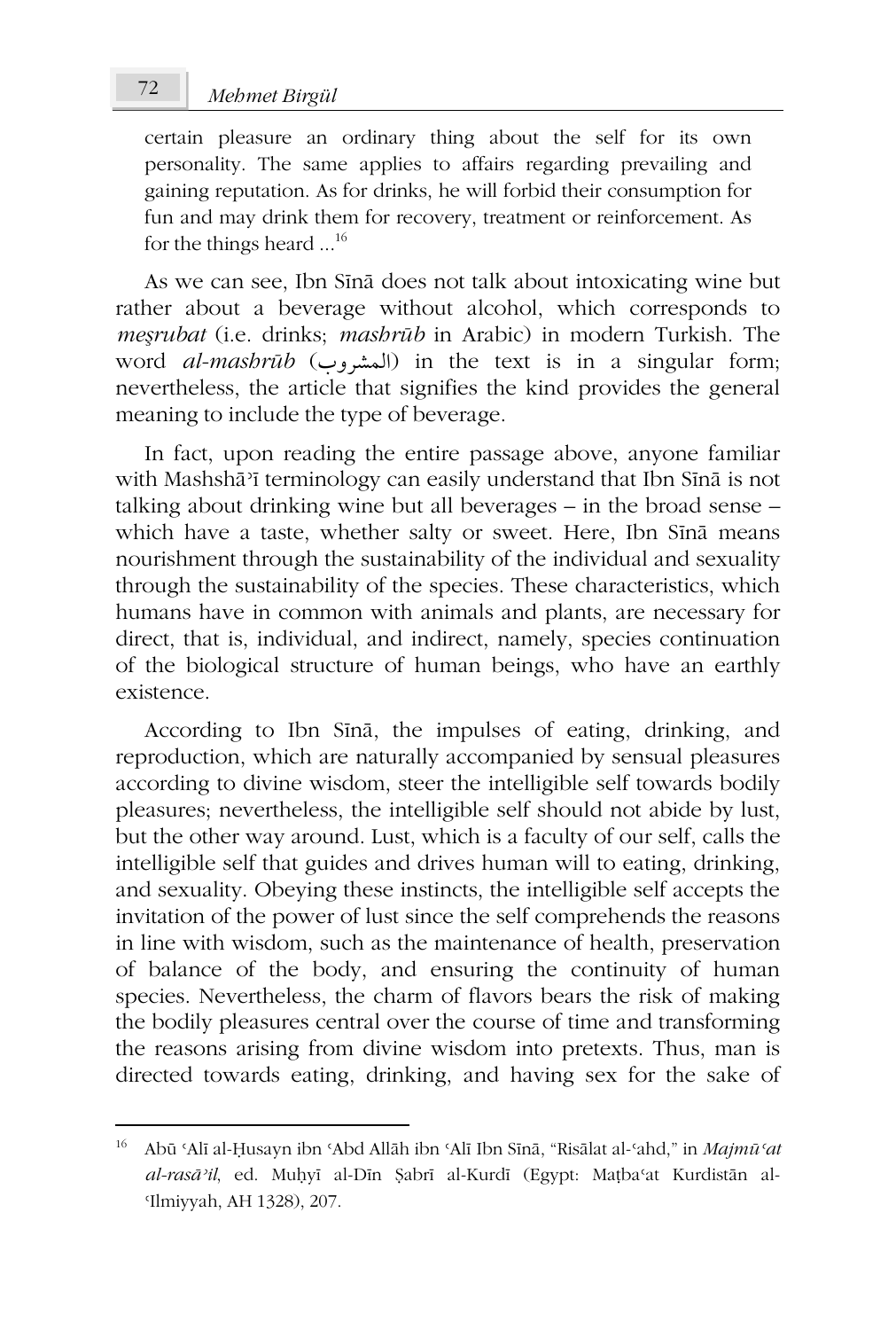pleasure and control becomes out of the question. Then, one should taste these flavors according to the purposes of creation and not for pleasure, in other words, reason and should not surrender to lust. For this purpose, the intelligible self should deceive its impulses and be able to move at least certain flavors away from its character on the condition of maintaining balance. Apparently, Ibn Sīnā uses "to deceive" here as an ascetism supported by theory.

Therefore, Ibn Sīnā indicates in a very clear and comprehensible manner that one has to promise Allāh to eat, drink, and have sex only to the extent that such behavior complies with divine wisdom, displays minimum frequency to preserve the individual and the species, and above all, does not make pleasures the essential purpose of one's deeds.

Moreover, Ibn Sīnā writes as follows in the *Risālat al-ʿahd*, just after the abovementioned passage: "Then, he shall not lapse in respect for the rules of sharīʿah and divine laws and in the performance of physical worship." How should the abovementioned words by Ibn Sīnā, who is well aware of the Qurʾānic verse that describes alcoholic drink (*khamr*) as one of the tricks used by Satan to deceive man, be interpreted?

### **VI.**

There is one possible objection here: Let us suppose that al-Ghazālī was wrong to use the passage by Ibn Sīnā in *Risālat al-ʿahd* regarding the consumption of wine by this philosopher as evidence and that this is a question of a misunderstanding/incorrect description. Nevertheless, is it not the case that the judgment of al-Ghazālī is confirmed, since there are expressions in other references about the fact that Ibn Sīnā underestimated the sharīʿah and continued drinking wine?

To respond to such an objection, we will examine the essential biographical source of Ibn Sīnā. This is his autobiography, which Ibn Sīnā had his disciple al-Jūzjānī write, and which the latter completed after the demise of his tutor.

The autobiography, which Ibn Sīnā had a disciple partly write, includes two occasions on which Ibn Sīnā drank *sharāb.* The first event is recounted by Ibn Sīnā himself, while the second is recounted by al-Jūzjānī, who wrote the autobiography under guidance of Ibn Sīnā before completing it after the death of the latter. Regarding the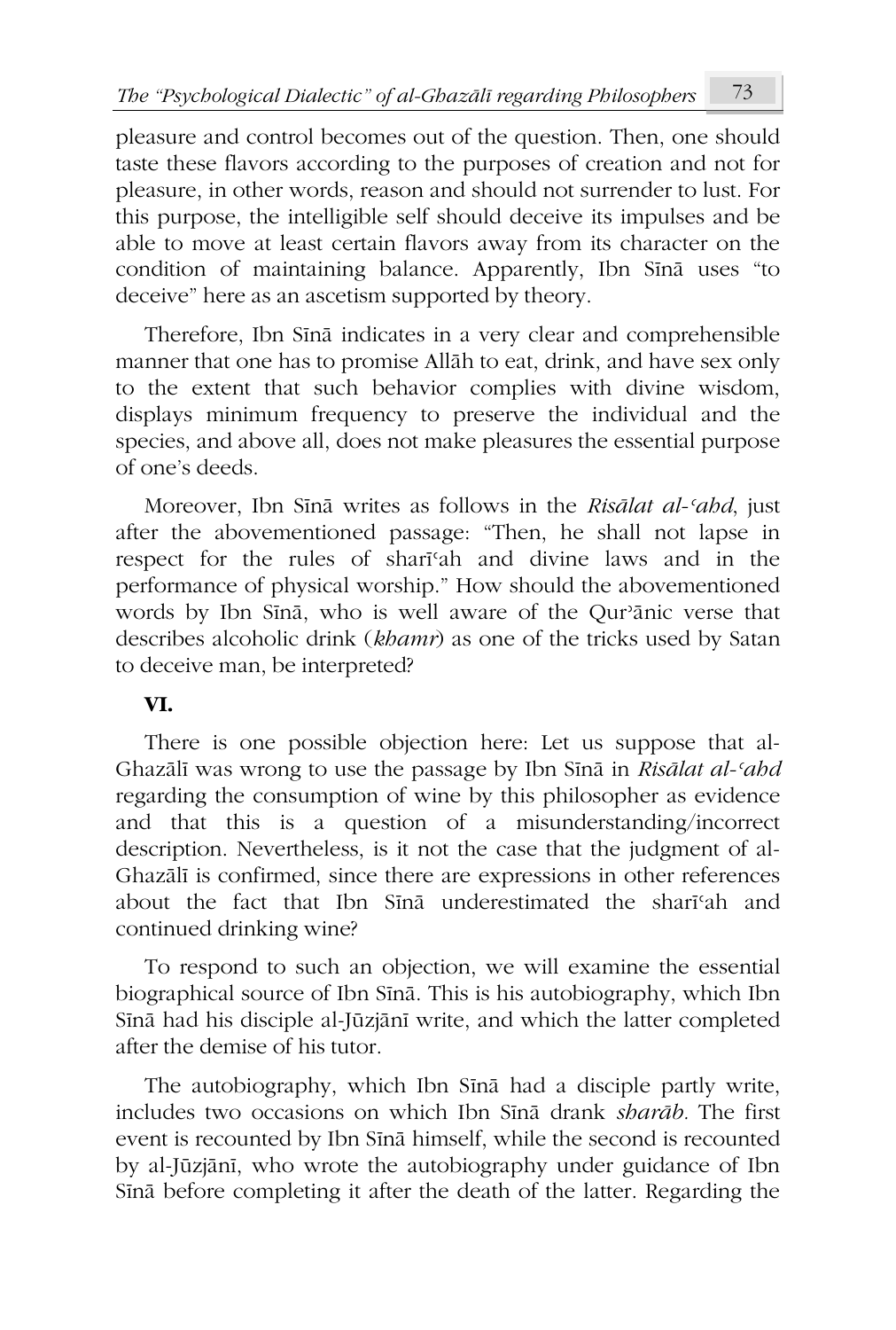first occasion, Ibn Sīnā talks about the period when he learned the science of medicine:

... I was also interested in *fiqh* and had debates about it; I was sixteen back then. For the next one and a half years, I completely concentrated on science and reading and resumed reading all aspects of logic and philosophy. For this period (of one and a half years), I never slept for an entire night and did nothing else during the day. I got some pages in front of me and identified the syllogistic premises in each proof I analyzed as well as the layout (of these premises) and their possible conclusions. I took into account the conditions of the premises (of problems I studied) until I was certain about the correctness of the relevant problem. Because of the problems that surprised me and (for which) I could not (comprehend) the middle term of the syllogism, I often went to the mosque, performed *ṣalāh* and begged the Creator of All (*al-Mubdiʾ*) so that He would make the closed open and the difficult easy for me. At night, I came back home and got my oil lamp ready; I used it to read and write. Once sleep got the better of me or I felt weakness in my mind, I set my sight on drinking a glass of "*sharāb*" – in order to gather my strength – before resuming my study. Once I fell asleep, I had dreams about the essences of related problems; numerous issues have been revealed to me in my sleep.<sup>17</sup>

Indeed, Ibn Sīnā uses the word *sharāb* (الشراب) in a very explicit and unhesitating manner. However, if we understand *sharāb* of Ibn Sīnā as *khamr* like al-Ghazālī did, then three problems emerge. First, as Ibn Sīnā recounts, he is just a boy of seventeen at the time. This is a strange and odd situation involving a young prodigy from an upperclass family in those days. This leads to the inevitable question of how back in those days and in a reputable family, the consumption of

<sup>17</sup> William E. Gohlman, ed. and trans., *The Life of Ibn Sina: A Critical Edition and Annotated Translation* (Albany: State University of New York Press, 1974), 28, 30. Besides, M. Cüneyt Kaya published a meticulous translation of the autobiography based on its earliest available copy (Istanbul: İstanbul Üniversitesi Library, Nadir Eserler MS 4755, 308r-317v); see Abū ʿUbayd ʿAbd al-Wāḥid ibn Muḥammad al-Jūzjānī, "Büyük Üstat [İbn Sînâ'nın] –Allah ona rahmet etsin– *Sergüzeşt* Olarak Bilinen Hayatı, Kitaplarının Listesi, [Yaşadığı] Hallerin ve Hayat Hikâyesinin Anlatımı," trans. M. Cüneyt Kaya, www.academia.edu/37630881/Ibn\_Sînânın\_Hayatı\_Sîretüş-Şeyhirreîs\_Autobiography\_of\_Ibn Sina\_, accessed May 25, 2019.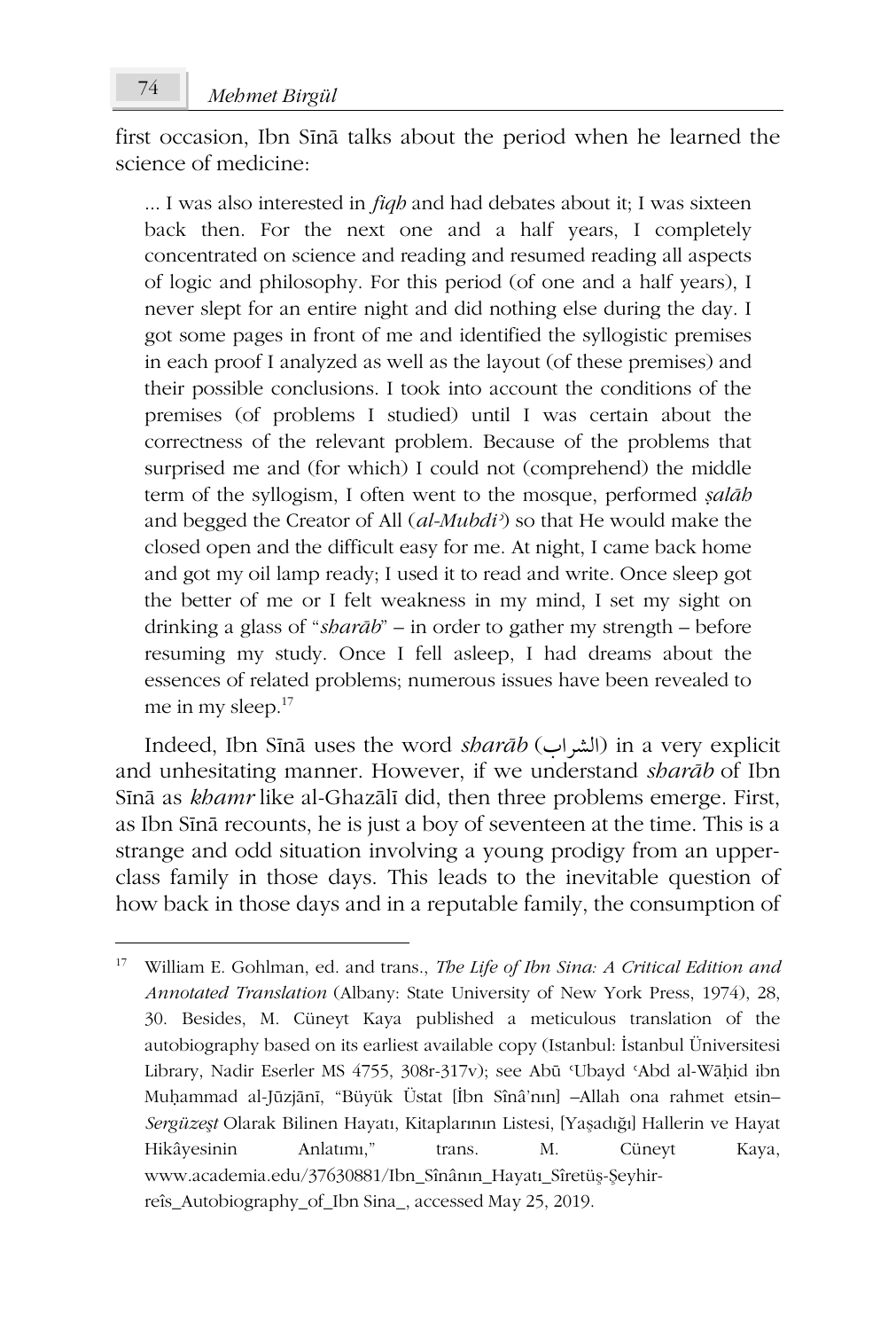wine (*khamr*) by a boy of 17.5 years can be understood and how Ibn Sīnā himself can comfortably talk about this incident. Second, it would be very odd for a young man who frequents the mosque at night, performs the *salāt al-ḥājah* and begs Allah to find a solution to the problems he cannot solve or understand, and then attains a spiritual guide in his dreams to drink wine (*khamr*) – even though it is strictly forbidden by Islam. The third question is directly related to wine: anyone familiar with intoxication knows that wine and other alcoholic beverages do not revitalize a tired mind; on the contrary, they perplex thoughts and intoxicate. The cost of relief and joy through alcohol is oblivion, numbness of consciousness, and a blackout. Therefore, how can Ibn Sīnā obtain assistance from alcohol to revitalize his mind during his studies of very difficult and abstract issues?

Then again, how can we explain the statement by Ibn Sīnā that he drank *sharāb* at such an early age? Indeed, the text explains itself: Ibn Sīnā, who initially informs us that he is interested in *fiqh* (Islamic jurisprudence) and who even participates in debates about *fiqh*, is evidently aware of the provisions regarding wine (*khamr)*. Then, it is easier to see what Ibn Sīnā meant by the word *sharāb* if we determine which *fiqh* he adhered to.

In the very beginning of his autobiography, Ibn Sīnā talks about Abū ʿAbd Allāh al-Nātilī, his tutor of logic and philosophical disciplines: "Before he arrived, I busied myself with Islamic jurisprudence (*fiqh*) and frequented Ismā<sup>*c*</sup>il al-Zāhid; I was among those who asked the best questions. As jurists (*faqīh*) usually do, I became very familiar with ways of questioning and objection against the responder."<sup>18</sup> As we can see, Ibn Sīnā set out on his journey in science through *fiqh*, led by Ismā<sup>*c*</sup>Il al-Zāhid, one of the prominent Ḥanafī *faqīh*s of the time. Evidently, Ibn Sīnā, who obtained a wellgrounded religious education since his childhood and who particularly studied *fiqh*, knew very well that according to the Qurʾān, *khamr* is among the tricks used by Satan to mislead man. Therefore, by the word *sharāb*, Ibn Sīnā only means a beverage-like date juice (*nabīdh*), which is made of various fruits and cereals, including must (*şıra* in modern Turkish) and *boza*, and which among the four madhhabs are considered *ḥalāl* only by the Ḥanafī.

<sup>18</sup> Gohlman, *The Life of Ibn Sina*, 20.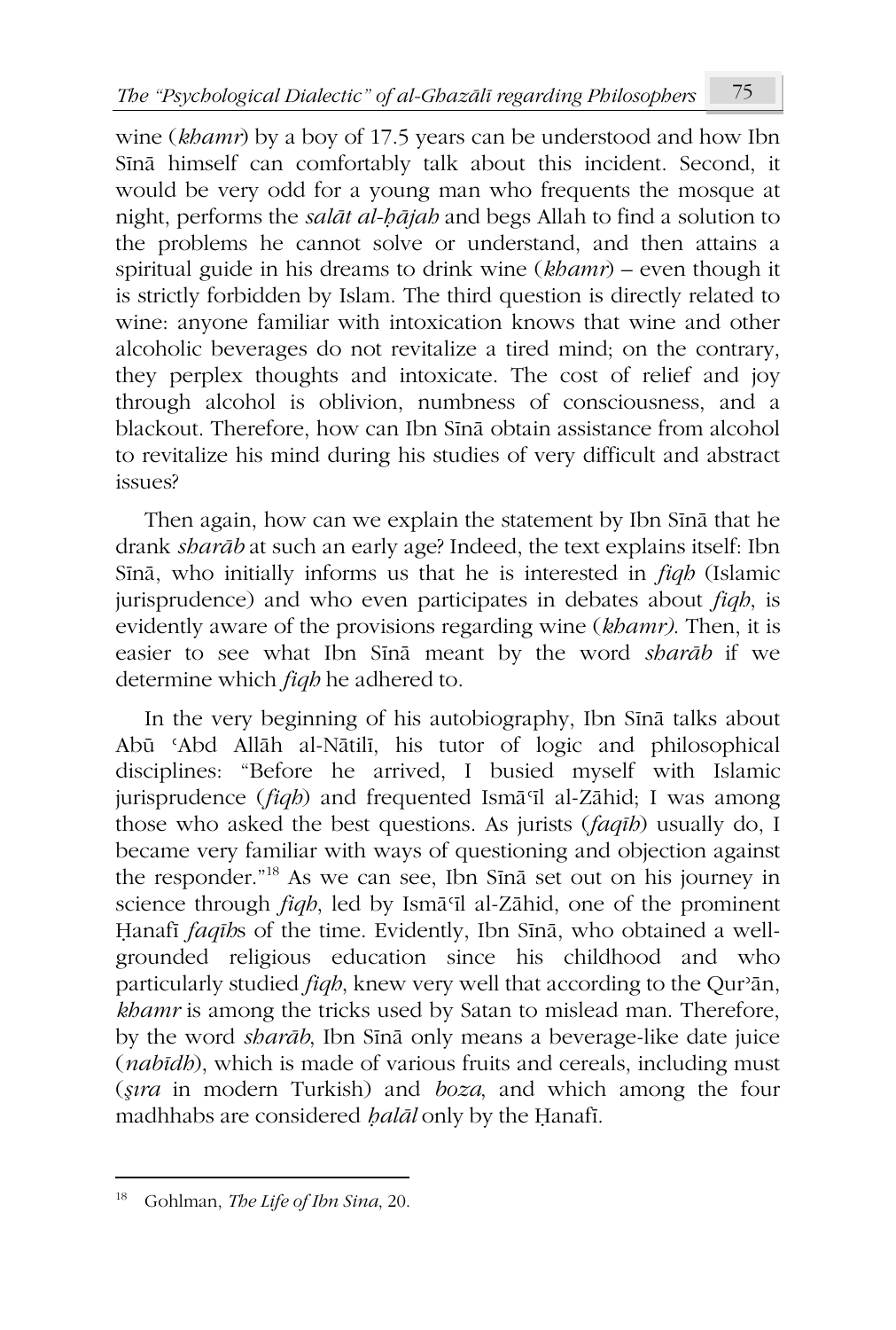*Mehmet Birgül* 76

As a matter of fact, an interesting and significant reference confirms the abovementioned fact. In a chapter on Ibn Sīnā in his *Tatimmat Ṣiwān al-ḥikmah*, al-Bayhaqī (d. 556/1169) repeats the autobiography of Ibn Sīnā – albeit in third-person singular – except for occasional interferences where the author speaks himself. In this passage, al-Bayhaqī clarifies that the word *sharāb* in the original text is actually *nabīdh*, staying in total compliance with the autobiography: "When sleep got the better of him or he worried about weakness in his nature, he drank a glass of *nabīdh*." Following this quotation, al-Bayhāqī steps in and, leaving aside the autobiographical text, writes the following phrase in person: "Plato and similar ancient philosophers were devotees. However, Abū ʿAlī amended their *sunnah* and manners; he was fond of drinking wine (*khamr*) and relieving his lustful faculties. His followers abided by him in major sins and addictedness."<sup>19</sup>

Here, we have the same problem once again: The text by Ibn Sīnā, and not any other third person, includes no statement that he drank wine (*khamr*) and considered this *ḥalāl*; it is impossible to accuse him of such a confession, except for the confusion due to the word *sharāb* being used synonymously with *nabīdh*. Even al-Bayhaqī, who does not actually like Ibn Sīnā, mentions *nabīdh* as he quotes the autobiographical text; it is only after this quotation that al-Bayhaqī accuses Ibn Sīnā of deviating from the devout path of the ancient philosophers, drinking *khamr* and being fond of sexuality. Therefore, there is no confession by Ibn Sīnā; instead, we have an accusation – the truth of which should definitely be questioned by al-Bayhāqī, given the influence of the propaganda regarding the sinner and wineaddict Ibn Sīnā – probably after the lifetime of al-Ghazālī (448/1053- 505/1111). Indeed, al-Bayhāqī apparently aims to clear the names of Plato and other ancient philosophers by introducing Ibn Sīnā as the first-ever philosopher to leave ascetism for alcoholic drink (*khamr*) and the major sins to mislead his followers.

#### **VII.**

Certainly, a careful consideration of this the problem of *nabīdh* is much more important than meets the eye. Indeed, al-Imām Abū

<sup>19</sup> Abū l-Ḥasan Ẓahīr al-Dīn ʿAlī ibn Zayd ibn Muḥammad al-Bayhaqī, *Tatimmat Ṣiwān al-ḥikmah,* ed. Muḥammad Shafīʿ (Lahore: Panjab University Oriental Publications, AH 1351 [1935]), 41.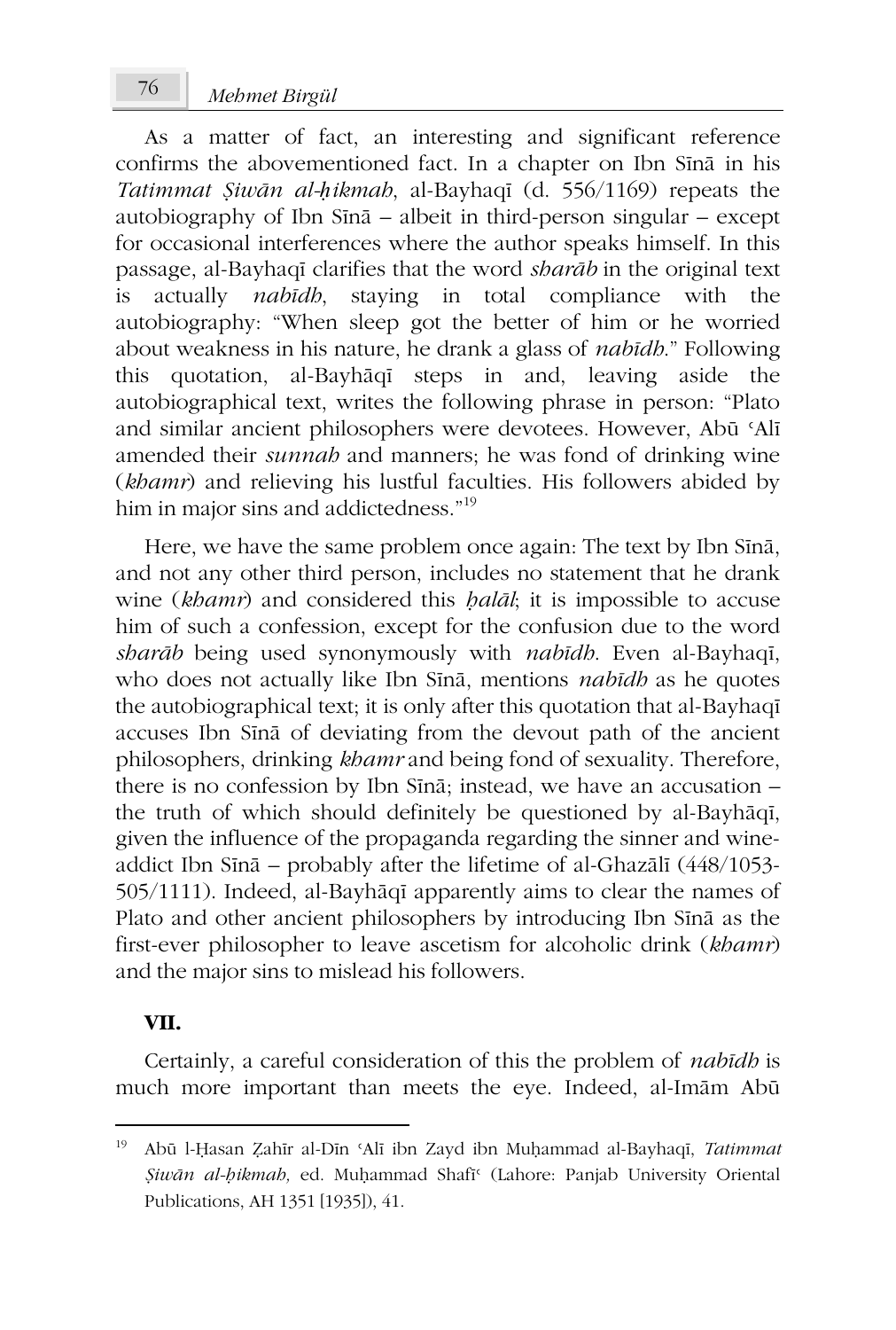Ḥanīfah and, evidently, the Ḥanafīs were subject to severe accusations for the issues on which they split away from three other madhhabs based on Ahl al-ḥadīth; for example, they were accused of "accepting a new sharīʿah" for applying the method of *Murjiʾah* or *istiḥsān* (a preference for the most convenable provision at the expense of the *qiyās*) since they did not consider the deed as part of the faith. Likewise, the Ḥanafī school is the only madhhab to accept drinking the *nabīdh* as permissible, whereas the same is considered *harām* and found in dissolute persons by Ahl al-hadīth. Consequently, during the fourth and fifth centuries AH, when madhhab conflicts were at their peak, the problem of the *nabīdh* constitutes an important chapter in the attacks against the Ḥanafī in the form of heavy criticism and even defamation. Therefore, it is very understandable that Ibn Sīnā, as a Ḥanafī, uses the word *sharāb* in the sense of *nabīdh* – in line with the traditions of his time and region; on the other hand, a refusal to accept the accusation of drinking *khamr* against him means, unfortunately and even today, a defense of the Ḥanafī school.

However, a more attentive observation of Ḥanafī references to Islamic jurisprudence shows that the statement in *Risālat al-ʿahd* by Ibn Sīnā is repeated in an identical way but in a jurisprudence-related form. Therefore, the phrase by Ibn Sīnā that "as for drinks (*mashrūb*), he will forbid partaking in them for fun but maybe drink them for health, treatment, and gathering his strength" is a very "Hanafī" sentence.

For instance, al-Marghīnānī (511/1117-593/1197) writes as follows in his *al-Hidāyah*: "*al-Mukhtaṣar* reads: Each *nabīdh* of date and raisin is *ḥalāl* if it is boiled at a minimum level despite being tangy or if the consumer is convinced it is not intoxicating and it is consumed without dance or music (*min ghayr lahwin wa-lā ṭarabin*). This is how it is considered by Abū Ḥanīfah and Abū Yūsuf – may Allāh rest the souls of both. It is, however, *ḥarām* according to Muḥammad and al-Shāfi'ī – may Allāh rest the souls of both."<sup>20</sup> The terminological similarity between the sentence patterns of Ibn Sīnā and al-Marghīnānī is very clear, primarily because they both indicate the word *lahw* for drinking *sharāb* and *nabīdh*. In addition, there is

<sup>20</sup> Abū l-Ḥasan Burhān al-Dīn ʿAlī ibn Abī Bakr al-Marghīnānī, *al-Hidāyah sharḥ Bidāyat al-mubtadī*, ed. Ṭalāl Yūsuf (Beirut: Dār Iḥyāʾ al-Turāth al-ʿArabī, 1995), IV, 396.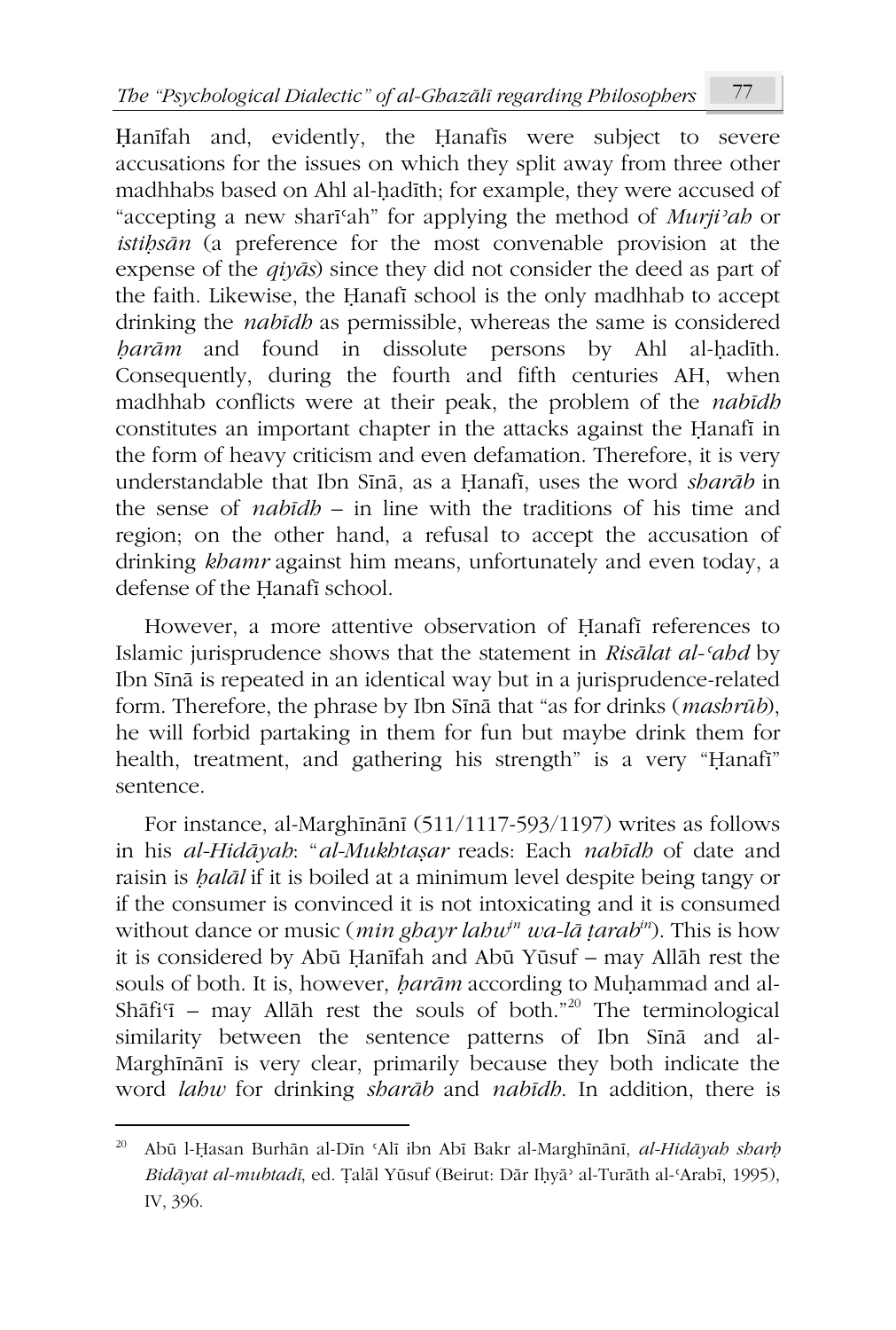another interesting expression, namely, "... convinced it is not intoxicating." Indeed, drinks such as *nabīdh*, must and *boza* evidently provide the mind with some comfort, and this is what Ibn Sīnā means by "eliminating mental fatigue." Nevertheless, Ḥanafīs leave the decision to the person who drinks the *nabīdh*, finding the "conviction it is not intoxicating" sufficient. The condition of not drinking *nabīdh* for fun and pleasure grounds this characteristic of the *nabīdh*.

In any case, it is also necessary to note the difference between the *fatwá* of *ḥalāl* for must-like drinks – which become alcoholic – and *fatwá* for the prevention of drinking for fun to avoid evil (*sadd aldharā'i'*). A similar provision is in place for squeezed grape juice, which is the raw material for wine (*khamr*):

When the squeezed grape juice is boiled until its two-thirds evaporated, it is *ḥalāl* despite being tangy. This is how it is for Abū Ḥanīfah and Abū Yūsuf – may Allāh rest the souls of both. According to [al-Imām] Muḥammad, Mālik, and al-Shāfiʿī – may Allāh rest their souls – it is *ḥarām*. This dispute is about drinking in the sense of devotion; as for drinking for the sake of fun/play (*lahw*), it is not considered *ḥalāl* by anyone.<sup>21</sup>

Here again, we see the word *lahw*, which corresponds to meaningless and sinful play/fun and which is also used by Ibn Sīnā; moreover, there is an interesting correlation between the denotation of this act through the expression "in the sense of devotion" by al-Imām al-Marghīnānī and through the phrase "for health and treatment" by Ibn Sīnā.

Consequently, by means of his statement in *Risālat al-ʿahd*, Ibn Sīnā actually orders *sharāb*, in other words, *nabīdh*, to be drunk in compliance with Ḥanafī jurisprudence!

Certainly, the confusion with respect to *sharāb* and *nabīdh* is too significant to be underestimated. Another example of this interesting confusion is observable in the meticulous inquiry by Dimitri Gutas into the madhhab of Ibn Sīnā:

The indirect evidence – the indications, that is, that Avicenna, by elimination, could not have been anything but Ḥanafī – is equally unambiguous. First, it appears absolutely clear that he belonged to

<sup>21</sup> *Ibid.*, IV, 397.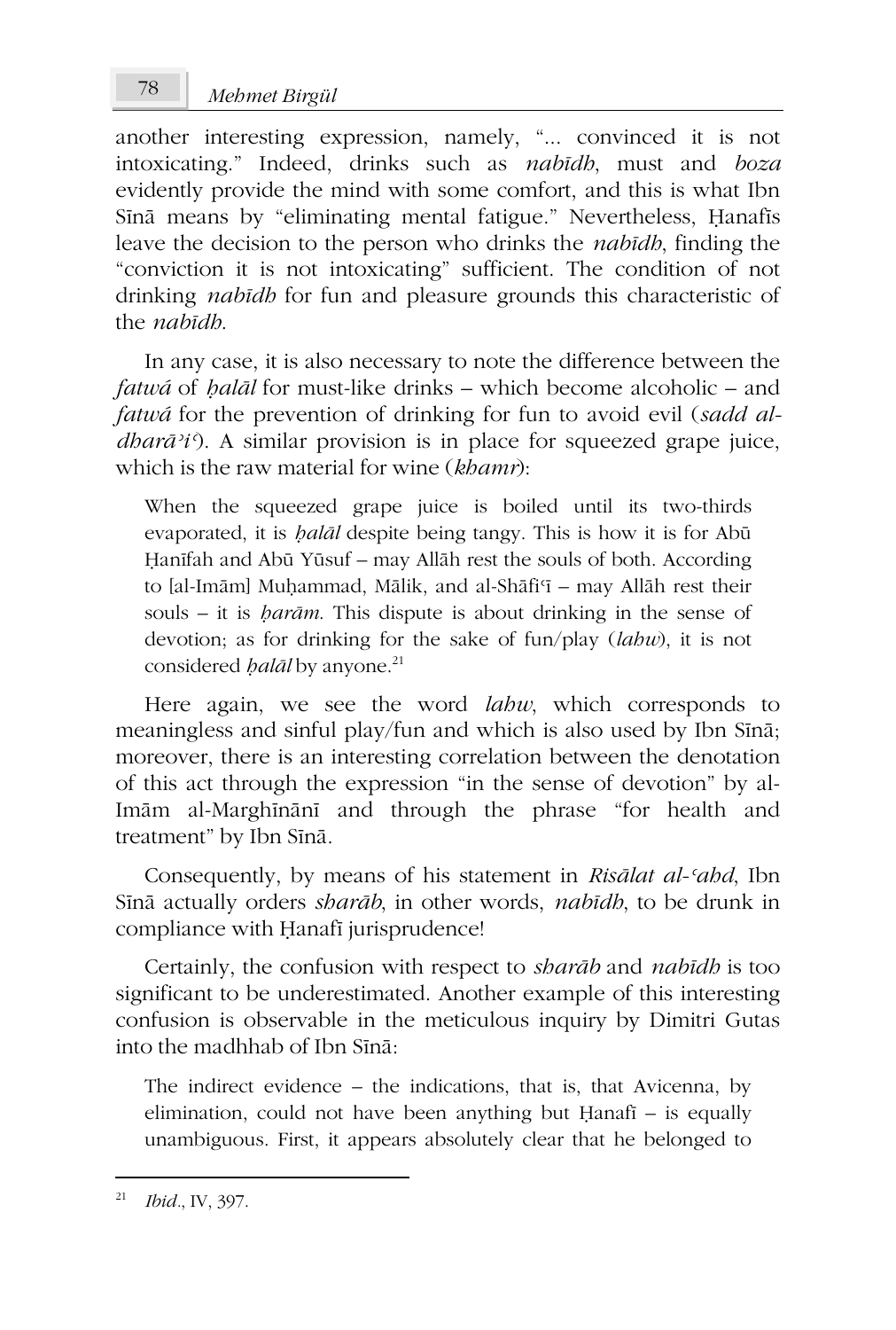none of the other three Sunnī *maḏhab*s. Positive proof of that is the fact that he and his associates not only drank wine but also exhibited no compunction in openly stating it. Both the act itself and its mention could only have taken place in an environment where there was no official or even unofficial disapproval of it, and this could have taken place only in a Ḥanafī environment. It is sufficient to refer here to the explicit mention of this act in a source that is contemporary and roughly collocal with Avicenna, the *Ṣiwān alḥikmah*, where it is said of Abū Sulaymān al-Siǧistānī that "although drinking wine is a controversial subject, he would partake of it on the grounds that he belonged to the Ḥanafī rite."<sup>22</sup>

The above reasoning by Gutas is definitely correct and based on primary evidence. Nonetheless, since Gutas makes use of the English translation of *The Muntakhab Ṣiwān al-ḥikmah*, <sup>23</sup> he paves the way for another serious confusion by overlooking the fact that the word *wine* in the English edition corresponds to *khamr* in Arabic. Considering Gutas's statement, it is as if only the Ḥanafī consider drinking wine (*khamr*) permissible; accordingly, as if the comfort and ease of statements about Ibn Sīnā's drinking of wine (*khamr*) prove that he is a Ḥanafī.

However, the original text reads exactly as follows:

كان قديم الدرس للفقه أيام الشبيهة متمسكا بطريقة العفاف والسداد وكان يتناول من الشراب المختّلف فيه تنّاولا على أنه حنّفي المذهب.<sup>24</sup>

The exact translation of the foregoing is as follows: "From of old, he had classes of Islamic jurisprudence on certain days, as he followed the path of chastity and righteousness. During the class, he used to drink various kinds of *sharāb*, for he was of Ḥanafī school."

The meaning of the above passage, which is the first phrase in the chapter on the biography of al-Sijistānī, is clear: al-Sijistānī is a Ḥanafī

<sup>&</sup>lt;sup>22</sup> Dimitri Gutas, "Avicenna's *Madhab* with an Appendix on the Question of His Date of Birth," *Quaderni di Studi Arabi* 5/6 (1987-1988), 331.

<sup>23</sup> D. M. Dunlop, ed., *The* Muntakhab Ṣiwān al-ḥikmah *of Abū Sulaimān as-Sijistānī: Arabic Text, Introduction, and Indices* (The Hague: Mouton Publishers, 1979), lines 2850-51, https://doi.org/10.1515/9783110806823.

<sup>24</sup> Abū Sulaymān Muḥammad ibn Ṭāhir ibn Bahrām al-Sijistānī, *Ṣiwān al-ḥikmah wa-thalāth rasāʾil*, ed. ʿAbd al-Raḥmān Badawī (Tehran: Intishārāt-i Bunyād-i Farhang-i Īrān, 1974), 311.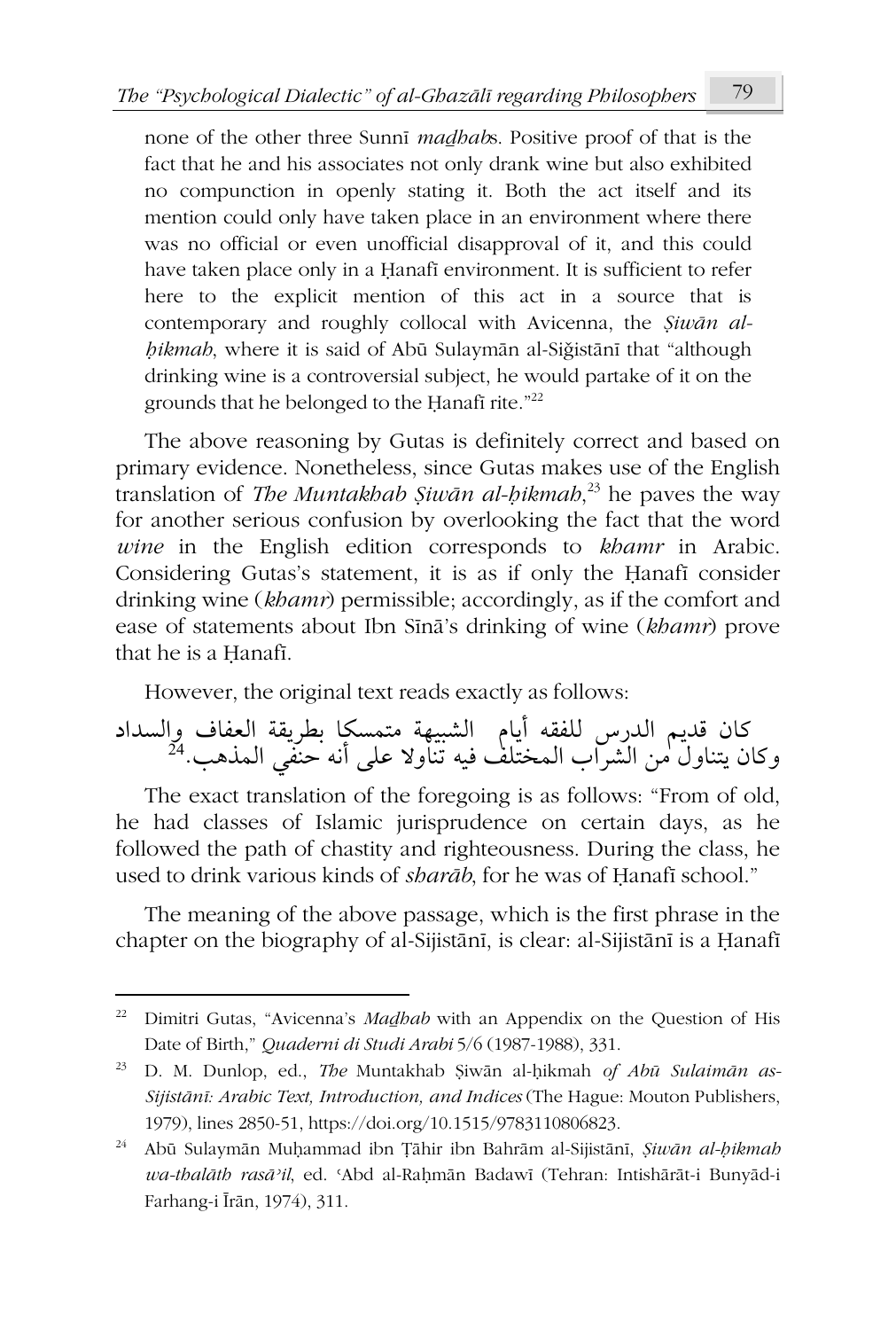jurisprudent who is also a man of chastity and righteousness and who abides by religious commandments and prohibitions. Accordingly, his habitude of drinking various kinds of *sharāb –* even during classes – cannot be found strange since he is from the Ḥanafī school.

Presumably, there were several accusations back then of al-Sijistānī as well for being light and drinking *sharāb*, and this is why the phrase above is included; this must be the reason for the careful statement that he lectured on Islamic jurisprudence "as he followed the path of chastity and righteousness." As emphasized before, other madhhabs of Islamic jurisprudence, and the Ḥanbalī school above all, made extreme accusations since, for them, there was no difference between drinking *nabīdh* and *khamr*, and since they had absolute faith in the accuracy of their opinion.

In any case, since there is no dispute between all madhhabs of Islamic jurisprudence, including Ḥanafī, about the fact that the consumption of wine (*khamr*), which is clearly described in Qurʾān as a "Satanic smear," is *ḥarām*, this text explicitly demonstrates that back then, the word *sharāb* was employed synonymously with *nabīdh*, which was seen as permissible in Ḥanafī eyes. This is why, even though the evidence and reasoning by Gutas is correct, the problem about what Ibn Sīnā actually drank remains unsolved, since the word *sharāb* in translated into English as "wine" – which actually corresponds to *khamr*.

In fact, the venerable Turkish translator of Gutas's article has added the following explanation in the footnotes for clarification:

The autobiography of Ibn Sīnā and referential texts about Abū Sulaymān al-Sijistānī, to which Gutas refers about the problem of "wine/act of drinking," actually use the word *sharāb* and not *khamr*, which is clearly declared *ḥarām* in the Qurʾān through a strong maxim. Although Gutas chooses to correspond this word with wine in the sense of *khamr*, it seems inappropriate to translate the word as wine in the sense of *khamr*. Indeed, as is known, the Ḥanafī stipulated various provisions with respect to drinks made of raisin, dried date, barley, millet, honey, etc., except for grape-based *khamr*, depending on their time of immersion, whether they are boiled, the time of boiling, stages of foaming and becoming alcoholic, or being pure or mixed. According to Abū Ḥanīfah and Abū Yūsuf, it is not *ḥarām* or should not be forbidden to partake certain drinks in the abovementioned group on the condition of not getting drunk. In this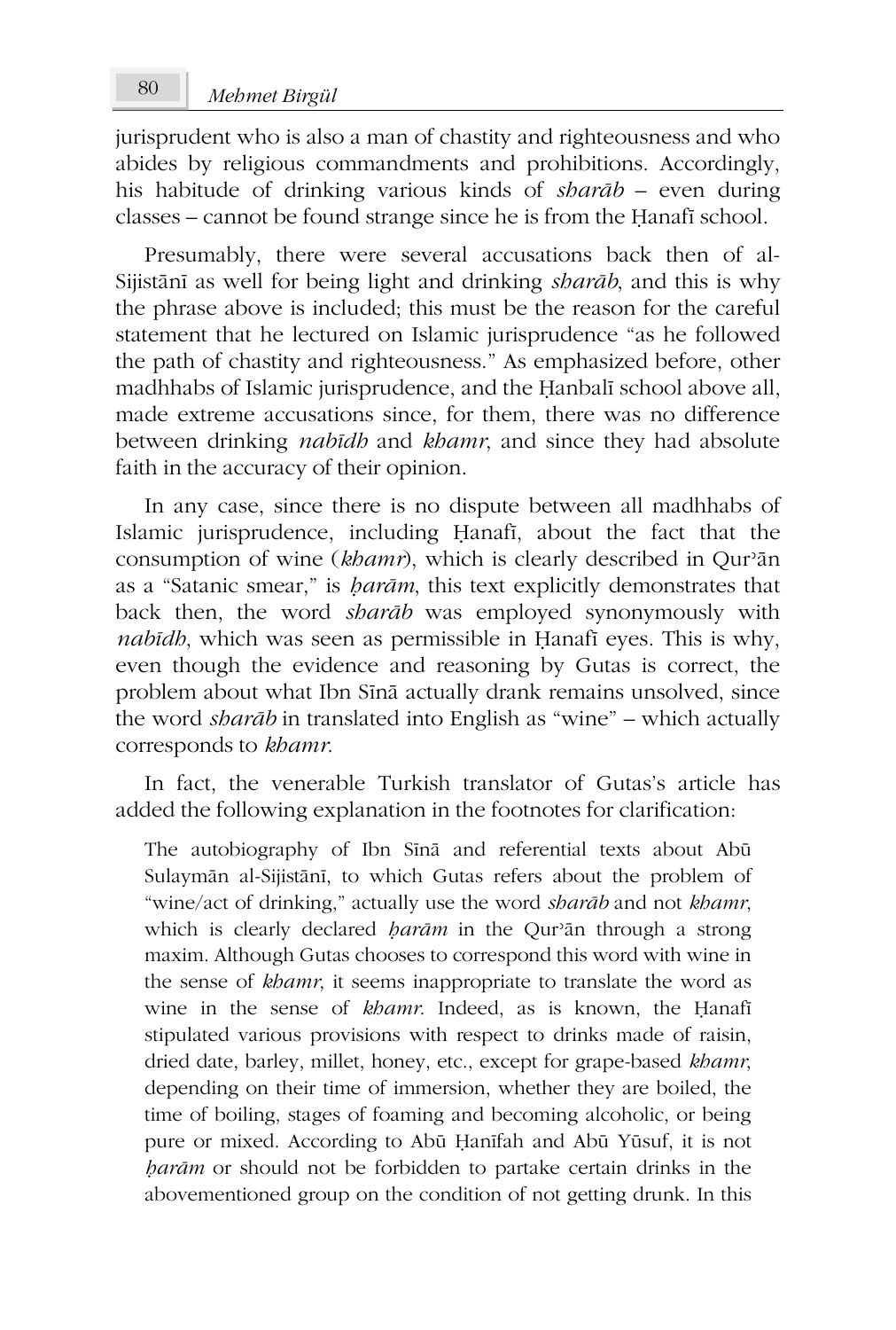regard, drinking *sharāb* and not *khamr* by Ibn Sīnā may be construed as evidence of his adherence to the Hanafi madhhab.<sup>25</sup>

Moreover, it would be incorrect to assume that the problem of *sharāb*/*nabīdh* constituted a problem only for Ibn Sīnā. In the beginnings of his *Muqaddimah*, Ibn Khaldūn (d. 808/1406) writes about the mistakes of historians; accordingly, he criticizes the reports that Hārūn al-Rashīd used to set up assemblies and drink wine (*khamr*), saying the following: "al-Rashīd exclusively drank date juice (*nabīdh*) in line with the practice of Ahl al-ʿIrāq madhhab. Their *fatwá*s about this issue are renowned. As for (his drinking of) wine (*khamr*), there is no way of accusing him of this deed or reciting groundless reports about this act."<sup>26</sup> Needless to say, Ibn Khaldūn means the Ḥanafī school with the expression "Ahl al-ʿIrāq."

The second mention of *sharāb* in the autobiography of Ibn Sīnā, this time in the part written by al-Jūzjānī, clarifies the situation even further. On this occasion, al-Jūzjānī describes an account that he witnessed to show the genius of Ibn Sīnā: Al-Shaykh al-Raʾīs wrote a work on logic called *al-Mukhtaṣar al-asghar fī l-manṭiq* – which he would eventually add to the beginning of *Deliverance –* during his sojourn in Gorgan. A copy of this work reached Shīrāz, whereupon certain scholars in the city examined the book before writing several questions about some disputable issues and sending them to Ibn Sīnā by means of Abū l-Qāsim al-Kirmānī. On a hot summer afternoon, Abū l-Qāsim meets Ibn Sīnā and presents him with the pamphlet of questions. In a noisy environment where everyone is talking to one another, Ibn Sīnā analyzes the questions and asks al-Jūzjānī for paper. The latter prepares and brings fifty pages. Al-Jūzjānī describes what happened next:

We performed night *ṣalāh*; he got his candle ready and ordered *sharāb.* He told me and his brother to sit down and to drink *sharāb;* then, (he) started responding to the mentioned questions. He was writing and drinking until midnight. Once I and his brother were overcome by sleep, he told us to leave. In the morning, he called for me through his messenger; when I arrived (near him), he was on a

<sup>25</sup> See footnote 28 by M. Cüneyt Kaya, in *İbn Sînâ'nın Mirası* by Dimitri Gutas, comp. and trans. M. Cüneyt Kaya (Istanbul: Klasik, 2004), 23.

<sup>26</sup> Abū Zayd Walī al-Dīn ʿAbd al-Raḥmān ibn Muḥammad Ibn Khaldūn, *Muqaddimat Ibn Khaldūn*, ed. Aḥmad al-Zuʿbī (Beirut: Dār al-Arqam, n.d.), 50.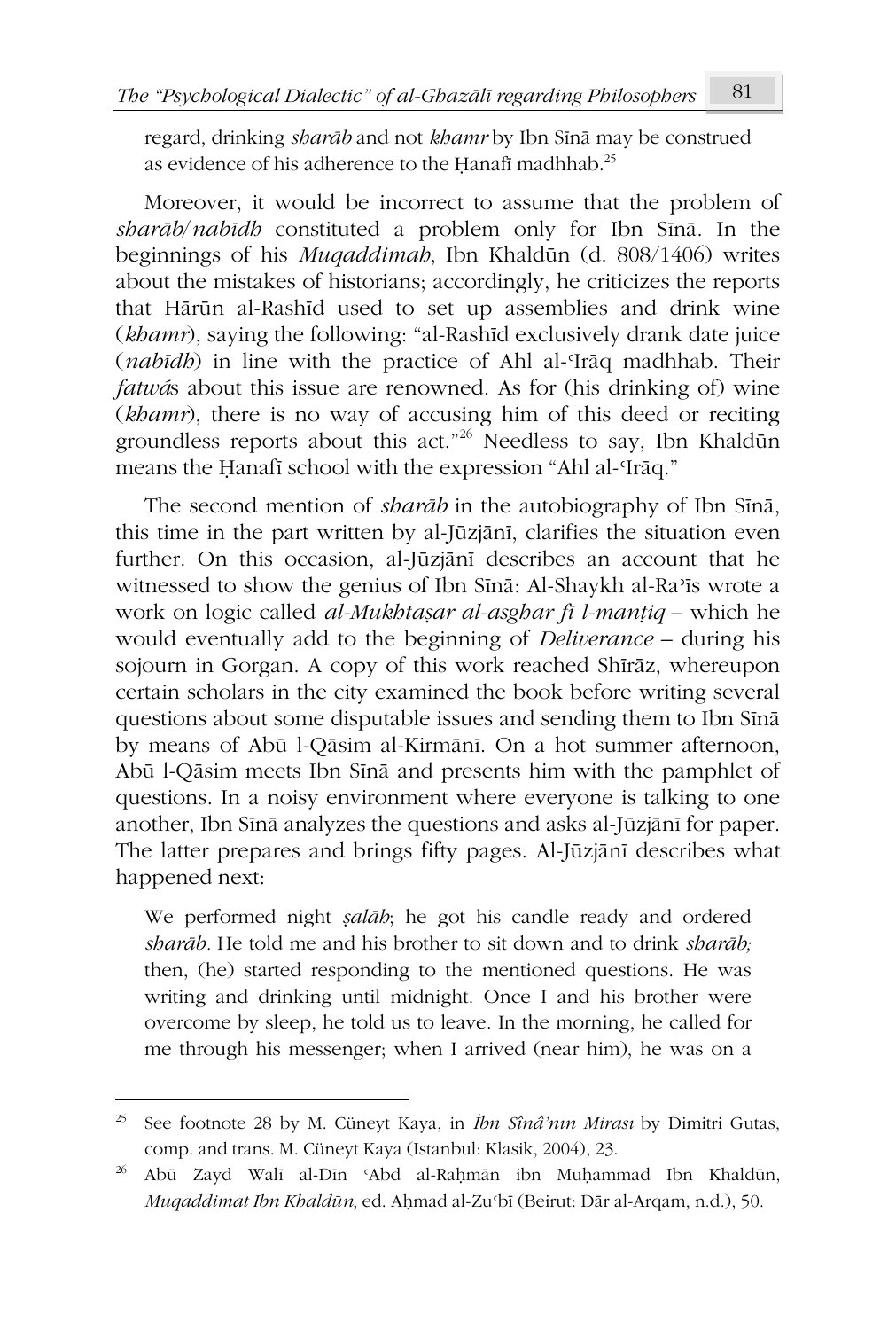prayer rug, and the five fascicles (fifty pages) were in front of him. He said, "Take these to al-Shaykh Abū l-Qāsim al-Kirmānī and say to him, 'I wrote in a hurry so the messenger would not be late.' When I handed the pages to him, he was astonished and sent a messenger to the scholars (of Shīrāz) to inform them. This incident went down in history among the public! $27$ 

Once again, we face a personal testimony about Ibn Sīnā's drinking *sharāb*. However, just a brief reflection makes it apparent that the *sharāb* in this report is very unlikely to mean *khamr.* How can Ibn Sīnā, who performs night *ṣalāh* together with the congregation, drink *khamr* until the morning and write a text of fifty pages about the particulars of logic – even more, questions that were asked of him about his own work? If we look closely, it is not just "a glass of" but continuous drinking; indeed, it is very difficult to identify *sharāb* as *khamr* for a person who is even slightly aware of the effects of alcohol. In addition, because al-Jūzjānī finds Ibn Sīnā on a prayer rug just after the morning *ṣalāh*, this is the clearest evidence that the author does not mean *khamr* by *sharāb.* Indeed, it is not at all reasonable to imagine this regarding a person who performs the night prayer together with the congregation, who bends his elbow until the morning while he writes for almost the entire morning about the weightiest theoretical problems and who then moves on to the morning *ṣalāh*. However, if the word *sharāb* is comprehended as *nabīdh*, all problems are solved, just like they are solved with al-Sijistānī.

On the other hand, we need to remember the deserved reputation of Ibn Sīnā in the history of the world as a physician. Therefore, it is very illustrative to determine in which sense he uses the word *sharāb.* Let us leave aside the chapters about *sharāb* in the famous *The Canon of Medicine* where he mentions dozens of kinds. For example, in his *Risālah fī dafʿ al-maḍārr al-kulliyyah* on sanitation, Ibn Sīnā explains the points to consider and the common mistakes as to the preservation of human health; after talking about the weather, temperateness of the climate and nutrition, he proceeds to talk about *sharāb*:

As for *sharāb*, its temperateness is, likewise, similar to aspects indicated [about foods]. *Sharāb* is used in the sense of water,

<sup>27</sup> Gohlman, *The Life of Ibn Sina*, 80.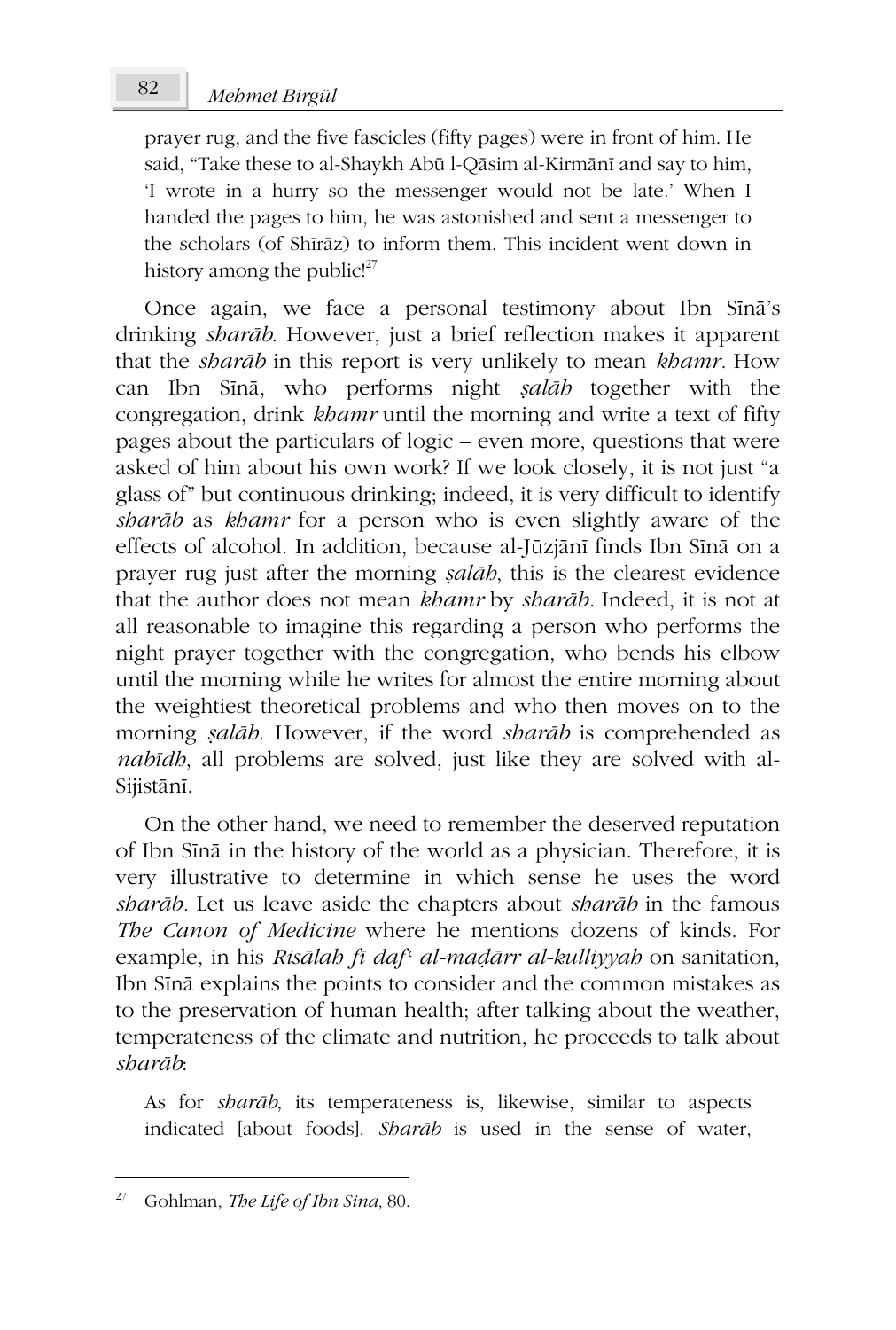intoxicating [drink] and *rubūb* <sup>28</sup> and fruit juices. What we mean here is "water" and the last one [about *rubūb* and fruit juices].<sup>29</sup>

Therefore, what prevents us from comprehending and accepting that Ibn Sīnā uses *sharāb* in the sense of *nabīdh* because he already declares using the word in three meanings in technical terms?

In addition, the attitude of al-Ghazālī towards philosophers in the person of Ibn Sīnā includes another, hitherto unmentioned contradiction. Let us assume that Ibn Sīnā is a wine (*khamr*) addict and that the purity of his faith cannot go beyond allowing him to drink wine (*khamr*) for the sake of health and treatment. Accordingly, he would evidently be accused of underestimating sharīʿah. In such a case, al-Ghazālī or any of us would be fair and just accuse anyone who has committed the same deed. However, is this the case here?

*Siyāsatnāmah*, written in Persian by Niẓām al-mulk, who discovered and patronized al-Ghazālī and who appointed him the head scholar of the Niẓāmiyyah of Baghdād, includes an interesting point on the topic of wine (*khamr*). The title of part fifteen reads as follows: "On attention to verbal orders given under insobriety and sobriety." It is clearly inappropriate for a sultan to give sudden orders without thinking when he is "drunk;" accordingly, it is normal for Niẓām al-mulk to indicate his warnings about the matter. Why then does the famous vizier not express a total refusal and warning against intoxicating drinks?

In consideration of the title and content of chapter thirty in the *Siyāsatnāmah*, it is easy to understand why Niẓām al-mulk contents himself with warnings about orders given during insobriety and remains silent on the avoidance of drinking in general: "On gathering of an assembly of *sharāb* and fulfilment of conditions in every affair." In this passage, *sharāb* is clearly used in the other sense, namely, *khamr*. Indeed, this chapter includes explanations about the "wine assemblies" of the sultan, recommendations on manners, and even

<sup>28</sup> *Rubūb* is the plural form of word *rubb* and means the cooking of squeezed grape juice in such a manner that only a very small amount or one-third is wasted. Two of the abovementioned quotations from al-Marghīnānī already show that this was the "*nabīdh*," namely, date juice, which was considered *ḥalāl* by Ḥanafīs.

<sup>29</sup> Ibn Sīnā, *Risālah fī dafʿ al-maḍārr al-kulliyyah* (Istanbul: Nuruosmaniye Library of Manuscripts, MS 4894), 308v.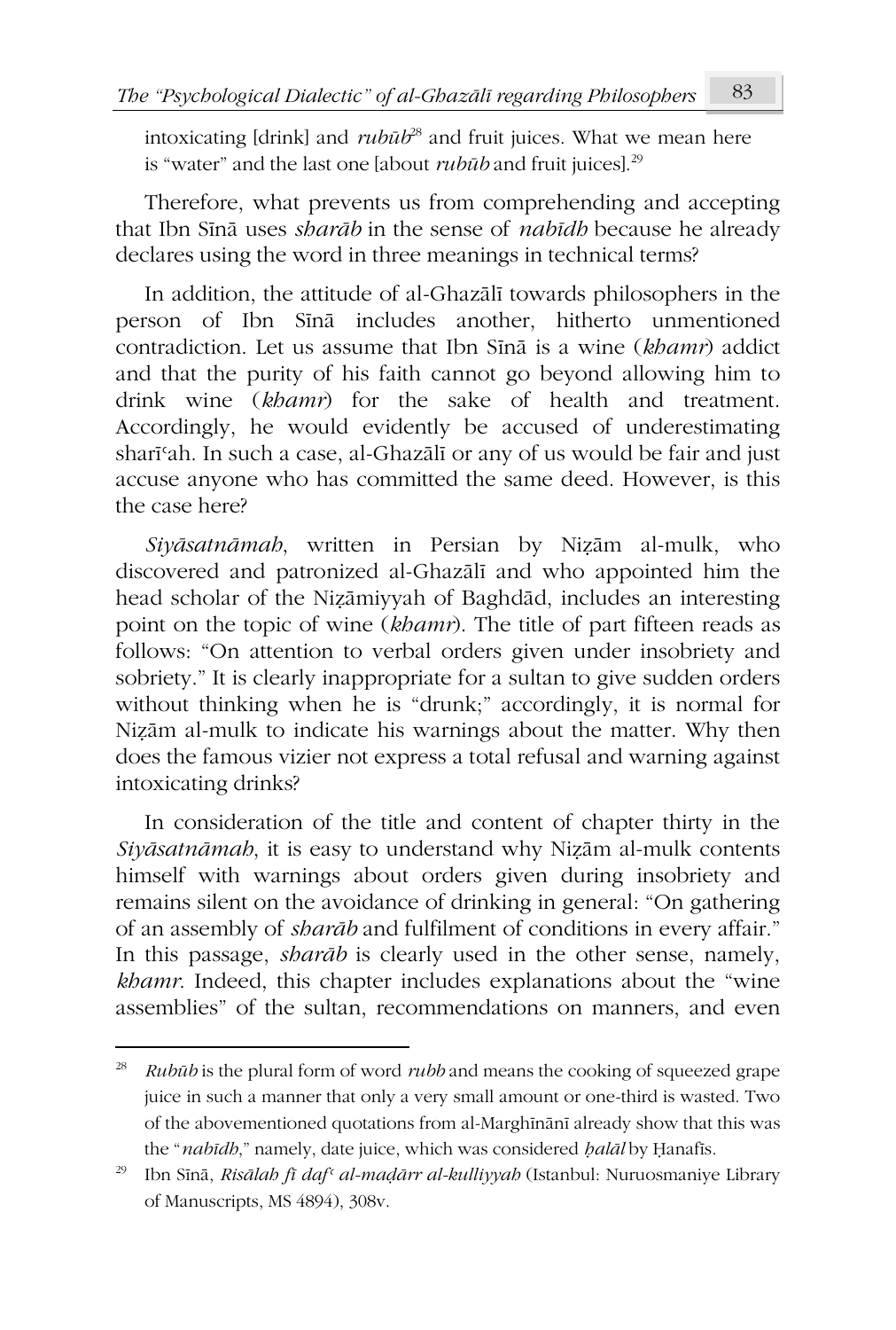# *Mehmet Birgül* 84

warnings regarding the ways of supplying snacks by Niẓām al-mulk. Moreover, this passage is entirely about drinking for "fun and play" with no mention of making an exception for "health and treatment."

Given that al-Ghazālī was very close to Niẓām al-mulk, can we assume that he had read *Siyāsatnāmah* or even that he was already familiar with the text during the process of writing? We do not know. However, if so, how can we evaluate the way that Niẓām al-mulk handles wine in the sense of *khamr*, which he mentions as comfortably and carelessly as Ibn Sīnā, considering the perspective of al-Ghazālī in *al-Munqidh –* a perspective that is highly appreciated by Niẓām al-mulk? If al-Ghazālī was shown the abovementioned passages of *Siyāsatnāmah*, would he assert that they definitely included a "hidden blasphemy"? Alternatively, would Niẓām al-mulk be exempt from the aggression against Ibn Sīnā, since the vizier is a Shāfi<sup>q</sup> and Ash<sup>5</sup>arī?

### **VIII.**

There is one more significant question to be answered: As al-Ghazālī was more than capable of analyzing and noticing all these problems, why does he not content himself with theoretical criticism, and why does he insist on seeing and showing Ibn Sīnā as a wineaddict sinner, taking advantage of the equivocal use of *sharāb*?

Al-Ghazālī observed several weaknesses in some persons who introduced themselves as philosophers; accordingly, these observations play a part in leading him to such a verdict. This explanation, however, is not sufficient to explain al-Ghazālī's fierce hatred of the "philosophers." If this were the only reason, a similar hatred of his should have been directed at persons who adhered to Sufism or at various Kalām madhhabs, who showed the same weaknesses. Al-Ghazālī, however, never attacks Sufism or proposes its prohibition because of the Sufis who claim sharīʿah is not binding for them because of their spiritual superiority. His radical rage is directed exclusively at philosophers.

Therefore, we need other explanations; in this regard, the abovementioned incident told by al-Jūzjānī constitutes interesting and significant grounds for thinking about this problem. According to al-Jūzjānī, the response of Ibn Sīnā to the relevant questions through the work of fifty pages written in a single short summer night went down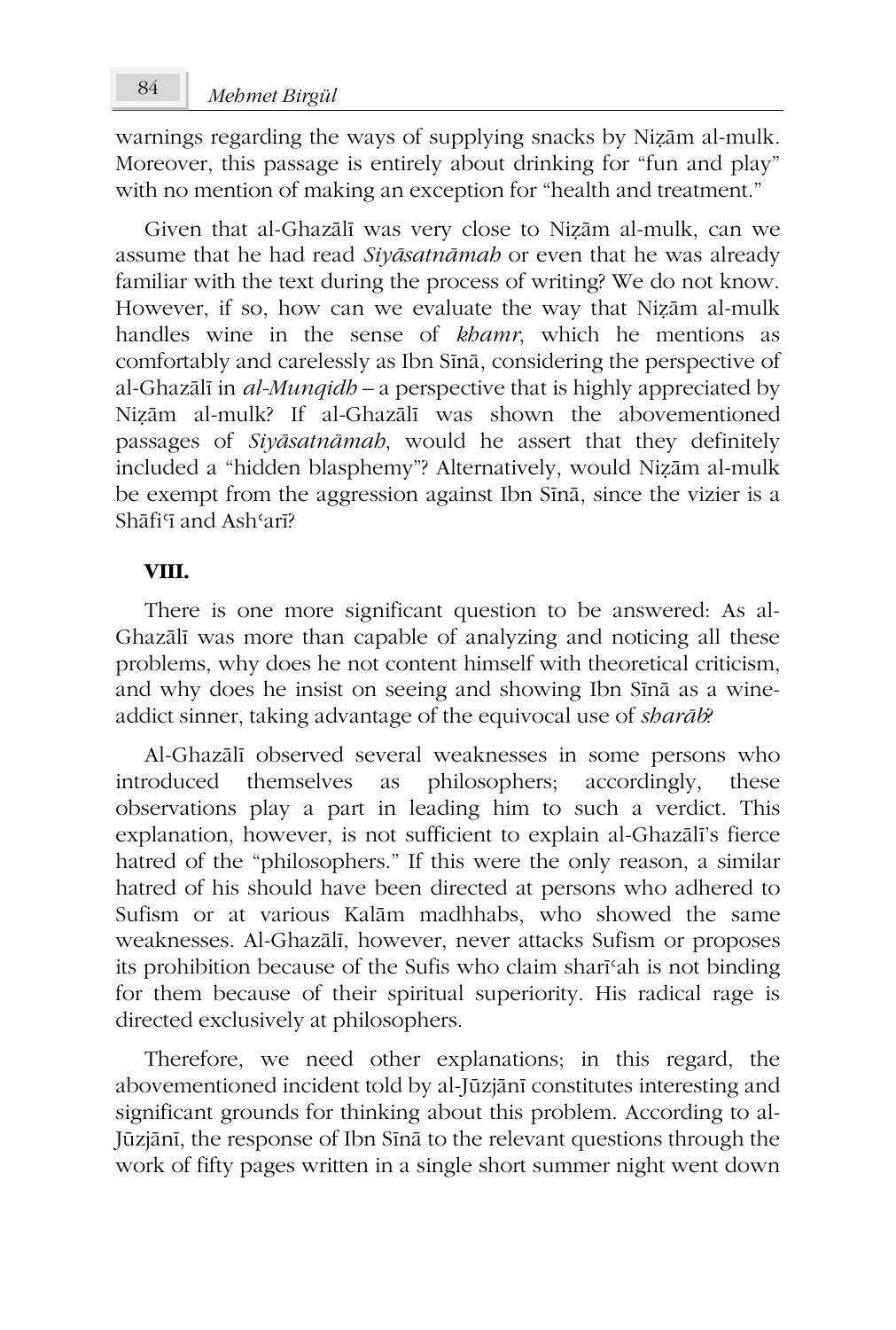in "history" among the public; in other words, it was an astonishing achievement that became very famous and popular.

There is an important point to consider at this stage: Ibn Sīnā wrote a work of logic in Gorgan in northeastern Iran; his book was reviewed in Shīrāz in south Iran by the *ʿulamāʾ*, including the *qāḍī*, and their questions were communicated to Ibn Sīnā. The locations of these cities can be checked on a map of Iran. This event is a good example of how rapidly and seriously the works of Ibn Sīnā had spread at the time and what a great impact they made on the *ʿulamāʾ* and intellectual circles.<sup>30</sup>

Here, we have a portrait of Ibn Sīnā as a genius who can write a work overnight, who is famous among the *ʿulamāʾ* and the public for his genius, and whose work reaches everywhere in a short time. Indeed, Ibn Sīnā maintained his image as a kind of "Luqmān al-Ḥakīm" in Turkish, Persian, and even Arabic literature, despite the attacks by al-Ghazālī and his followers: he continued living as a hero in folk stories – where he occasionally performed miracles – named after him $31$ 

Despite all such *takfīr* and defamations, the influence of Ibn Sīnā on the senior *ʿulamāʾ* remained intact: his system continued to dominate Ottoman madrasahs in the fields of metaphysics, physics,

<sup>30</sup> For the extraordinary influence of Ibn Sīnā, see Dimitri Gutas, "The Heritage of Avicenna: The Golden Age of Arabic Philosophy, 1000 — ca. 1350," in *Avicenna and His Heritage: Acts of the International Colloquium*, *Leuven-Louvain-La-Neuve, September 8-11 1999*, ed. Jules Janssens and Daniel de Smet (Leuven: Leuven University Press, 2002), 81-97.

<sup>&</sup>lt;sup>31</sup> For a classical reference on this problem, see the chapter titled "Ibn Sinâ Folklorları ve Bazı Parçalar" that consists of a total of five papers within the compilation called *Büyük Türk Filozof ve Tıb Üstadı İbni Sina: Şahsiyeti ve Eserleri Hakkında Tetkikler* published by Türk Tarih Kurumu [Turkish Historical Society] for the first time in 1937, and particularly the paper entitled "Şark Folklorunda İbn Sinâ Hakkında Yaşayan ve Kaybolan Efsaneler" by A. Süheyl Ünver (pp. 577- 607). Also see Cahit Öztelli, "Halk Hikâyelerinde İbni Sîna," *Türk Dili Araştırmaları Yıllığı - Belleten* 16 (1968), 213-219. *Hikāya-ʾi Abū ʿAlī Ibn Sīnā*, published on various occasions in Egypt and Istanbul, and the story about Ibn Sīnā in the renowned *Mukhayyalāt-i ʿAzīz Efendī* comprises echoes of the representations of Ibn Sīnā in our classical literature, particularly among the common people.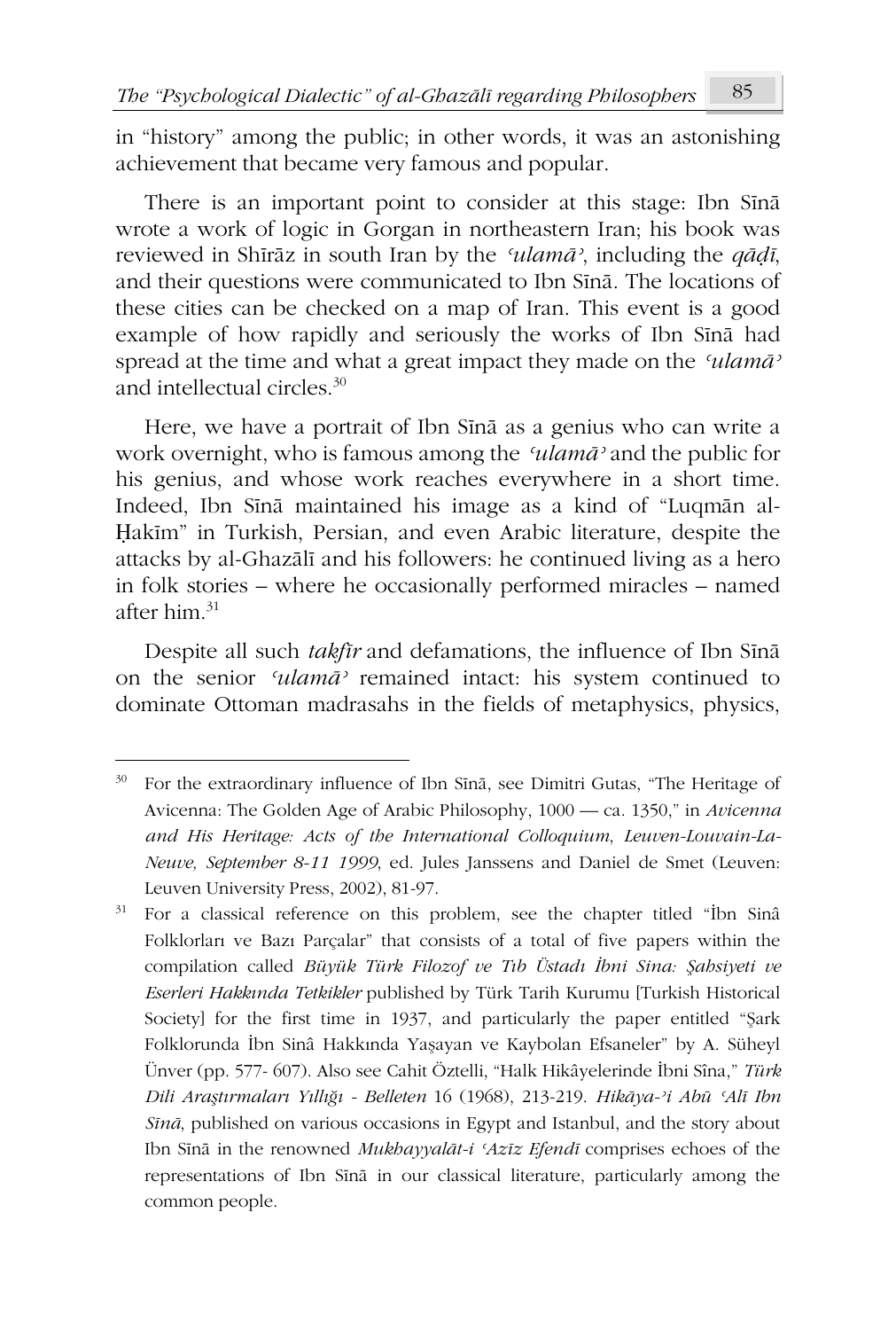cosmology, and logic until modernity, and this ongoing influence may help us imagine his extraordinary influence in earlier periods.

We can mention another interesting example in this regard. Abū l-Baqāʾ al-Kafawī (d. 1094/1684), a renowned Ottoman scholar, writes the following about "reason" in his famous *al-Kulliyyāt*:

Intellects vary in degrees because of "the nature on which Allāh creates men," as is unanimously accepted by the intellectual. (As a matter of fact), the intellect of our Prophet (pbuh) is definitely not identical with the intellect of other prophets. According to some, the intellect of Ibn Sīnā is superior to most; it is reported that he used to eat two small vessels of salt every morning and evening.<sup>32</sup>

A late classical Ottoman scholar, and also a *qāḍī*, describes the superior intellect and mentions the Prophet Muḥammad among the prophets, just before mentioning Ibn Sīnā, who used to take two scales of salt every morning and evening because of his superiority in intellect; this example reflects the ongoing profound reputation of al-Shaykh al-Raʾīs. This epic image of Ibn Sīnā provides the balance after the heavy blows of the theoretical and particularly "psychological dialectic" of al-Ghazālī. If it had not been for the opposition of al-Ghazālī, it is hard to imagine how highly Ibn Sīnā would be respected.

Thus, it becomes comprehensible why al-Ghazālī, maybe rightfully in his own way, started to attack Ibn Sīnā in such an extreme manner. It is easy to imagine how strong an opponent Ibn Sīnā was, given that – like al-Ghazālī – his works were neither casual nor one-dimensional; rather, he provided a project for man in the context of intellect and revelation. In fact, Ibn Sīnā wanted to construct a paradigm that would blend Kalām and Sufism around the center of philosophy; the project of al-Ghazālī, on the other hand, sought to blend Kalām and philosophy, with Sufism in the center.

Therefore, the problem with Ibn Sīnā is not the lack of piety; on the contrary, he is too pious. If Ibn Sīnā had built a system that preserves the independence of philosophy and does not interfere with the domain of religion as much as possible, as did al-Fārābī, he

<sup>32</sup> Abū l-Baqāʾ Ayyūb ibn Mūsá al-Kafawī, *al-Kulliyyāt: Muʿjam fī l-muṣṭalaḥāt wal-furūq al-lughawiyyah*, ed. ʿAdnān Darwīsh and Muḥammad al-Miṣrī, 2nd ed. (Beirut: Muʾassasat al-Risālah, 2011), 521.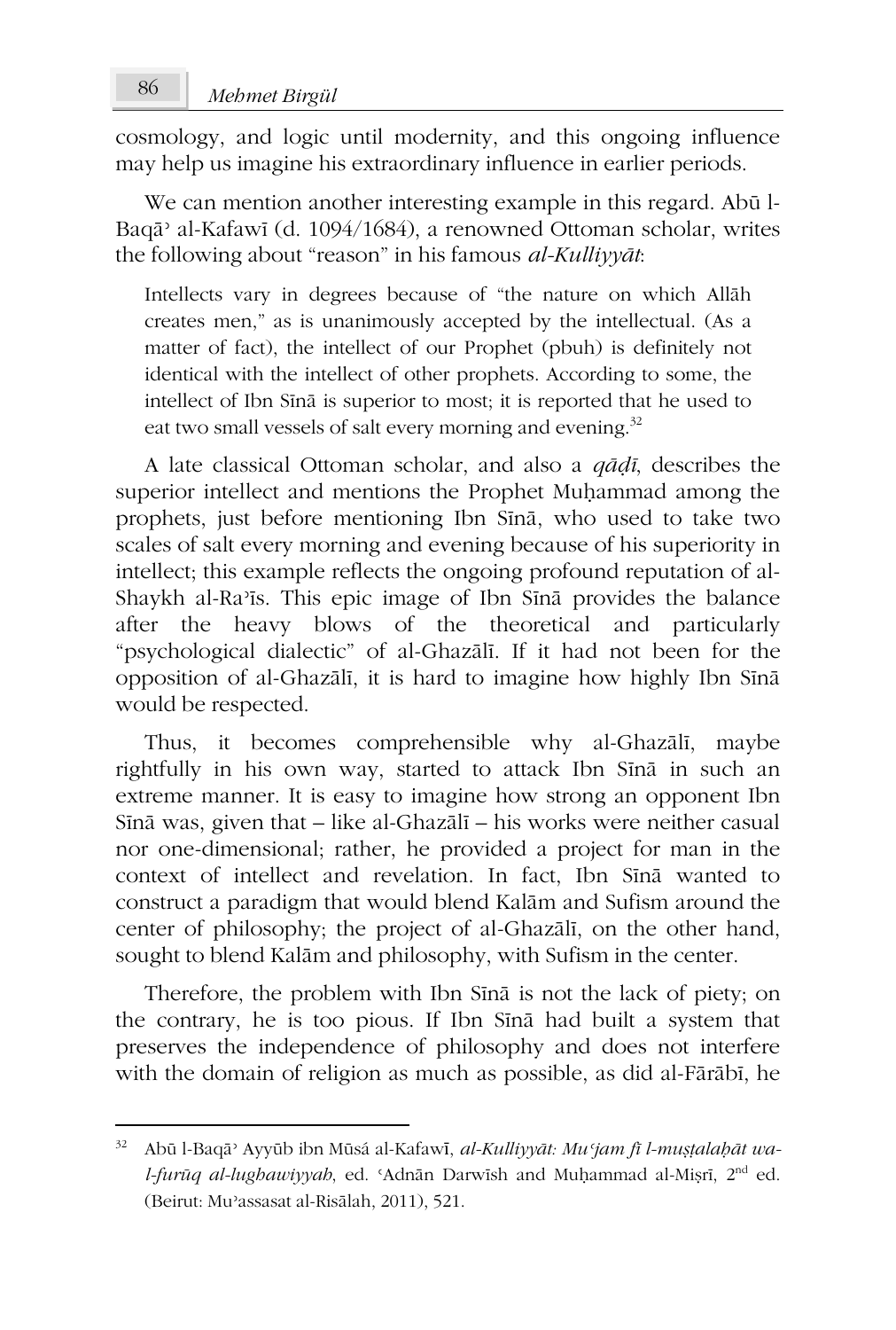probably would not be subjected to such a negative reaction. Ibn Sīnā, however, wrote an entirely philosophical exegesis for some Qurʾān chapters and verses, including al-Fātiḥah and the verse about light; explained the benefits of visiting the tombs of holy persons in a philosophical manner; and advanced a philosophical analysis about the virtues and necessity of *ṣalāh*, prayer, and *dhikr*. Ibn Sīnā wrote – still-influential – philosophical works on the demonstration of necessary existent (*ithbāt al-wājib*) and the essence and demonstration of prophethood and, more dangerously, he included in his doctrinal philosophy some significant issues, such as the circumstances of afterlife or even Sufi subjects such as the seats of the wise; all these efforts caused significant unease, particularly among Kalām experts. Indeed, all these activities mean the melting of Kalām and Sufism into philosophy, and they reveal how "dangerous" the philosophical system of Ibn Sīnā is with regard to the conception of religion that he proposes to the Muslim world.

In this case, it is inevitable for al-Ghazālī to activate the philosophical dialect examined here and to disclose the "hidden blasphemy of philosophers," in which he apparently and strictly believes since the very beginning.

Today, however, the conception of religion proposed by Ibn Sīnā poses no more risks; therefore, the time has come and even passed to reconsider the criticism of philosophers by al-Ghazālī once again from a calmer perspective after a thousand years. Did we, then, attain a sufficient level to carry out such an evaluation and to apply the principle of "avoiding imitation and attaining verification," as al-Ghazālī always warns?

## **IX.**

Apparently, it is not easy to give an affirmative answer to this question, given the ongoing influence of the psychological dialect in *al-Munqidh* by al-Ghazālī on not only common people or preachers but also on Turkish academic circles.

As a simple but essential example, let us remember the paper called "Was al-Ghazālī right to declare philosophers as unbelievers?" by Mahmut Kaya, one of the significant founding figures in the philosophy of Islam in the Turkish academy. After a concise and elaborate evaluation of three problems subject to *takfīr*, Mahmut Kaya responds to this question with insight, saying that "therefore, it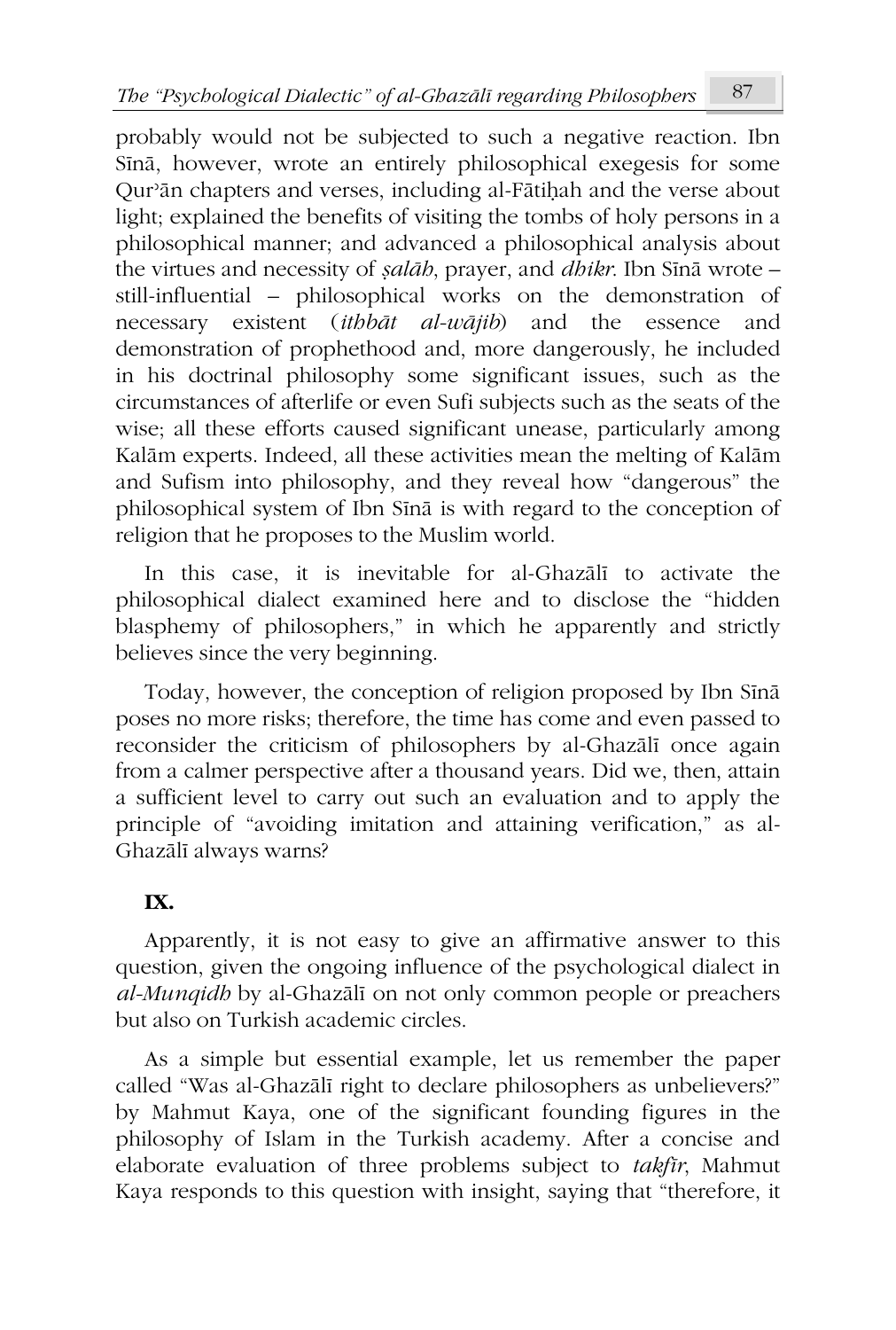is impossible with regard to the three mentioned problems to claim the existence of evidence that will show al-Ghazālī rightful in his insistence on the *takfīr* of philosophers. As indicated above, his approach toward philosophers in these issues is political rather than religious."<sup>33</sup>

Thus, at first glance, we finally arrive at the point already indicated by Averroes some eight centuries ago. Indeed, an inquiry into the theoretical dialectic of al-Ghazālī against the philosophers is necessary to determine whether this dialectic had the content to justify the attempt to expel al-Fārābī and Ibn Sīnā from Islam. In case it is concluded that al-Fārābī and Ibn Sīnā, who are considered the principal representatives of philosophers, are within the sphere of Islam, then it will become possible to reassess philosophy and philosophical thought, and therefore science, and their potential beyond the modern impositions of today's intellectual Muslim world.

Nevertheless, we should also note that at this stage it is obligatory to overcome the barriers established by the "psychological dialectic" of al-Ghazālī, particularly considering its influence on the common people. Indeed, the Muslim world, which has become ahistorical because of its imitation of the West and which suffers under the heavy pressure of modernity, cannot attain independence or generate new solutions for humankind unless the connection between the mentality that considers "philosophy" synonymous with an abjuration of religion and the perspective that restricts "knowledge" (ʿ*ilm*) by Qurʾānic exegesis, ḥadīth, and Islamic jurisprudence is duly questioned.

Nonetheless, a few years before his abovementioned words, Mahmut Kaya released a brief analysis and an entire translation text of the *Risālat al-ʿahd* on the occasion of another international symposium. The mentioned translation called the "Philosopher's Oath by Ibn Sīnā" by Mahmut Kaya begins as follows: "Besides, the statement that 'they shall partake in alcoholic drinks not for joy but for health, treatment, and recovery' (article 7) has been subject to severe criticism and even mockery of al-Ghazālī." Indeed, the

<sup>33</sup> Kaya, "Gazzalî Filozofları Tekfir Etmekte Haklı mıydı?" in *900. Vefat Yılında Uluslararası Gazzālî Sempozyumu: Milletlerarası Tartışmalı İlmî Toplantı*, ed. İlyas Çelebi (Istanbul: Marmara Üniversitesi İlâhiyat Fakültesi Vakfı Yayınları, 2012), 50.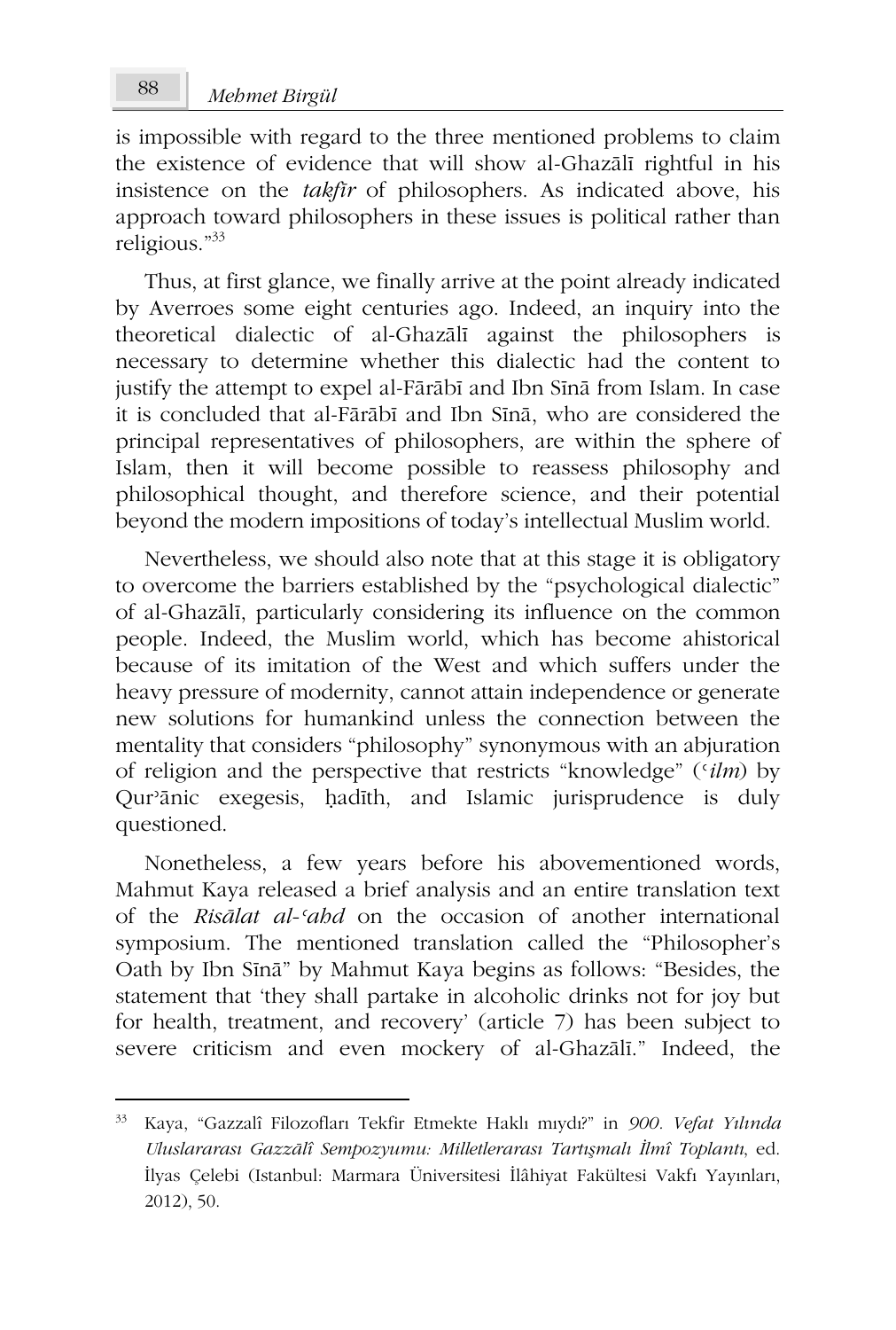translator, who accepts the introduction of al-Ghazālī in *al-Munqidh* regardless of the text available in front of him, translates the relevant passage of the text as follows: "*They shall partake in alcoholic drinks not for joy but for health, treatment, and recovery.*" 34

This paper has already sufficiently indicated the fallacy of this translation, which lacks any grounds except for the substitution of the word *al-mashrūb* by *khamr* by al-Ghazālī. Unfortunately, however, the translation of *Risālat al-ʿahd* by Mahmut Kaya, one of the founding fathers of philosophy of Islam in Turkey, is often quoted and used in Turkish academic circles despite the above discussed mistake that introduces Ibn Sīnā exactly in the manner desired by al-Ghazālī. 35

Let us assume that you only open the *İslam Felsefesi Sözlüğü* [*Dictionary of Islamic Philosophy*] in Turkish and begin reading *Risālat al-ʿahd* under the title of "İbn Sînâ'nın Filozof Yemini [Philosopher's Oath by Ibn Sīnā]," which is added just after the credits and titles and even before the preface to pay respect to Ibn Sīnā. As you proceed in a spiritual and even pious atmosphere, you turn the page and come across the following statement: "They shall partake in alcoholic drinks not for joy, but for health, treatment, and recovery."<sup>36</sup> Any faithful Muslim who reads this text will inevitably think that Ibn Sīnā and all the philosophers, or anyone related to, interested in or sympathetic to philosophy, or even anyone with a positive attitude towards the word "philosophy," are by no means pious.

Another striking example of the ineliminable mark of al-Ghazālī's "psychological dialectic" is observable in the most common Turkish translation of the autobiography of Ibn Sīnā, in the passage where the

<sup>34</sup> Kaya, "İbn Sinâ'nın Filozof Yemini," 156.

<sup>35</sup> However, the translation of *Risālat al-ʿahd*, edited by Mehmet Ali Aynî in 1937, is much more accurate, despite being slightly difficult to understand today; if only Mahmut Kaya examined this translation. For the translation, see Mehmet Ali Aynî, "İbn Sinâ'da Tasavvuf," in *Büyük Türk Filozof ve Tıb Üstadı İbni Sina: Şahsiyeti ve Eserleri Hakkında Tetkikler*, 3rd ed. (Ankara: Türk Tarih Kurumu Yayınları, 2014), 194-197. Aynî – accurately – translates the phrase in which al-Ghazālī accuses Ibn Sīnā of drinking wine as follows: "As for drinks (*mashrūb*), the promiser (*muʿāhid*) shall drink them not to kill time but for recovery (*tashaffī*), treatment, and gathering his strength (*taqawwī*)."

<sup>36</sup> Mehmet Vural, *İslâm Felsefesi Sözlüğü* (Ankara: Elis Yayınları, 2016), 6.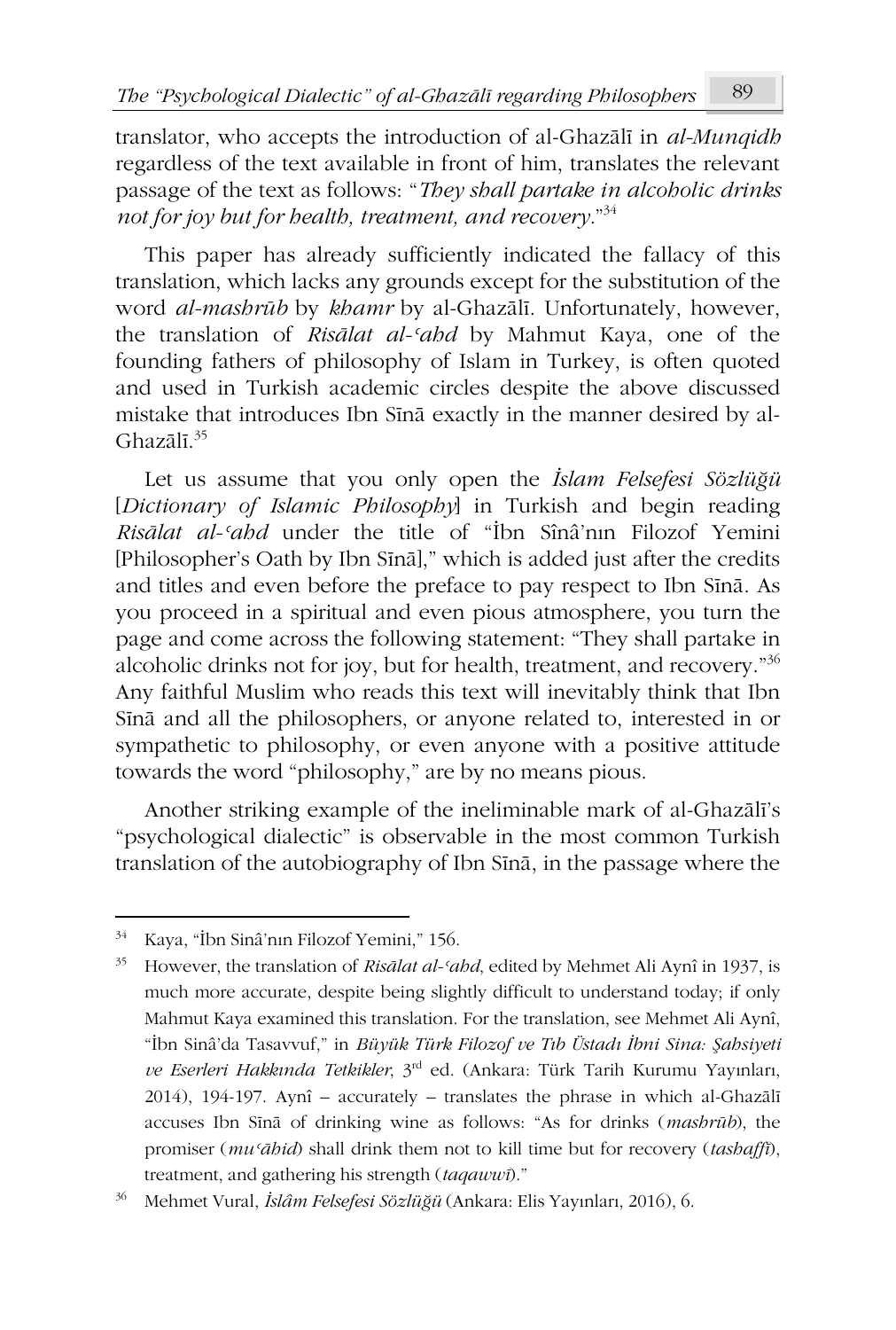abovementioned word *sharāb* is used. Ibn Sīnā says, "whenever I felt drowsy or weak, I drank a glass of wine*,* and went on reading."<sup>37</sup> Aware of the oddness of the text, the translators add the following footnote to the word "wine" (*sharāb*): "This word, which is *sharāb* also in Arabic, may look suitable for translation as '[soft] drink' at first glance; however, in his *al-Munqidh min al-ḍalāl*, al-Ghazālī indicates that Ibn Sīnā actually means wine."

Apparently, the eloquence of al-Ghazālī continues to influence perceptions despite the explicit distortion. The words of Ibn Sīnā are interpreted through an accusation by al-Ghazālī. Indeed, the translators should have contented themselves with reflecting the literal meaning of the text. Thus, a translation that disregards the conditioning by al-Ghazālī and "may look suitable ... at first glance" would have definitely preserved the original and true meaning.

Another striking example is the article entitled "İbn Sina'nın Hayatı, Eserleri ve Düşünce Sistemi Üzerine [On Life, Works, and System of Thinking of Ibn Sīnā]," prepared by Mesut Okumuş and added to the beginning of *eş-Şeyhu'r-Reis İbn-i Sînâ* [*al-Shaykh al-Raʾīs: Ibn Sīnā*], an important book of fifteen articles recently published by the Turkish Presidency of Religious Affairs. The article provides structured information on the biography of Ibn Sīnā and includes a passage under the title "Dinî Yaşantısı [His Religious Life]" where two problems are discussed: First, is Ibn Sīnā Shī'ī or Sunnī? Second, how pious was Ibn Sīnā in his daily practices?

Following certain serious and appropriate evaluations, Okumuş adds:

Most evidence shows Ibn Sīnā was a pious man and a sincere Muslim in his individual life. Reportedly, advice by the philosopher in his letter to Abū Sa'īd ibn Abī l-Khayr is thought to reflect this fact ... "Bear in mind that *ṣalāh* is the most beautiful of all acts, fasting is the most perfect and virtuous among worship, alms is the most useful among favors, toleration and patience are the purest of all secrets and ways of living, while hypocrisy is the most erroneous and void of all

<sup>37</sup> Ibn Sīnā, *Risâleler*, trans. Alparslan Açıkgenç and M. Hayri Kırbaşoğlu (Ankara: Kitâbiyât Yayınları, 2004), 13.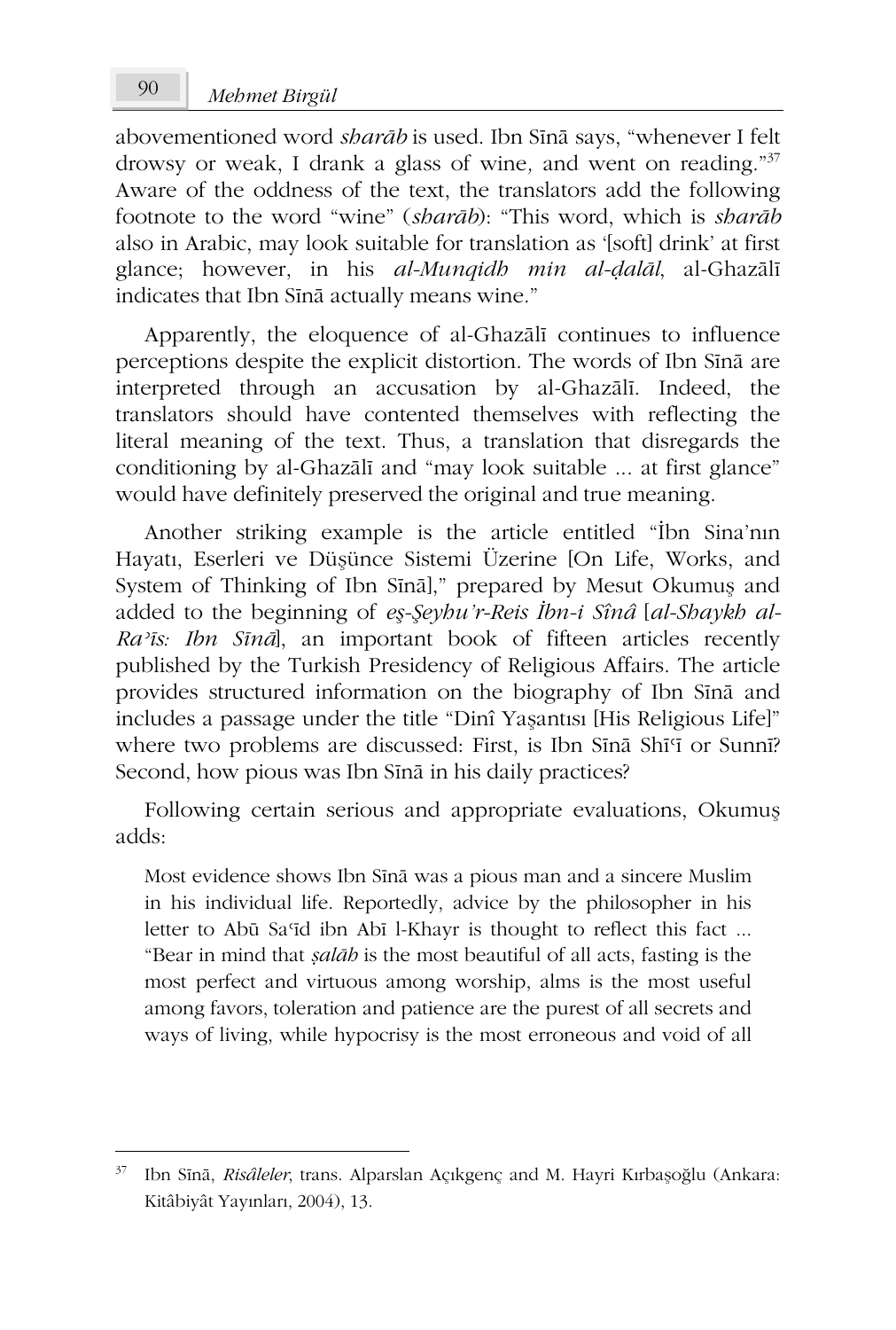attitudes."<sup>38</sup> In the same letter, the philosopher recommends consuming drinks not for joy and pleasure but for health and treatment. Ibn Sīnā uses the same expressions in his *Risālah fī l-ʿahd* where he presents his promises to Allāh; in this work, he promises in the presence of Allāh not to consume drinks except for health and treatment."39

It is indeed very sad to see such a contradictory conclusion, of which the writer is perhaps not entirely conscious, in a serious biographical compilation on Ibn Sīnā that is highly regarded considering both its official publisher (TDİB/Presidency of Religious Affairs of Turkey) and content.

At first, the author informs the reader in an accurate and prudent manner that based on available evidence, Ibn Sīnā led a pious life in obedience to religious commandments and prohibitions. Certainly, one of the most significant pieces of evidence about this conviction is Ibn Sīnā's meetings and correspondence with Abū Saʿīd Abū l-Khayr, the well-known ascetic and Sufi of the time. As is appropriately noted, Ibn Sīnā thinks and states in written form that *ṣalāh*, fasting, and alms are the most valuable deeds and – interestingly enough – that hypocrisy is the greatest fallacy.

While we are thus convinced about the piety of Ibn Sīnā in his life practices, the author argues that in the same letter, Ibn Sīnā recommends "consuming (alcoholic drink) not for joy and pleasure, but only for treatment and health." Once again, the word *sharāb* is transformed into "drink," which is understood as an "alcoholic drink."

Nevertheless, the mentioned letter by Ibn Sīnā includes no such expression, implication, or even a word. $^{40}$  Why? What is the point of

<sup>38</sup> Ibn Sīnā, "Maktūb Abī Saʿīd ilá l-Shaykh wa-jawābuh," in *Rasāʾil İbn Sīnā: İbn Sînâ Risâleleri*, ed. Hilmi Ziya Ülken (Istanbul: İstanbul Üniversitesi Edebiyat Fakültesi Yayınları, 1953), II, 38.

<sup>39</sup> Mesut Okumuş, "İbn Sinâ'nın Hayatı, Eserleri ve Düşünce Sistemi Üzerine," in *eş-Şeyhu'r-Reis İbn-i Sînâ*, 2nd ed. (Ankara: Diyanet İşleri Başkanlığı Yayınları, 2015), 30-31.

<sup>&</sup>lt;sup>40</sup> The quotation by the author from the letter of Ibn Sina is available in his references. However, as we said before, the same letter by Ibn Sīnā includes no such statement that "he recommends drinking alcohol not for joy and amusement but only for health and treatment." Nevertheless, upon observing the reference for the Arabic translation of the letter, namely, *Rasāʾil Ibn Sīnā* published by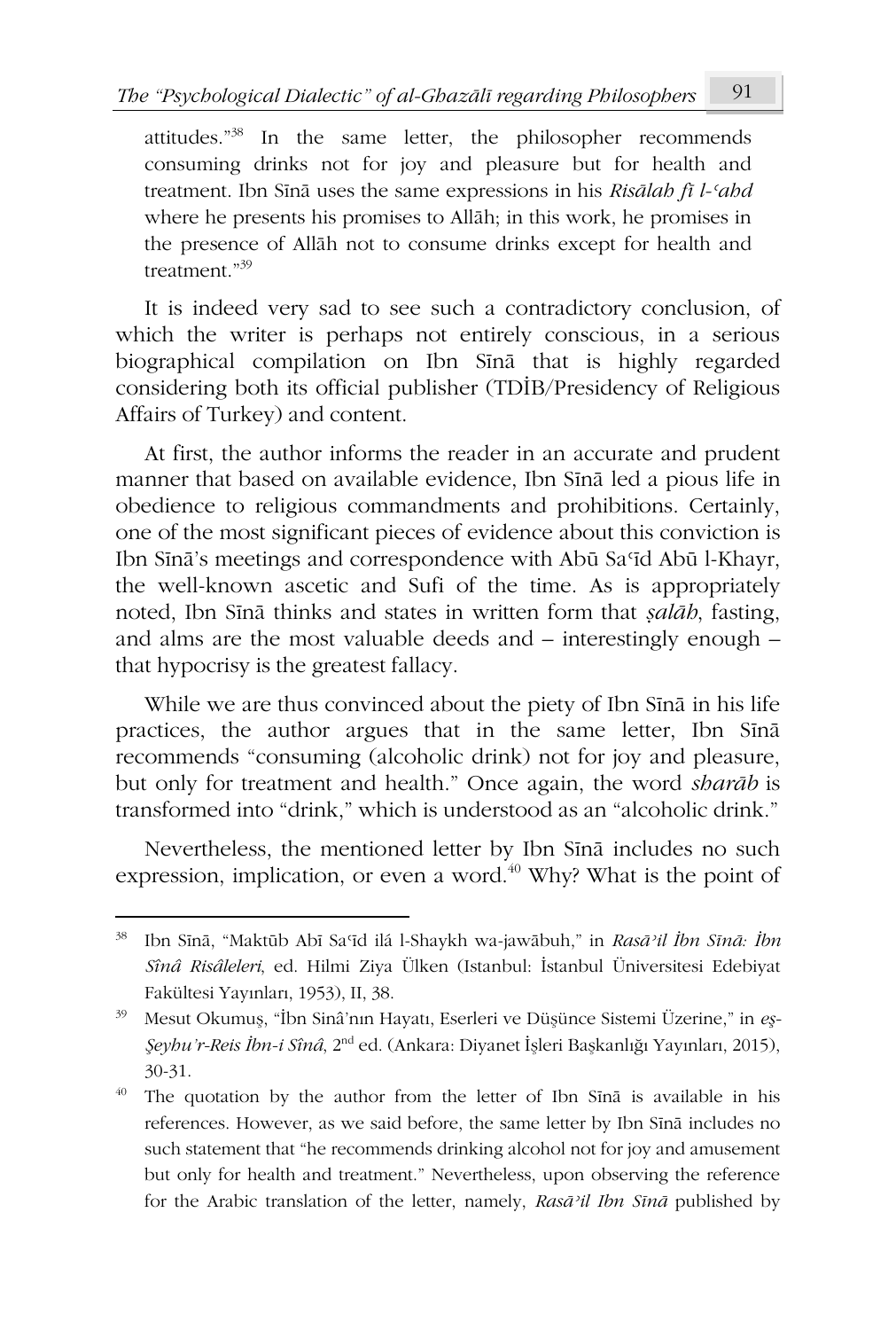mentioning exceptional situations that permit the drinking of alcoholic drinks in such a letter that Ibn Sīnā apparently put to paper in a sincere manner and that praised the pious ways of living?

Therefore, why did Okumuş produce a (actually nonexistent) proof about the consumption of alcoholic drink by Ibn Sīnā? The answer can be found in the following phrase: "Ibn Sīnā uses the same expressions in his *Risālah fī l-ʿahd* where he presents his promises to Allāh; in this work, he undertakes in presence of Allāh not to consume drinks except for health and treatment." As we can see, the author is so obsessed with the famous statement in *Risālat al-ʿahd*, which is falsified by al-Ghazālī to create evidence for the consumption of wine by Ibn Sīnā, that he creates the illusion of the existence of the same expressions in the abovementioned letter of Ibn Sīnā – even though they are not there.

The problem here is the same as that of the Turkish translators of Ibn Sīnā's autobiography. It is worth noting once again that *Risālat al-ʿahd* is not a text of repentance and that the phrase distorted by al-Ghazālī does not include the word *khamr*. However, mostly due to al-Ghazālī, the information that Ibn Sīnā drank wine, even conditioned by his repentance with the exception of "health and recovery," has become so widespread that this report has penetrated into almost all descriptions and conceptions of Ibn Sīnā through the direct association with the words "philosophy" and "philosopher." Therein lies the weakness of the biography prepared by Mehmet Okumuş. Indeed, scientific studies may tolerate inattention to some extent; nevertheless, the information and impression provided to readers through a biography that is published in thousands of copies and assured by an official institution is truly challenging.

Hilmi Ziya Ülken under İstanbul Üniversitesi Edebiyat Fakültesi Yayınları in 1953, we came across such distorted and misread passages that we examined the original version of the letter in the fear that Mesut Okumuş could be right. This letter is available in foil no. 247 of manuscript compilation no. "Nuruosmaniye 044894" that includes 144 books and pamphlets by Ibn Sīnā. Accordingly, the original version comprises no such statement and gives no indication of such an implication. I would like to express my gratitude to my young colleague Maruf Toprak for his assistance in the provision and analysis of the copy of the mentioned manuscript.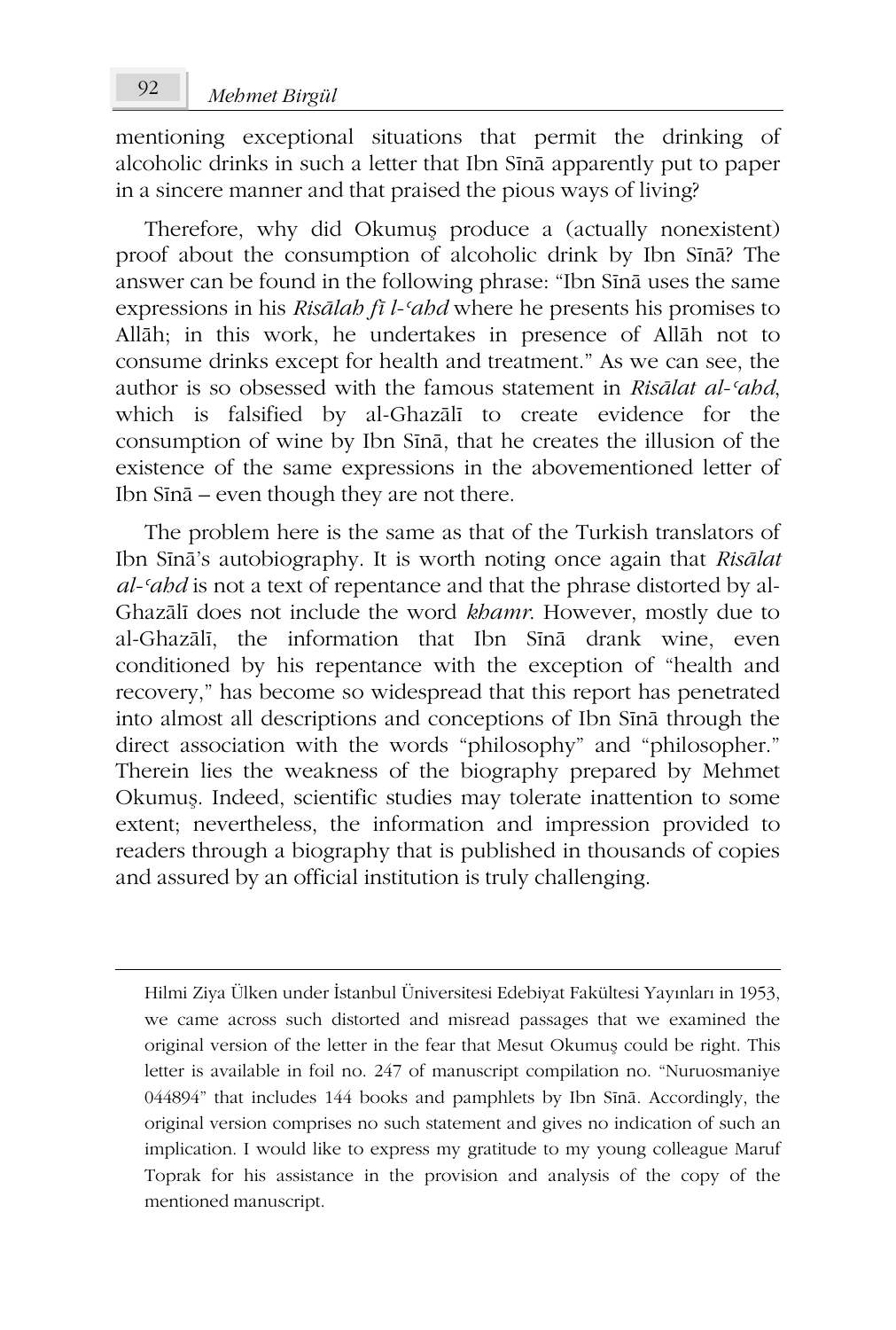Consequently, the conclusion remains almost unchanged since what al-Ghazālī did in *al-Munqidh*: A sincere Muslim with an interest in and sympathy for philosophy learns that the predilections of Ibn Sīnā for wine addiction and consumption of alcohol are "proof positive." At this stage, it is not difficult for the reader to comprehend the relation between this addiction of Ibn Sīnā and his philosopher identity – and therefore philosophy.

## **Conclusion**

Al-Ghazālī is certainly one of the greatest geniuses of the Muslim world. Accordingly, it is not surprising to see that his system of religious thinking, created with extraordinary hard work and sincerity, has maintained its influence and inherent authority for centuries. Once again, we should note that during the first confrontations with colonialism of the modern West, the "conception of religion" that held the Muslim community together was substantially established under the influence of al-Ghazālī. This being the case, it is meaningful that the first generation of orientalists, who served as a branch of colonialism, concentrated on al-Ghazālī and pointed him out as the target for the underdevelopment of the Muslim world, together with, interestingly, the Turkish rule. Indeed, whether al-Ghazālī played a part in the disruption of philosophical and scientific progress in the Muslim world is another point for debate; on the other hand, he is definitely one of the greatest obstacles to the Westernization and modernization of the Muslim world – in other words, its fall under the domination of the Western paradigm.

The most important outcome of this fact is that any criticism against al-Ghazālī in the Muslim world includes double-sided and severe risks. On the one hand, the necessity to preserve tradition and find a solution for the depressions of the modern world doubles the difficulty of settling accounts with al-Ghazālī. Nevertheless, it is evidently obligatory to attain or at least draw some near-certain conclusions today. First, the intentional orientalist allegations that al-Ghazālī caused the exclusion of philosophy and science in the Muslim world have profound and calculated weaknesses. Neither Averroes nor al-Ghazālī are truly the persons introduced and described by Ernst Renan. In addition, recent significant studies have advanced that philosophical thought and science had somehow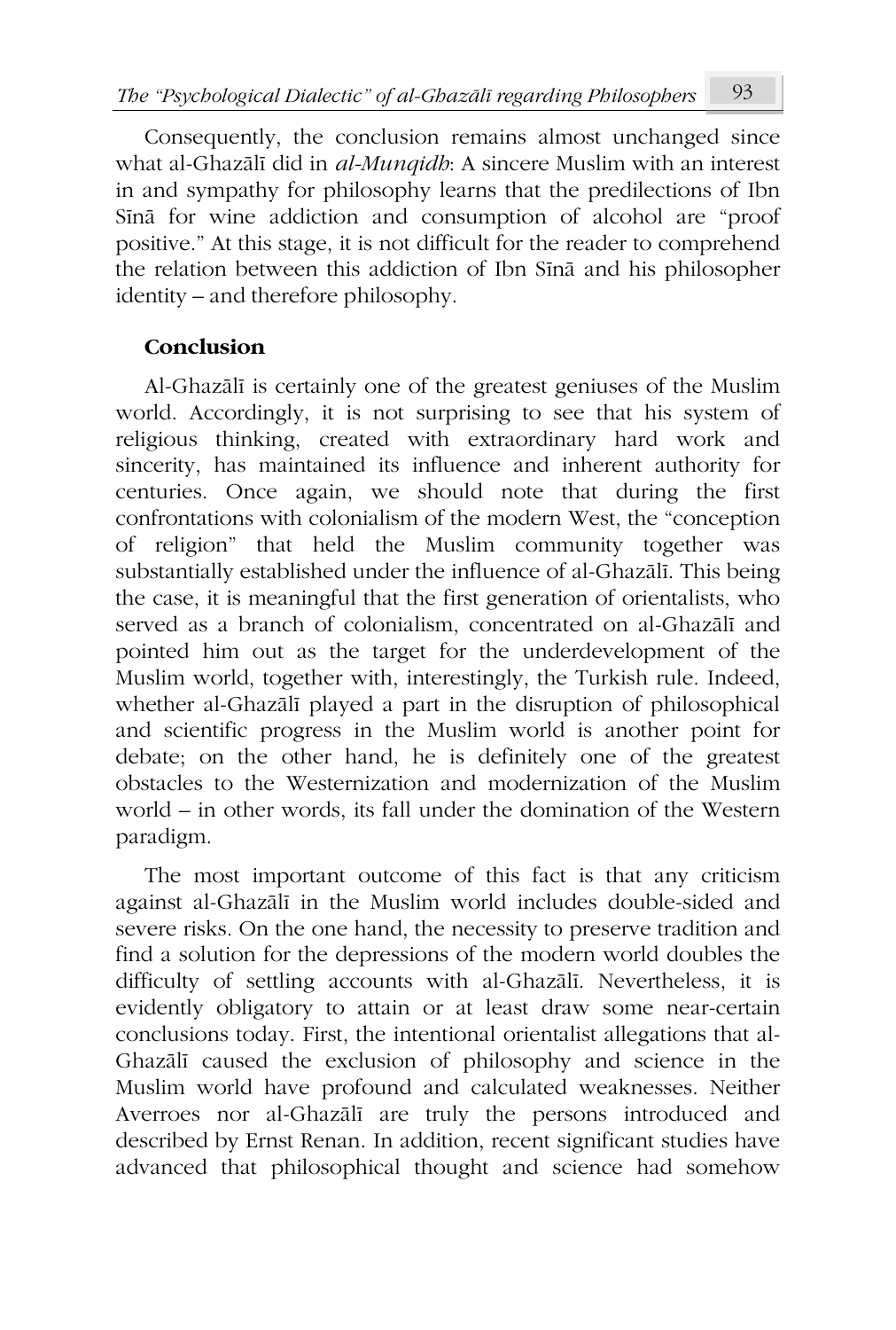continued in the Muslim world even after the criticisms of al-Ghazālī. 41

Nevertheless, an intellectual or a political approach is not sufficient either to actually face al-Ghazālī. Unfortunately, it is often overlooked that his system and authority do not consist of his theoretical criticisms or analyses. The "psychological dialectic" of al-Ghazālī was created for its own era and probably led to an influence and side effects beyond his imagination; however, such an influence is still extant and decisive regarding not only the conception of "religion" but also of "philosophy" and "science" among, above all, the common people.

In this modest paper, we concentrated on *al-Munqidh* to examine an example of the "psychological dialectic" carried out by al-Ghazālī to discredit Ibn Sīnā. Al-Ghazālī condemns the conception of religion among philosophers and even accuses them of a kind of hypocrisy by means of a phrase that he decontextualizes and even distorts himself. A closer look, however, shows that this is not the case.

On the other hand, it is truly sad to see distinguished experts who wrote the biography of Ibn Sīnā and refused the *takfīr* of al-Fārābī and Ibn Sīnā in theoretical terms or at least respected his personality as a faithful Muslim, take al-Ghazālī's description of Ibn Sīnā as the *sharāb* (wine) addict for granted.

If Muslim societies, which keep losing strength in the face of the seductive effects of modernity and the major political and cultural crises caused by the colonialist powers, want to succeed in the preservation of their self and provide universal suggestions for the salvation of mankind, then they evidently have to overcome al-Ghazālī's psychological dialectic – not only in theory – to establish a more solid conception of "philosophy" and "science."

#### **DISCLOSURE STATEMENT**

No potential conflict of interest was reported by the author.

<sup>41</sup> For a greatly informative reference on the problem, see Griffel, *al-Ghazālī's Philosophical Theology*.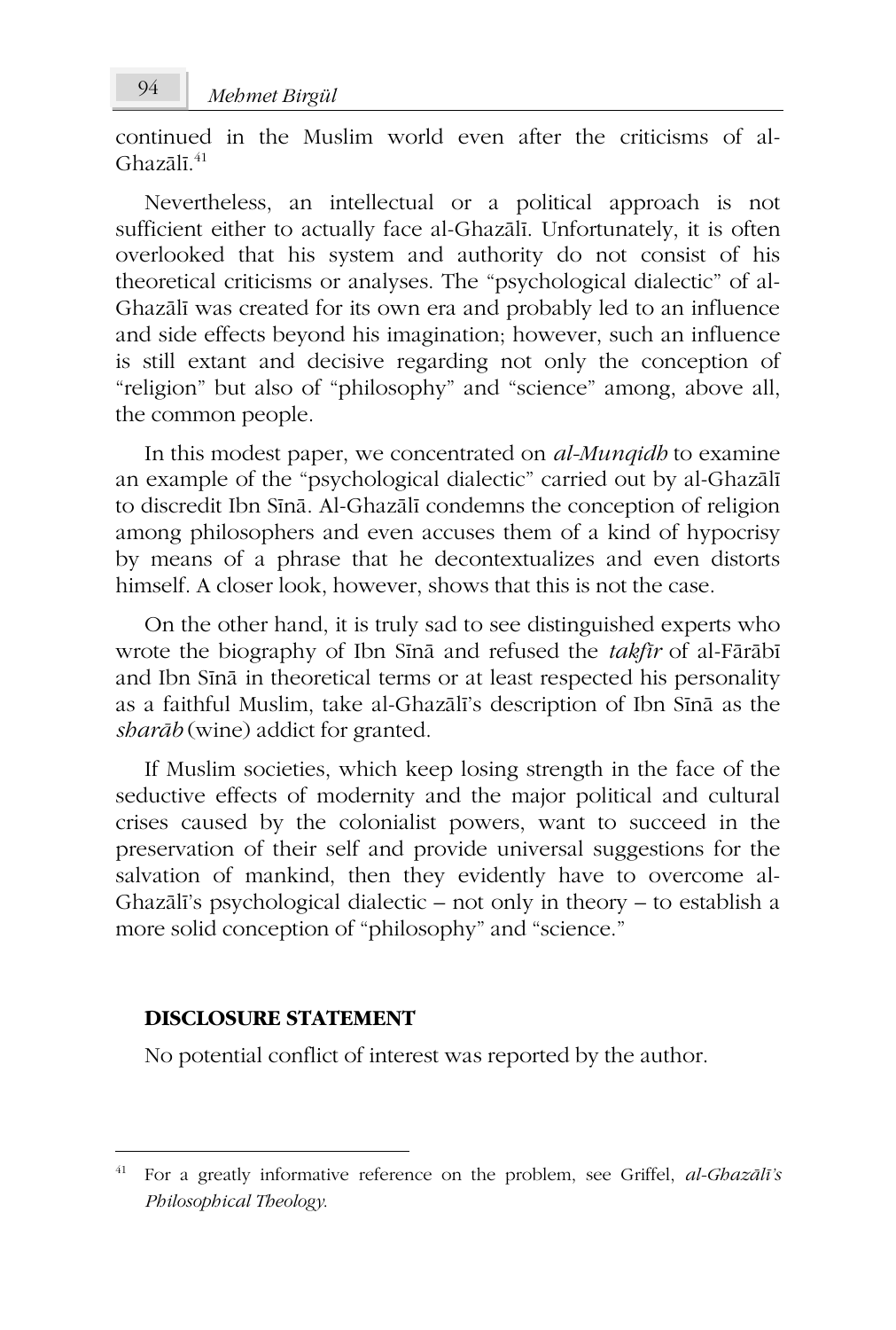#### **BIBLIOGRAPHY**

- al-Ahwāzī, Abū ʿAlī Ḥasan ibn ʿAlī ibn Ibrāhīm ibn Yazdād. "Mathālib Ibn Abī Bishr," 151-165. In Michel Allard, "Un Pamphlet Contre al-Ašʿarī." *Bulletin d'études orientales* 23 (1970), 129-165.
- Aynî, Mehmet Ali. "İbn Sinâ'da Tasavvuf." In *Büyük Türk Filozof ve Tıb Üstadı İbni Sina: Şahsiyeti ve Eserleri Hakkında Tetkikler*, 94-197. 3rd ed. Ankara: Türk Tarih Kurumu Yayınları, 2014.
- al-Bayhaqī, Abū l-Ḥasan Ẓahīr al-Dīn ʿAlī ibn Zayd ibn Muḥammad. *Tatimmat Ṣiwān al-ḥikmah*. Edited by Muḥammad Shafīʿ. Lahore: Panjab University Oriental Publications, AH 1351 [1935].
- Dunlop, D. M. ed. *The* Muntakhab Ṣiwān al-ḥikmah *of Abū Sulaimān as-Sijistānī: Arabic Text, Introduction, and Indices*. The Hague: Mouton Publishers, 1979. https://doi.org/10.1515/9783110806823.
- al-Ghazālī, Abū Ḥāmid Muḥammad ibn Muḥammad ibn Muḥammad. *Tahāfut alfalāsifah*. Edited by Sulaymān Dunyā. Egypt: Dār al-Maʿārif, 1966.
- \_\_\_\_\_. *al-Munqidh min al-ḍalāl wa-l-mūṣil ilá dhī l-ʿizzah wa-l-jalāl*. Edited by Jamīl Ṣalībā and Kāmil ʿAyyād. Beirut: Dār al-Andalus, 1967.
- \_\_\_\_\_. *Jawāhir al-Qurʾān*. Edited by Muḥammad Rashīd Riḍā al-Qabbānī. 3rd ed. Beirut: Dār Iḥyāʾ al-ʿUlūm, 1990.
- \_\_\_\_\_. *al-Mankhūl min taʿlīqāt al-uṣūl*. Edited by Muḥammad Ḥasan Haytū. 3rd ed. Damascus: Dār al-Fikr, 1998.
- Gohlman, William E., ed. and trans. *The Life of Ibn Sina: A Critical Edition and Annotated Translation*. Albany: State University of New York Press, 1974.
- Griffel, Frank. *al-Ghazālī's Philosophical Theology*. Oxford & New York: Oxford University Press, 2009. https://doi.org/10.1093/acprof:oso/9780195331622.001.0001.
- Gutas, Dimitri. "Avicenna's *Maḏhab* with an Appendix on the Question of His Date of Birth," *Quaderni di Studi Arabi* 5/6 (1987-1988): 323-336.
- \_\_\_\_\_. "The Heritage of Avicenna: The Golden Age of Arabic Philosophy, 1000 ca. 1350." In *Avicenna and His Heritage: Acts of the International Colloquium*, *Leuven-Louvain-La-Neuve, September 8-11 1999*, edited by Jules Janssens and Daniel de Smet, 81-97. Leuven: Leuven University Press, 2002.
- Ibn Khaldūn, Abū Zayd Walī al-Dīn ʿAbd al-Raḥmān ibn Muḥammad. *Muqaddimat Ibn Khaldūn*. Edited by Aḥmad al-Zuʿbī. Beirut: Dār al-Arqam, n.d.
- Ibn Qutaybah, Abū Muḥammad ʿAbd Allāh ibn Muslim al-Dīnawarī. *Taʾwīl mukhtalif al-ḥādīth*. Edited by Muḥammad Muḥyī al-Dīn al-Aṣfar. Beirut: al-Maktab al-Islāmī, 1999.
- Ibn Sīnā, Abū ʿAlī al-Ḥusayn ibn ʿAbd Allāh ibn ʿAlī. "Maktūb Abī Saʿīd ilá l-Shaykh wa-jawābuh." In *Rasāʾil İbn Sīnā: İbn Sînâ Risâleleri*, edited by Hilmi Ziya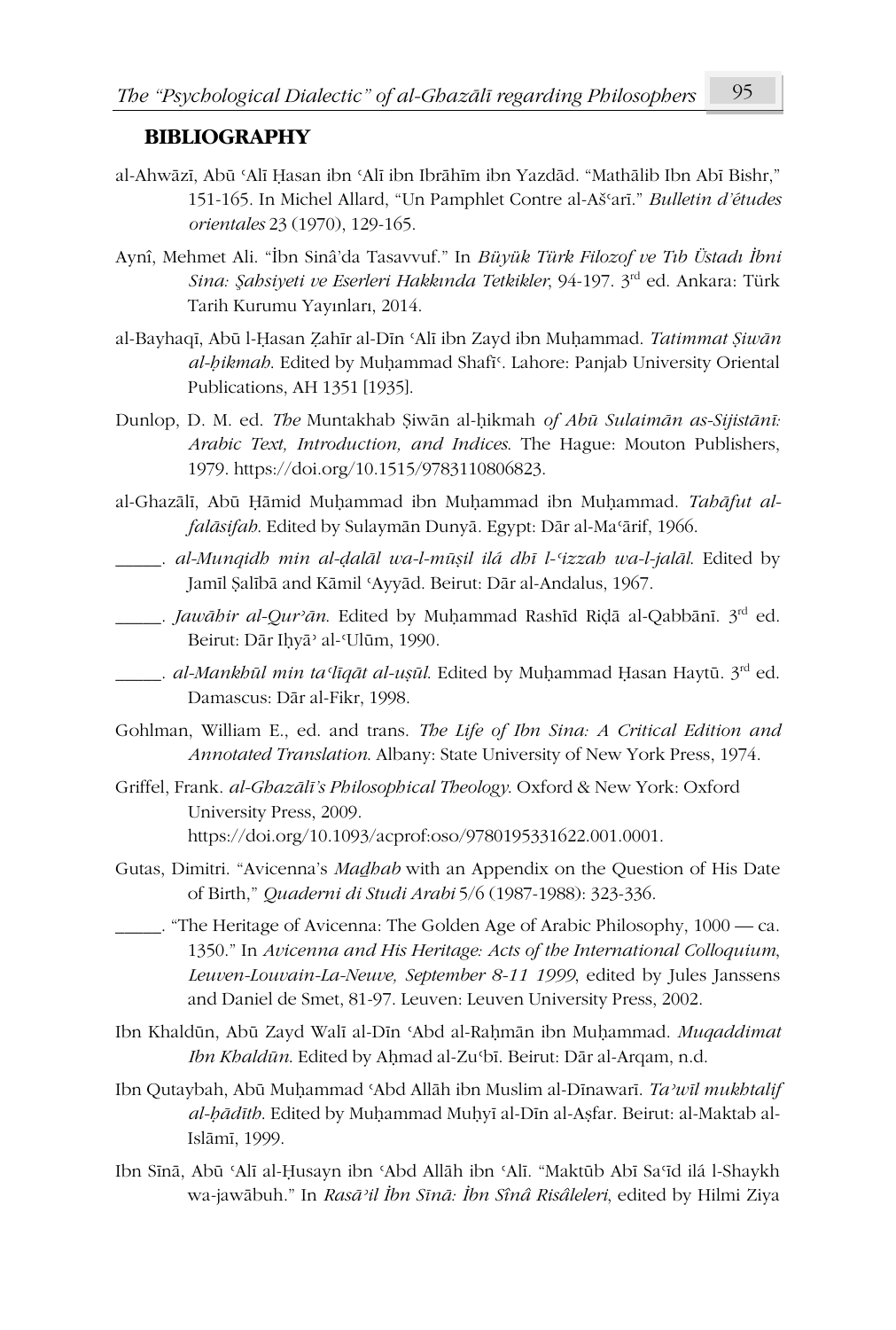# *Mehmet Birgül* 96

Ülken, II, 37-39. Istanbul: İstanbul Üniversitesi Edebiyat Fakültesi Yayınları, 1953.

- \_\_\_\_\_. *Risālah fī dafʿ al-maḍārr al-kullīyyah*. Istanbul: Nuruosmaniye Library of Manuscripts, MS 4894, fols. 307v-316v.
- \_\_\_\_\_. "Risālat al-ʿahd." In *Majmūʿat al-rasāʾil*, 204-208, edited by Muḥyī al-Dīn Ṣabrī al-Kurdī. Egypt: Maṭbaʿat Kurdistān al-ʿIlmiyyah, AH 1328.
- \_\_\_\_\_. *Risâleler*. Translated by Alparslan Açıkgenç and M. Hayri Kırbaşoğlu. Ankara: Kitâbiyât Yayınları, 2004.
- al-Jūzjānī, Abū ʿUbayd ʿAbd al-Wāḥid ibn Muḥammad. "Büyük Üstat [İbn Sînâ'nın] Allah ona rahmet etsin– *Sergüzeşt* Olarak Bilinen Hayatı, Kitaplarının Listesi, [Yaşadığı] Hallerin ve Hayat Hikâyesinin Anlatımı." Translated by M. Cüneyt Kaya. www.academia.edu/37630881/Ibn Sînânın Hayatı Sîretüş-Şeyhirreîs\_Autobiography\_of\_Ibn Sina\_. Accessed May 25, 2019.
- al-Kafawī, Abū l-Baqāʾ Ayyūb ibn Mūsá. *al-Kulliyyāt: Muʿjam fī l-muṣṭalaḥāt wa-lfurūq al-lughawiyyah*. Edited by ʿAdnān Darwīsh and Muḥammad al-Miṣrī. 2 nd ed. Beirut: Muʾassasat al-Risālah, 2011.
- Kaya, M. Cüneyt, comp. and trans. *İbn Sînâ'nın Mirası* by Dimitri Gutas. Istanbul: Klasik, 2004.
- Kaya, Mahmut. "İbn Sînâ'nın Filozof Yemini: Ibn Sînâ and the Philosopher's Oath." In *Uluslararası İbn Sînâ Sempozyumu: Bildiriler II* [*International Ibn Sina Symposium Papers II*], edited by Mehmet Mazak and Nevzat Özkaya, 155- 160. Istanbul: İstanbul Büyükşehir Belediyesi Kültür A. Ş. Yayınları, 2008.
- \_\_\_\_\_. "Gazzalî Filozofları Tekfir Etmekte Haklı mıydı?" In *900. Vefat Yılında Uluslararası Gazzālî Sempozyumu: Milletlerarası Tartışmalı İlmî Toplantı*, edited by İlyas Çelebi, 43-51. Istanbul: Marmara Üniversitesi İlâhiyat Fakültesi Vakfı Yayınları, 2012.
- Lameer, Joep. "İbn Sîna'nın Şehveti [Avicenna's Concupiscence]." Translated by Serdar Cihan Güleç. *Kutadgubilig* 30 (2016): 1047-1059.
- al-Marghīnānī, Abū l-Ḥasan Burhān al-Dīn ʿAlī ibn Abī Bakr. *al-Hidāyah sharḥ Bidāyat al-mubtadī*. 4 vols. in 2 vols. Edited by Ṭalāl Yūsuf. Beirut: Dār Iḥyāʾ al-Turāth al-ʿArabī, 1995.
- al-Sijistānī, Abū Sulaymān Muḥammad ibn Ṭāhir ibn Bahrām. *Ṣiwān al-ḥikmah wathalāth rasāʾil*. Edited by ʿAbd al-Raḥmān Badawī. Tehran: Intishārāt-i Bunyād-i Farhang-i Īrān, 1974.
- Okumuş, Mesut. "İbn Sinâ'nın Hayatı, Eserleri ve Düşünce Sistemi Üzerine." In *eş-Şeyhu'r-Reis İbn-i Sînâ*, 17-43. 2nd ed. Ankara: Diyanet İşleri Başkanlığı Yayınları, 2015.
- Öztelli, Cahit. "Halk Hikâyelerinde İbni Sîna." *Türk Dili Araştırmaları Yıllığı - Belleten* 16 (1968): 213-219.